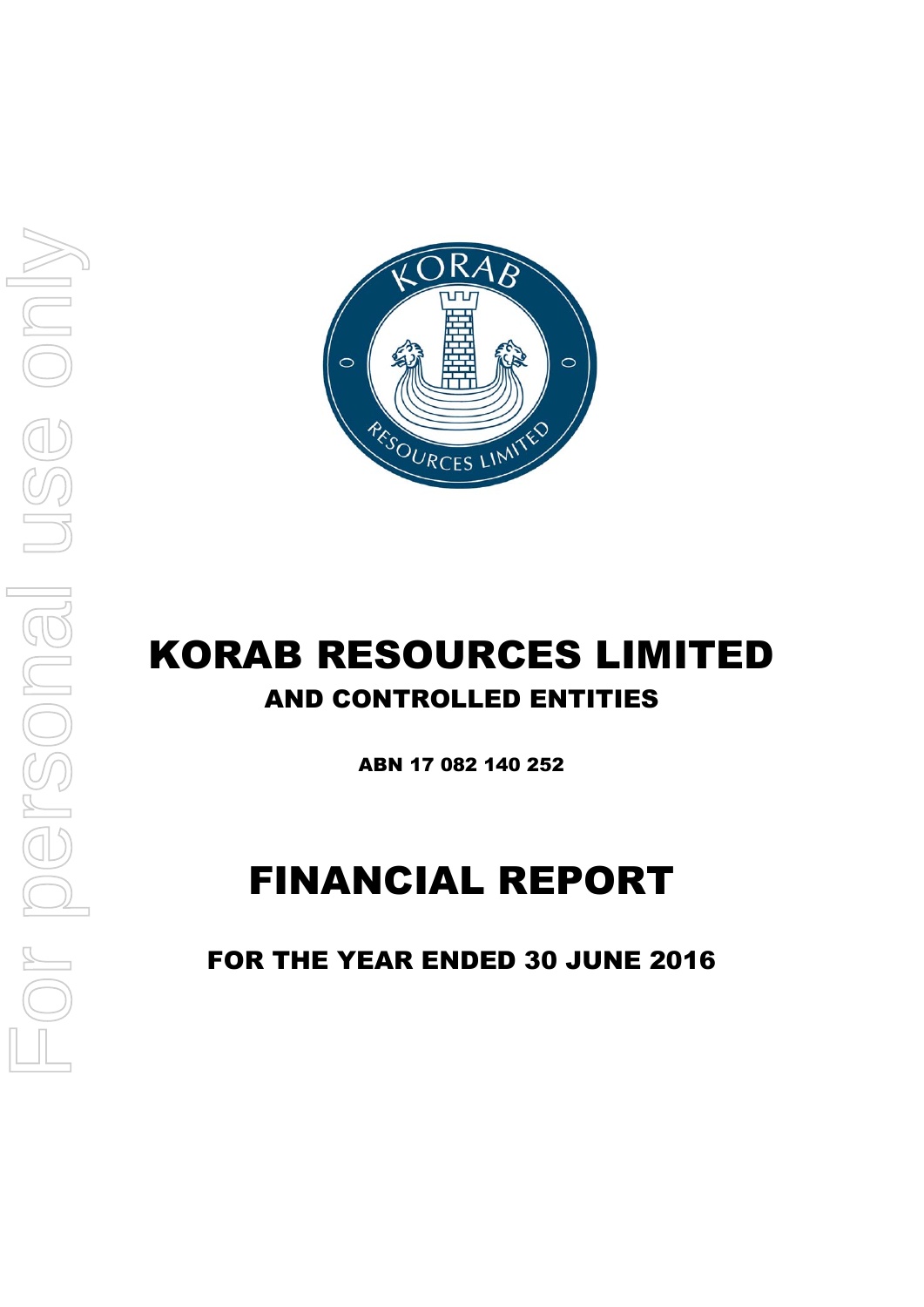#### **KORAB RESOURCES LIMITED & CONTROLLED ENTITIES**

## **TABLE OF CONTENTS**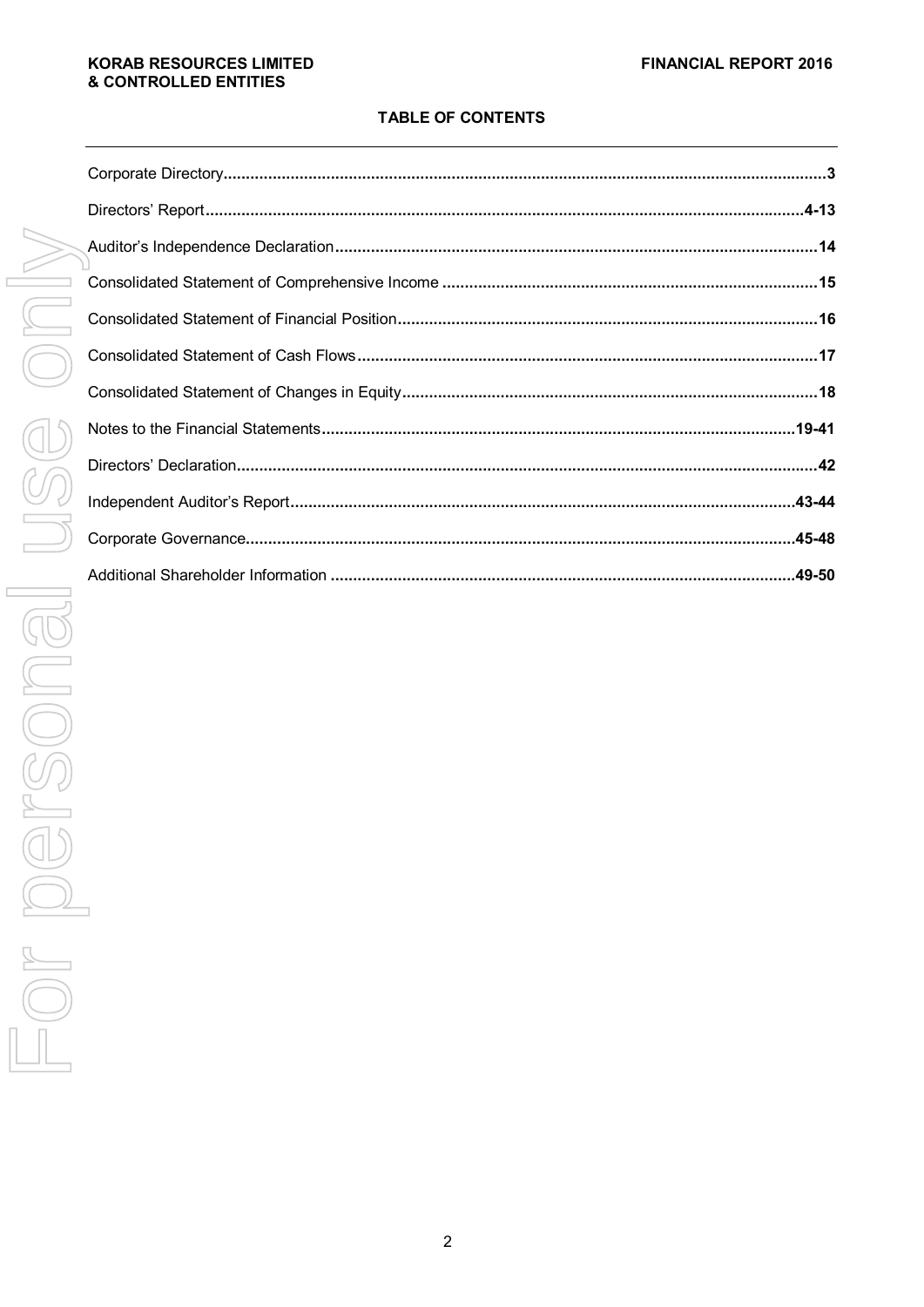## CORPORATE DIRECTORY

#### **DIRECTORS**

Andrej K. Karpinski (Executive Chairman) Rodney H.J. Skeet (Non-Executive Director) Daniel A. Smetana (Non-Executive Director) Anthony G Wills (Non-Executive Director)

#### **COMPANY SECRETARY**

Andrej K. Karpinski

#### **REGISTERED & PRINCIPAL OFFICE**

20 Prowse Street West Perth WA 6005 Telephone: (08) 9474 6166 Facsimile: (08) 9322 6333 E-mail: information@korabresources.com.au Website: www.korabresources.com.au

## **AUDITORS**

HLB Mann Judd Level 4 130 Stirling Street Perth WA 6000

#### **SHARE REGISTRY**

Link Market Services Limited Level 4 Central Park 152 St Georges Terrace Perth, WA 6000 Telephone: 1300 554 474 International Telephone: +61 2 8280 7761 Facsimile: (02) 9287 0303 Email: registrars@linkmarketservices.com.au

#### **SECURITIES EXCHANGE LISTING**

Securities of Korab Resources Limited are listed on ASX Limited (securities code KOR: shares)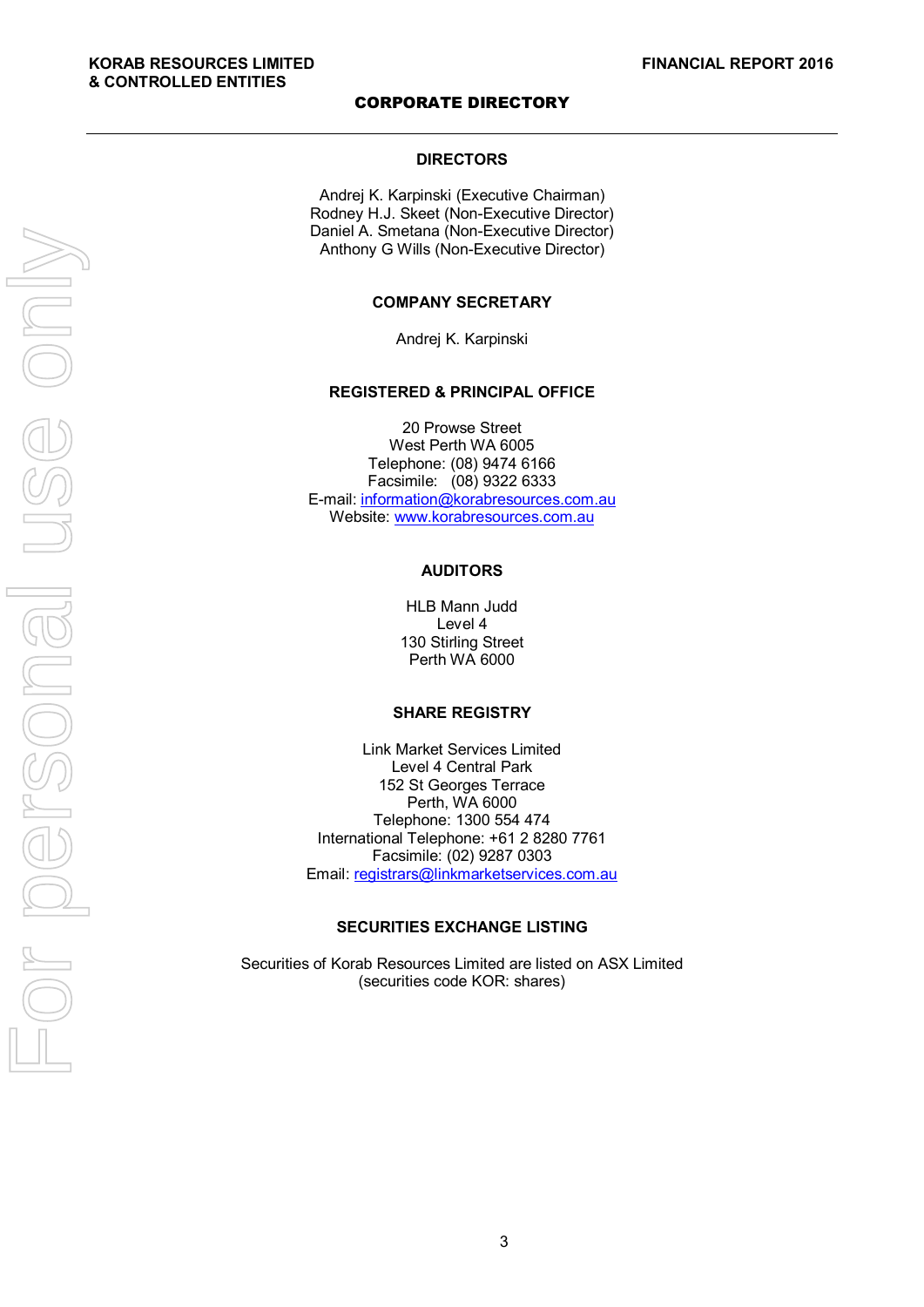The directors present their report together with the financial report of the consolidated entity, being Korab Resources Limited ("Korab" or "Company") and its subsidiaries ("consolidated entity" or "group"), at the end of and for the year ended 30 June 2016. Korab Resources Limited is a listed public company incorporated and domiciled in Australia.

## (LOSS) FOR THE YEAR ATTRIBUTABLE TO OWNERS OF THE PARENT

|                                                    | 2016   | 2015    | 2014    |
|----------------------------------------------------|--------|---------|---------|
| Annual loss after taxation (\$ millions)           | .107   | (0.846) | (3.517) |
| Basic and diluted loss per share (cents per share) | (0.56) | (0.58)  | (2.50)  |

## DIRECTORS

The names and details of the Company's Directors in office at any time during the financial year and up to the date of this report are as follows. Directors were in office for this entire period unless otherwise stated.

## **Andrej K. Karpinski, FAICD, F Fin** *(Executive Chairman)*  **Age 59, appointed April 1998**

- *Responsibilities:* Mr. Karpinski has responsibilities for business development, all capital raisings, investor relations, ASX liaison, risk identification and management, strategic direction and financial management of the Company, performance evaluations and corporate governance.
- *Qualifications:* Mr. Karpinski's background is in mining, investment banking, commodities trading and funds management. He has held senior positions with Australian and international companies operating in mining and exploration, oil and gas, corporate finance, commodities trading and funds management. He brings to the Company his network of Australian and international contacts within the resources and securities sectors, his administrative skills and his expertise in project evaluation and sourcing, financial risk management, treasury management, project financing and resources banking. Mr. Karpinski is a Fellow of the Australian Institute of Company Directors, a Fellow of the Financial Services Institute of Australasia and a Professional Member of the Society of Petroleum Engineers. Mr. Karpinski is the founder of Korab Resources Limited and he has been its Executive Chairman since March 1998 when the Company was incorporated.
- *Other Directorships:* During the past three years Mr Karpinski has not held any listed company directorships. Mr Karpinski is a Director of unlisted public company Polymetallica Minerals Limited (formerly Uranium Australia Limited).

#### **Rodney H. J. Skeet** *(Non-Executive Director)*  **Age 74, appointed November 2002**

*Responsibilities:* Mr. Skeet contributes his resources financing skills as well as his investment banking and resources sector contacts.

- *Qualifications:* Mr. Skeet's background is in commodities financing and investment banking. During his career spanning 39 years he has held senior positions with financial institutions in the UK and USA including Phillip & Lion, IndoSuez, Credit Agricole, Rudolf Wolf and Brody White, Inc. His most recent position was as vice president with Dean Witter-Morgan Stanley Group in New York. He brings to the Company his broad network of international contacts within resources and securities sectors and his expertise in resources financing.
- *Other Directorships:* During the past three years Mr Skeet has not held any listed company directorships. Mr Skeet is a director of unlisted public company Polymetallica Minerals Limited (formerly Uranium Australia Limited).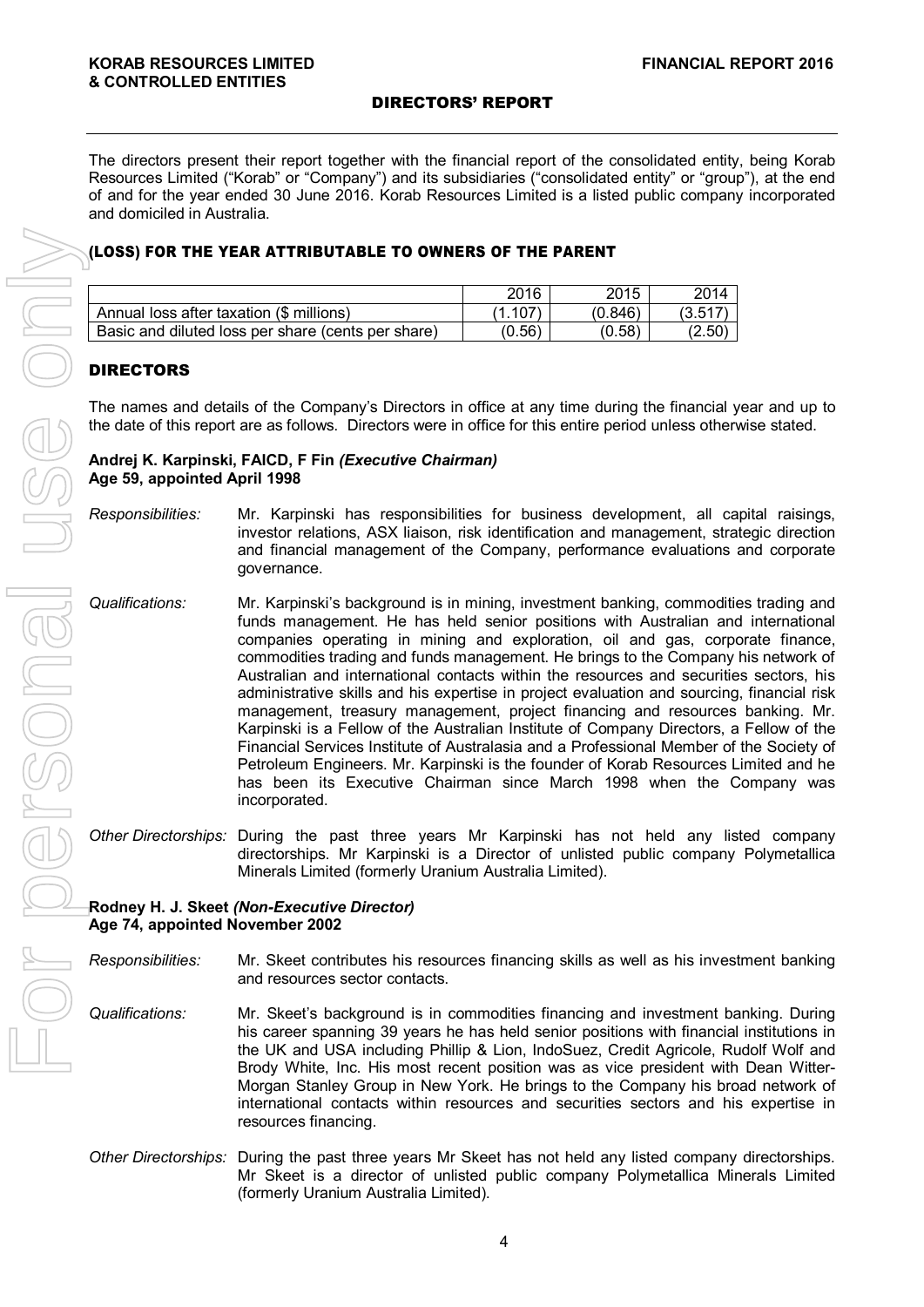#### **Daniel A. Smetana** *(Non-Executive Director)*  **Age 72, appointed 28 October 2013**

*Responsibilities:* Mr. Smetana contributes his corporate governance experience and his strategic planning expertise.

*Qualifications:* Mr. Smetana has been Chairman of ASX listed Joyce Corporation Ltd since 1984. He is also the Chairman of Bedshed Franchising Pty Ltd. He is a past President of the Industrial Foundation for Accident Prevention and remains a Director. He is a Director of Polymetallica Minerals Ltd, a Director of St John of God Foundation and Chairman of the St John of God Comprehensive Cancer Centre Fundraising Committee.

> His past board memberships include: Director of Edge Employment Solutions Inc, Deputy Chairman of Youth Focus Inc (1998 - 2007), Deputy Chairman Western Power Corporation and Chairman of its Finance Committee until 2003, Chairman and National Councillor of the Defence Reserves Support Council - WA (1997 - 2006), Director of WA Symphony Orchestra until 2003. Vice President and Councillor of the WA Federation of Police and Community Youth Centres (Inc.)

> Mr Smetana, Dip Comm, is a Fellow of CPA Australia, a Fellow of Australian Institute of Management and a Fellow of Australian Institute of Company Directors.

> His awards include 2003 Centenary Medal for Service to Commerce and Community, 2007 Ian Chisholm Award for Distinguished Service to Occupational Health and Safety, 1998 WA Business Executive of the Year Award.

*Other Directorships:* During the past three years Mr Smetana has been Chairman of ASX listed Joyce Corporation Ltd.

#### **Anthony G Wills** *(Non-Executive Director)*  **Age 56, appointed 1 May 2015**

- *Responsibilities:* Mr. Wills brings to the Company experience in strategic planning, operations, security and risk management, communications, public relations and foreign affairs gained over his 30-year career.
- *Qualifications:* Mr. Wills' background is in defence and finance. Mr Wills has for the last 15 years been involved in the finance industry. Prior to that he served for 20 years in the Australian Defence Force, including 10 years in the Specials Forces serving with the SAS Regiment. Mr. Wills also brings to the Company his extensive network of Australian and overseas contacts established through his involvement with the United Nations and its various missions. Mr Wills is a member of the Australian Institute of Company Directors and a senior associate of the Financials Services Institute of Australasia. Mr. Wills continues his longstanding involvement with the SAS Regiment through his ongoing work for the SAS Resources Fund.

*Other Directorships:* During the past three years Mr Wills has not held any listed company directorships.

## COMPANY SECRETARY

Mr Andrej K. Karpinski was appointed Company Secretary in March 1998. Mr Karpinski (FAICD, F Fin) has a number of years' experience in the position of Company Secretary.

## PRINCIPAL ACTIVITIES

The principal activity of the consolidated entity during the year was mineral exploration and the evaluation of mineral properties. There were no significant changes in the nature of these activities during the financial vear.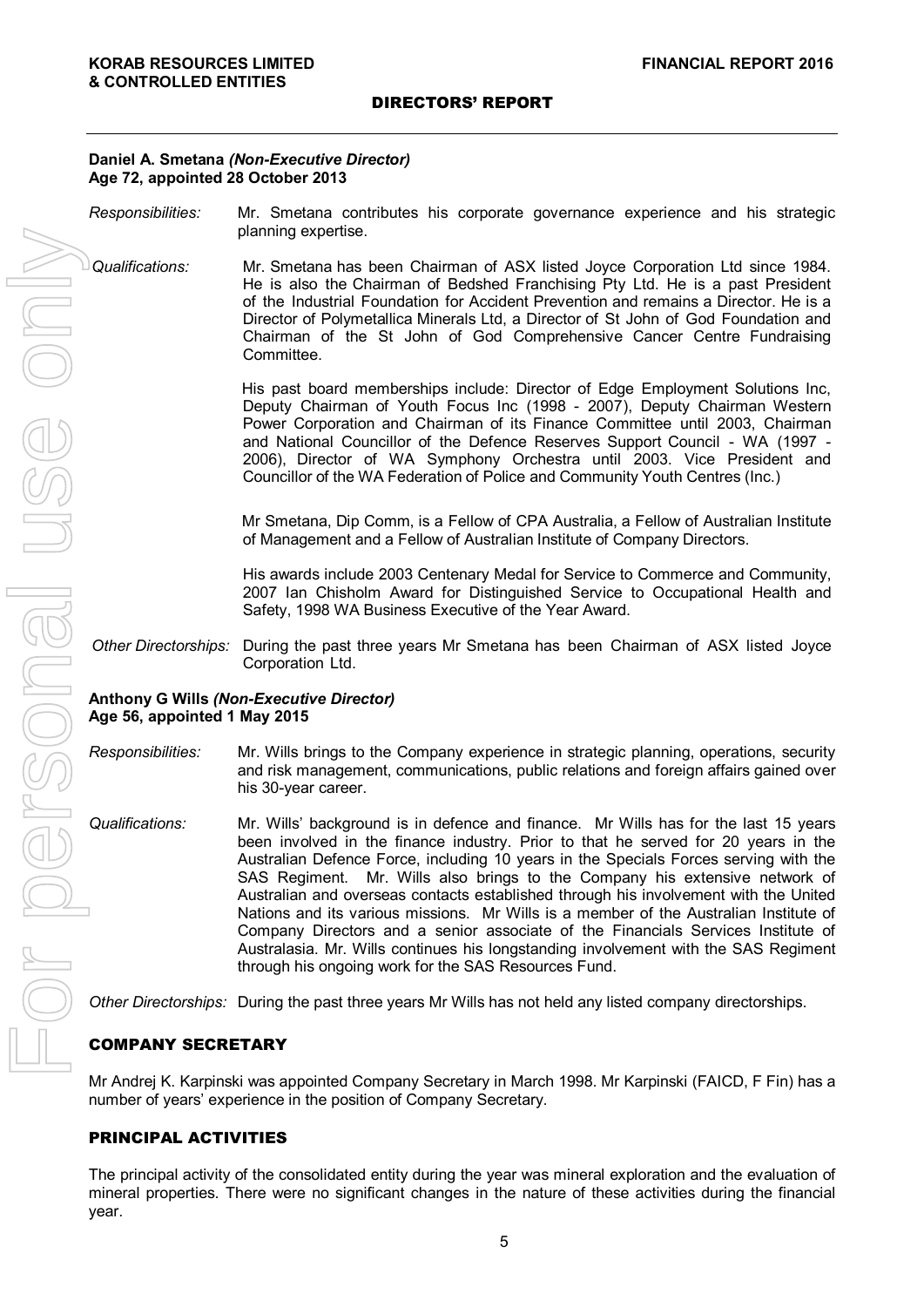#### DIVIDENDS PAID OR RECOMMENDED

No dividends were paid during the year and the directors do not recommend payment of a dividend in respect of the reporting period (2015: Nil).

## OPERATING RESULTS

The loss of the consolidated entity after providing for income tax amounted to \$1,107,262 (2015 loss: \$846,028) primarily related to corporate compliance and administration costs of \$691,599 (2015: \$695,752).

The prior year loss included the write off of a Ukrainian VAT receivable of \$200,810 that was not considered recoverable.

#### FUTURE DEVELOPMENTS

Likely future developments in the operations of the Company are referred to in the Directors' Report. The directors are of the opinion that further information as to likely developments in the operations of the consolidated entity would prejudice the interests of the consolidated entity and accordingly it has not been included.

## PROCEEDINGS ON BEHALF OF COMPANY

No person has applied for leave to the Court to bring proceedings on behalf of the Company or intervene in any proceedings to which the Company is a party for the purpose of taking responsibility on behalf of the Company for all or any part of those proceedings. The Company was not a party to any such proceedings during the year.

## REVIEW OF OPERATIONS

During the year Korab has continued work on marketing and exploration and evaluation of its mineral assets. Our subsidiary, Geolsec Phosphate Operations Pty Ltd has continued marketing of the direct shipping phosphate rock from Geolsec quarry through overseas and domestic channels. As a result of this marketing program Korab received enquiries, expressions of interest, requests for quotes, and a letter of intent to buy phosphate rock. During the period, Korab has made significant progress with Geolsec including signing of the heads of agreement for a 250,000 tonne offtake, potential equity transaction, and distribution and supply. During the period Korab has worked on a mining plan aimed at increasing production capacity.

During the reporting period, Korab also continued to make progress with the Winchester magnesite project. On 22 October 2015, Korab's wholly owned subsidiary AusMag Pty Ltd received the grant of the mining lease covering the Winchester magnesite project. In November 2015 Korab signed the heads of agreement regarding an offtake, distribution, funding and potential equity transaction. In December 2015, Korab announced signing of a memorandum of understanding regarding the Winchester project with interests representing the Chinese steel industry. Korab has been evaluating proposals received from these and other parties and developing a strategic plan for AusMag to become a leader in magnesium carbonate supply chain. Korab has made considerable progress on number of fronts required to put the Winchester project into production and to start generating income:

- Korab has secured initial offtake agreements for the output from the Winchester quarry.
- Korab has established a relationship with several large-scale end-users and processors of magnesite rock and signed initial MoU with one of these parties.
- Korab has commenced discussions with buyers and producers of magnesium oxide with the view to setting up a joint venture where Winchester would supply magnesium carbonate rock to be processed by magnesium oxide producer and then to be on-sold to a magnesium oxide buyer. This would not only generate significant additional ongoing demand for our magnesite rock, but would also allow us to participate in value-added without having to build our own calcination facilities.
- Korab has commenced the permitting and planning process for the Winchester quarry operations.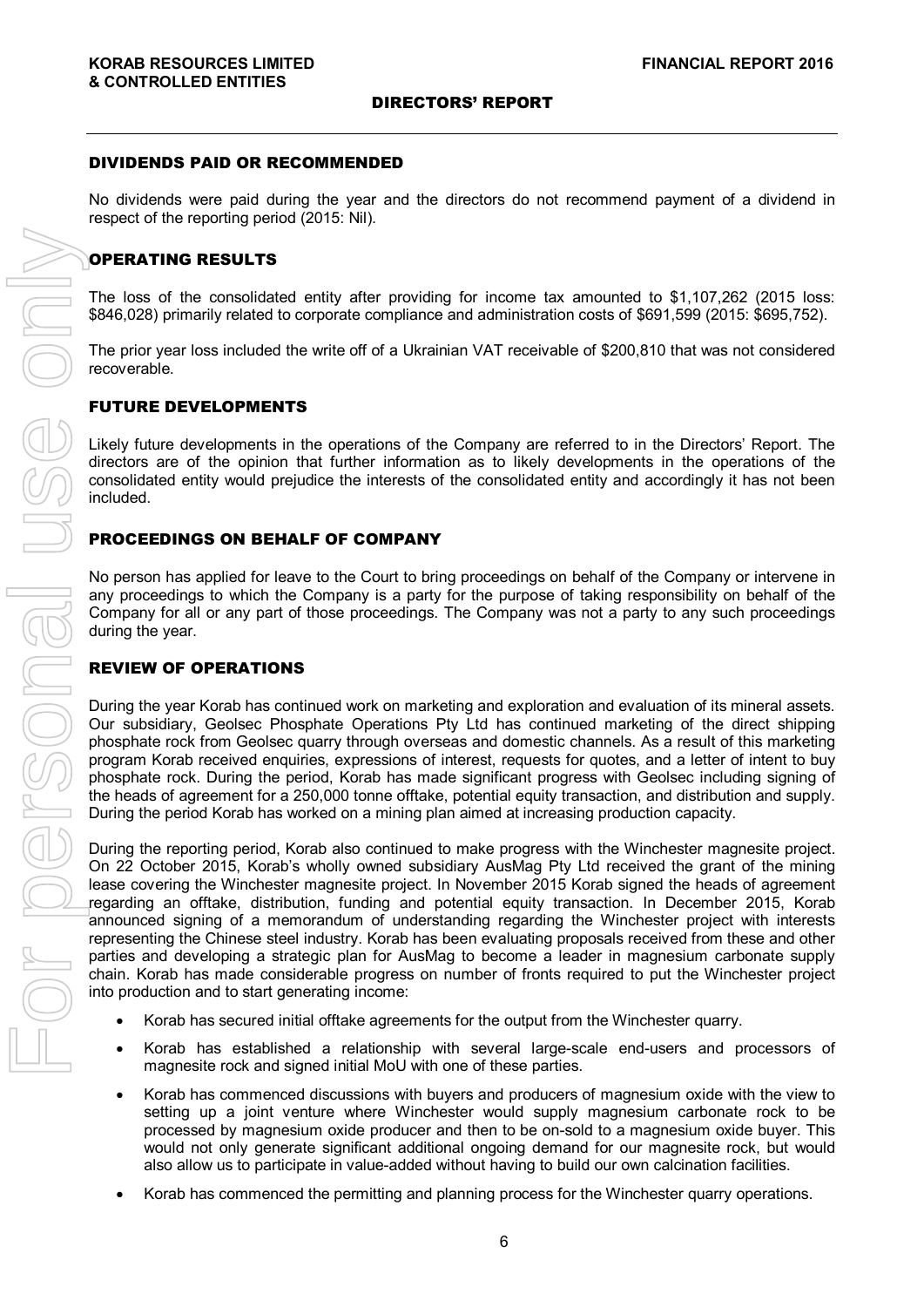As part of the Winchester magnesite mine planning and the preparation of development plans, Korab continued review of the drilling data for the Winchester project, and the neighbouring areas. This work is continuing as at the date of this report.

Korab has been reviewing the economic potential of the Sundance gold mine which is also owned by Korab and is located near town of Batchelor, just south of Darwin. This evaluation is continuing as at the date of this report.

The Bobrikovo gold and silver mine which is located in eastern Ukraine, is currently on care and maintenance while Korab has engaged with various stakeholders with the view to recommencing operations.



*Figure 1 Location of Company's projects* 

## CORPORATE

For the period under review the Directors suspended payments of the directors' fees payable to nonexecutive directors and management contract fees payable to Rheingold Investments Corporation Pty Ltd (an entity controlled by Andrej K. Karpinski). The directors' fees payable to non-executive directors and the contract management fees payable to Rheingold Investments Corporation Pty Ltd were accrued. Andrej K. Karpinski has not received any director's fees since formation of the Company.

On 15 July 2015 the Company issued 15,266,667 fully paid ordinary shares for cash at \$0.03 per share, and on 22 September 2015 1,300,000 fully paid ordinary shares for cash at \$0.03 per share, for general working capital purposes as part of the shortfall from the non-renounceable pro-rata rights issue offer announced on 26 May 2015.

On 3 November 2015 the Company announced the completion of an agreement with an unrelated party whereby that party would take a 75% equity interest in Australian Copper Holdings Pty Ltd ("ACH"), a wholly owned subsidiary of the Company, subject to investing a total of \$500,000 in equity in ACH. The unrelated party paid \$50,000 in respect of these partly paid shares but has failed to meet further payments and has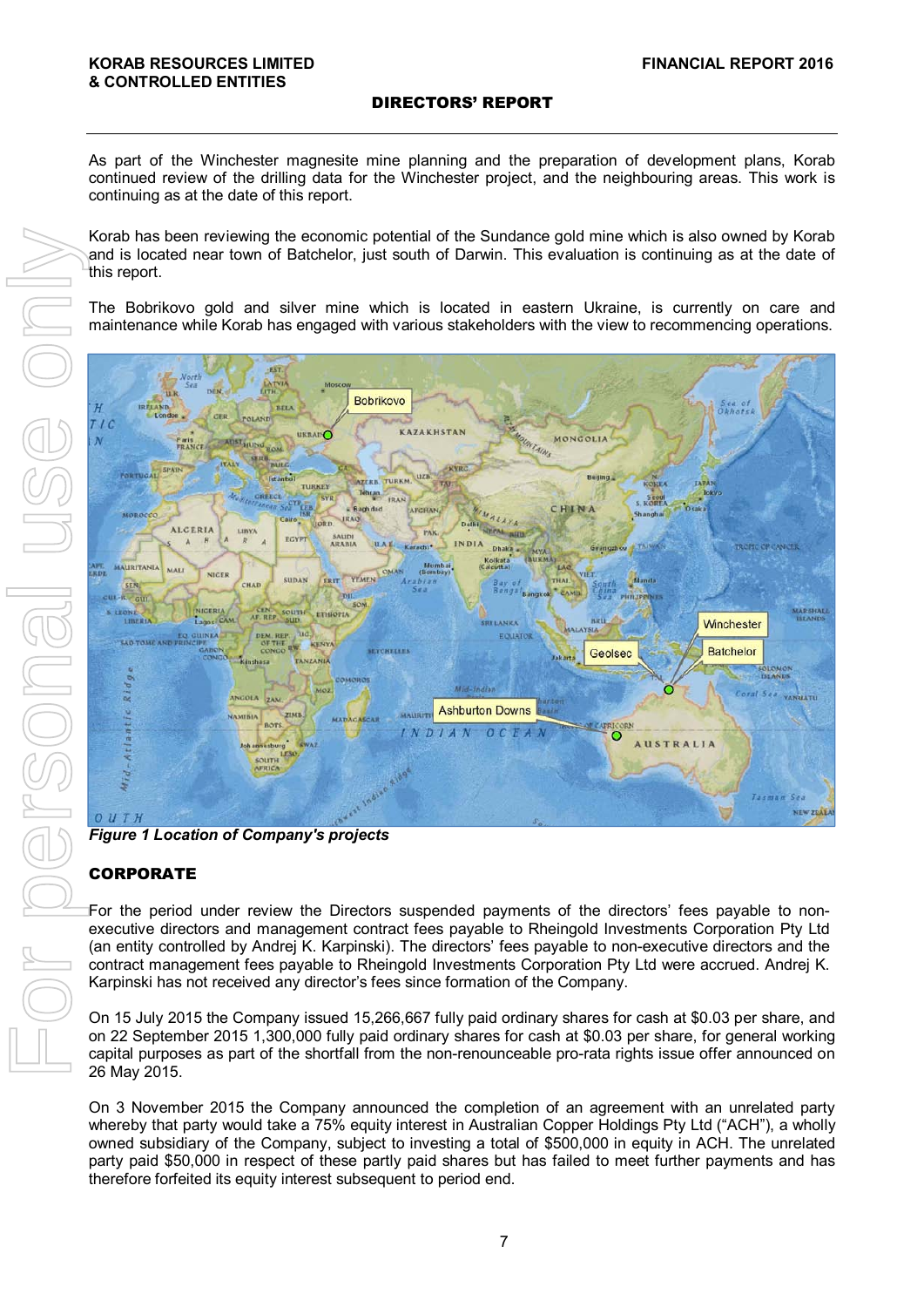On 30 November 2015 the Company issued 1,150,000 fully paid ordinary shares at a deemed issue price of \$0.067 per share in lieu of payment for professional services provided.

On 24 December 2015 The Company announced it had executed a term sheet with an unrelated party for a loan of \$250,000 by way of a convertible note to provide the Company with greater flexibility in its discussions with various parties regarding Winchester magnesite project and to allow it to progress sales of phosphate rock from the Geolsec quarry to various buyers. The loan was repaid by means of a \$125,000 cash payment, of which \$62,500 was paid subsequent to period end, and the issue of 5,434,783 Korab shares.

On 12 January 2016 the Company announced that itself and its wholly owned subsidiary AusMag Pty Ltd ("AusMag") had entered into Memorandum of Understanding with interests associated with the Chinese steel industry with a view to funding the development, operation and commencement of production of magnesium carbonate from the Winchester mine, offtake agreements with the Chinese steel industry, and listing of AusMag on the Shanghai, Hong Kong, or other suitable stock exchange. On 23 March 2016 Korab and AusMag advised that they had entered into a binding agreement with Mr. Hong Wang to invest \$6 million into new shares of AusMag (Tranche 1 Funding). AusMag will use these funds to develop the mine and commence production of magnesite. This investment transaction will leave Korab with between 70% and 75% equity in AusMag (on a fully diluted basis) thus providing Korab with solid, long-term earnings potential.

The development cost of the Winchester magnesium carbonate mine has been estimated at \$4 million with the remaining \$2 million to be used for mine working capital and other project and development related expenditure. The agreement is binding on both parties and the investment is conditional only on one requisite that Ausmag arranges agreements for sales of at least 500,000 tonnes (in aggregate) of raw magnesite rock per year for at least 3 years. Ausmag, which has already arranged for an agreement to sell 300,000 tonnes of raw magnesite rock for 5 years, has 12 months from date of agreement to arrange the sales of remaining 200,000 tonnes per year. In the event that Ausmag is not successful in arranging these additional sales within 12 months to bring the total annual production of magnesium carbonate to 500,000 tonnes, either party may terminate this agreement by a notice in writing. In addition to the above transaction Mr. Wang will also become a new strategic investor in Korab by subscribing for 10,000,0000 new Korab shares at a price of 5c per share for a total of \$500,000.

On 10 March 2016 the Company advised that it had decided to raise bridging funds to further improve its negotiating position with regard to the marketing of the Geolsec rock phosphate mine and the evaluation of the Winchester magnesite mine. The Company issued 6,297,183 fully paid ordinary shares in the capital of the Company without a disclosure document to unrelated, exempt investors at a placement price of 4.5 cents per share. This placement was used for working and development capital purposes, in satisfaction of professional fees, and to retire debt.

On 30 June 2016 1,100,000 million unlisted options with an exercise price of \$0.10 per share expired unexercised.

## IDENTIFICATION OF INDEPENDENT DIRECTORS

The independent directors are identified in the Corporate Governance Statement section of this Financial Report as set out on pages 45 to 48.

## MEETINGS OF DIRECTORS

The number of directors' meetings held during the financial year for each director who held office during the financial year and the number of meetings attended by each director is as follows:

|                     | Number eligible to | <b>Meetings</b> |
|---------------------|--------------------|-----------------|
| <b>Director</b>     | attend             | attended        |
| Andrej K. Karpinski | 17                 |                 |
| Anthony G Wills     | 17                 | 17              |
| Rodney H.J. Skeet   | 17                 | 2               |
| Daniel A. Smetana   | 17                 | 15              |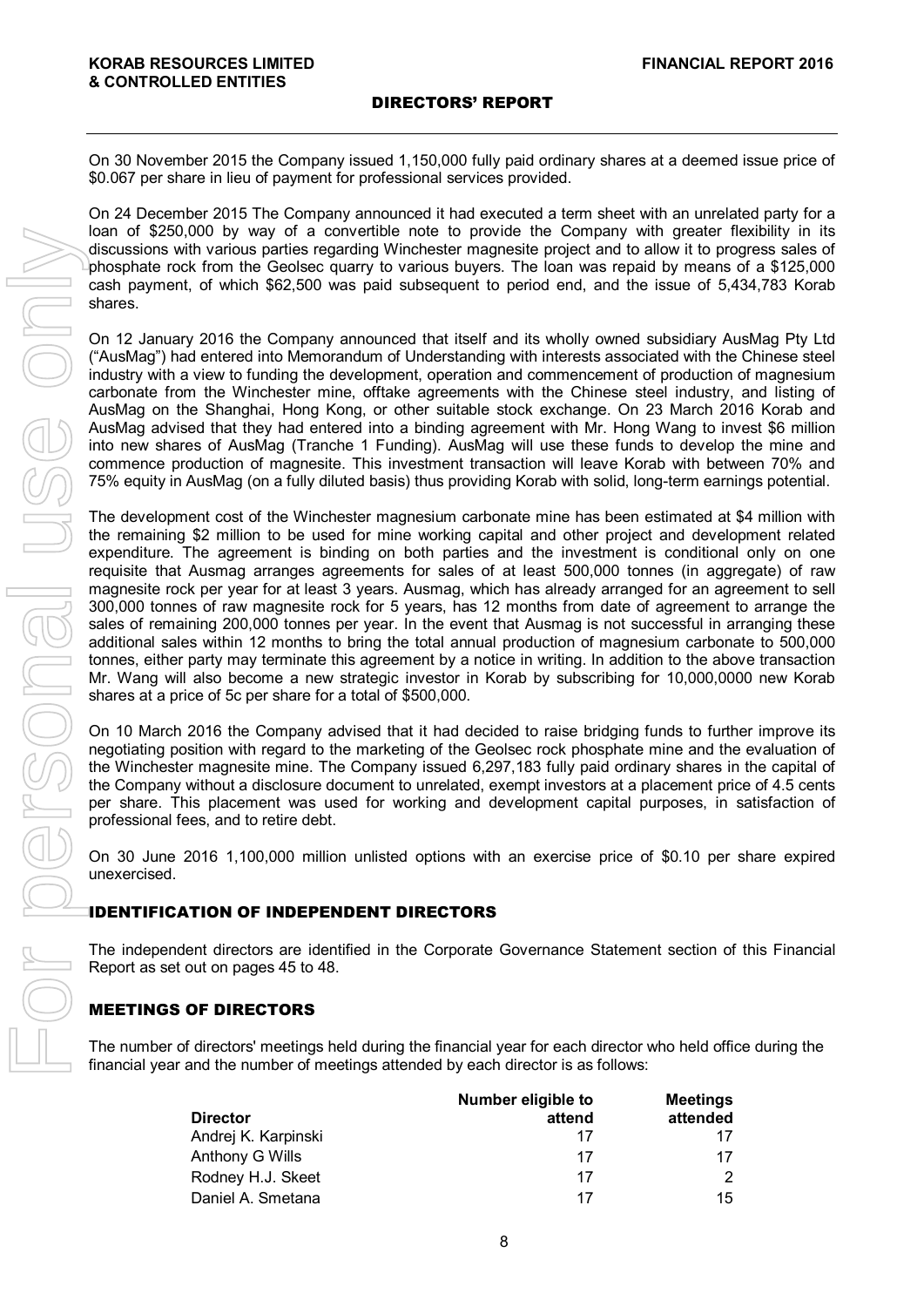## SHARE OPTIONS

#### *Shares under option*

The following is the movement during the period in options over shares in the Company.

| Expiry   | Exercise | Number    |                          |             |                          | Number    |
|----------|----------|-----------|--------------------------|-------------|--------------------------|-----------|
| date     | price    | 01/07/15  | Issued                   | Expired     | Exercised                | 30/06/16  |
| 28/11/17 | \$0.10   | 4.000.000 | -                        |             |                          | 4.000.000 |
| 30/06/16 | \$0.10   | 1.100.000 | $\overline{\phantom{a}}$ | (1.100.000) | -                        |           |
|          |          | 5,100,000 | $\overline{\phantom{a}}$ | (1,100,000) | $\overline{\phantom{0}}$ | 4,000,000 |

No options have been granted since the end of the reporting period. There have been no options exercised since the end of the reporting period. During the reporting period there was no forfeiture or vesting of options granted in previous periods.

## SUBSEQUENT EVENTS

A total of \$270,770 of subscription monies have been received and 5,415,396 Korab shares issued in respect of the agreement with Mr. Wang, as noted in the Corporate section above, to become a new strategic investor in Korab by subscribing for 10,000,0000 new Korab shares at a price of 5c per share for a total of \$500,000. Korab has agreed to extend to 31 October 2016 the time for payment of the last tranche of the funds due under the placement and amend the placement price to the higher of (i) a 20% discount to a volume weighted average share price of the Company's shares calculated over five days on which the shares have traded on the Australian Securities Exchange immediately preceding the receipt of the last tranche of the funds by Korab, or (ii) 4 cents per share. The following is the movement during the period in cylinder Services (and the movement of the Concellent Current or the Current or the Current or the Current or the Current or the Current or the current or the current or p

No other matter or circumstance has arisen since 30 June 2016 that in the opinion of the directors has significantly affected, or may significantly affect in future financial years the consolidated entity's operations, the results of those operations, or the consolidated entity's state of affairs.

## CORPORATE GOVERNANCE

In recognising the need for the highest standards of corporate behaviour and accountability, the directors of Korab support and adhere to the principles of sound corporate governance. The Board considers that Korab is in compliance with the ASX corporate governance principles and recommendations which are of critical importance to the commercial operation of a junior listed resources company. The Company's Corporate Governance Statement is set out on pages 45 to 48 of this Financial Report.

## SIGNIFICANT CHANGES IN STATE OF AFFAIRS

Other than stated elsewhere in this report there have been no significant changes in the state of affairs of the consolidated entity during the period under review.

## AUDITORS INDEPENDENCE DECLARATION

The auditor's independence declaration under Section 307C of the Corporations Act 2001 is set out on page 14.

## NON-AUDIT SERVICES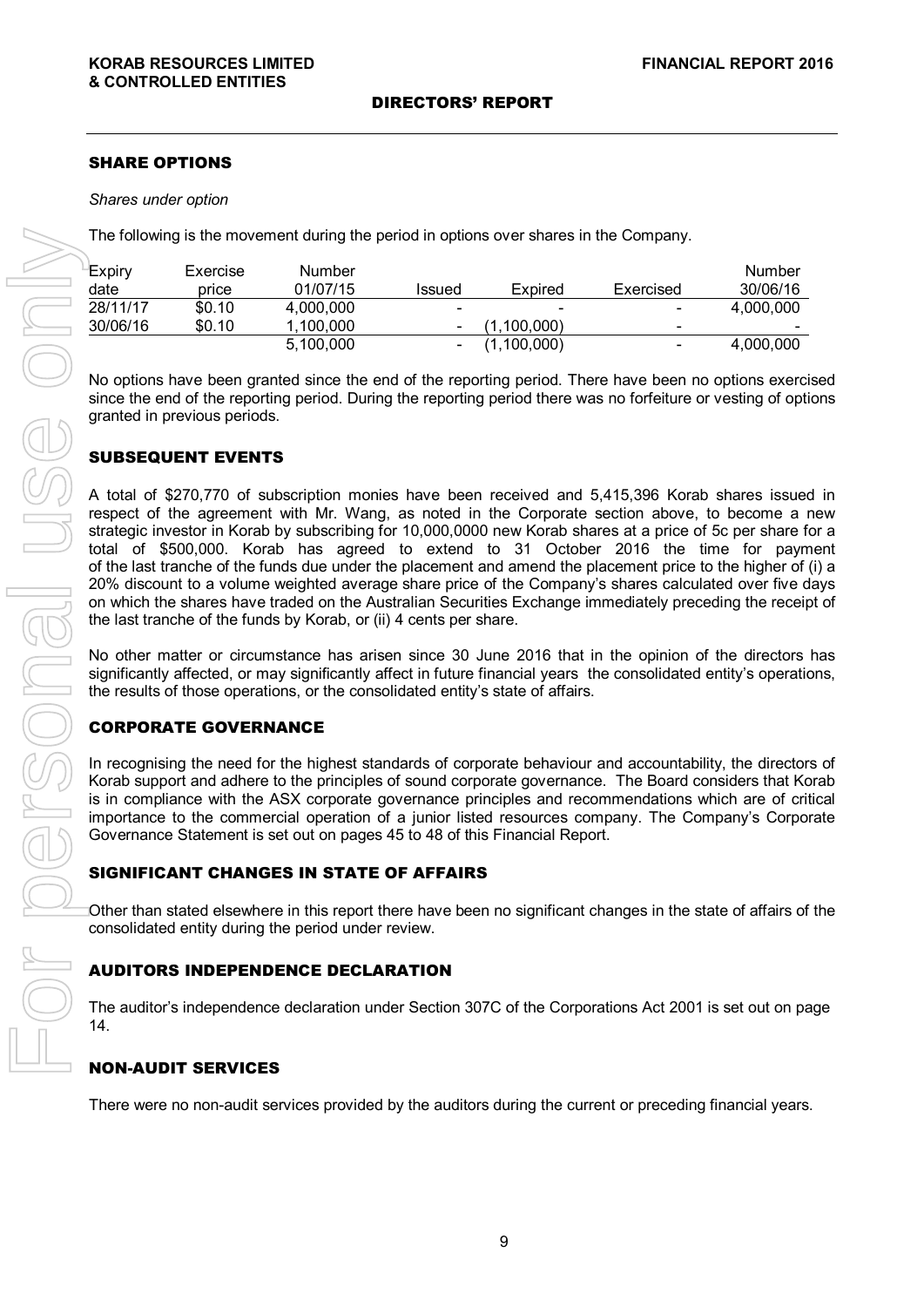## DIRECTORS' INTERESTS

At the date of this report, the relevant interests of the directors in securities of the Company are as follows:

| Name                | Ordinary shares | Options over ordinary shares |
|---------------------|-----------------|------------------------------|
|                     |                 |                              |
| Andrej K. Karpinski | 41.079.693      |                              |
| Rodney H.J. Skeet   | 487.918         | -                            |
| Daniel A. Smetana   | 815.491         | -                            |
| Anthony G Wills     |                 |                              |

## ENVIRONMENTAL ISSUES

The Group has a policy of complying with or exceeding its environmental performance obligations. The Board believes that the Company has adequate systems in place for the management of its environmental requirements. The Group aims to ensure the appropriate standard of environmental care is achieved, and in doing so, that it is aware of and is in compliance with all environmental legislation. The directors of the Group are not aware of any breach of environmental legislation for the financial year under review.

### REMUNERATION REPORT

The information provided in this remuneration report has been audited as required by section 308 (3C) of the Corporations Act 2001.

#### *Principles used to determine the nature and amount of compensation*

The Board determines remuneration policies and practices, evaluates the performance of senior management, and considers remuneration for those senior managers. The Board assesses the appropriateness of the nature and amount of remuneration on an annual basis by reference to industry and market conditions, and with regard to the Company's financial and operating performance.

Total non-executive directors' fees are approved by shareholders and the Board is responsible for the allocation of those fees amongst the individual members of the Board. The value of remuneration is determined on the basis of cost to the Company and consolidated entity. Remuneration of key management personnel is referred to as compensation, as defined in Accounting Standard AASB 124.

Compensation levels for key management personnel of the Company and consolidated entity are competitively set to attract and retain appropriately qualified and experienced directors and senior executives. The Board obtains, when required, independent advice on the appropriateness of remuneration packages, given trends in comparative companies both locally and internationally. Compensation arrangements can include a mix of fixed and performance based compensation however the Company has not paid bonuses to directors or executives to date. Share-based compensation can be awarded at the discretion of the Board, subject to shareholder approval when required.

It is the intention of the Board to tailor the remuneration policy to maximise the commonality of goals between shareholders and key management personnel. The method which is most likely to achieve this aim is the issue of options to key management personnel to encourage the alignment of personal and shareholder interests. The directors believe this policy will be the most effective in increasing shareholder wealth.

Compensation structures take into account the overall level of compensation for each director and executive, the capability and experience of the directors and senior executives, the executive's ability to control the financial performance of the relative business or geographical segment, the consolidated entity's performance (including earnings and the growth in share price), and the amount of any incentives within each executive's remuneration. Given the consolidated entity's focus on exploration projects during the year, the Board did not have regard to the consolidated entity's financial performance and / or change in shareholder wealth occurring in the current financial year and previous three financial years in setting **Example 1997**<br>
Andrej K. Karojneski and 1997 and 1998 and 1998 and 1998 and 1998 and 1998 and 1998 and 1998 and 1998 and 1998 and 1998 and 1998 and 1998 and 1999 and 1999 and 1999 and 1999 and 1999 and 1999 and 1999 and 1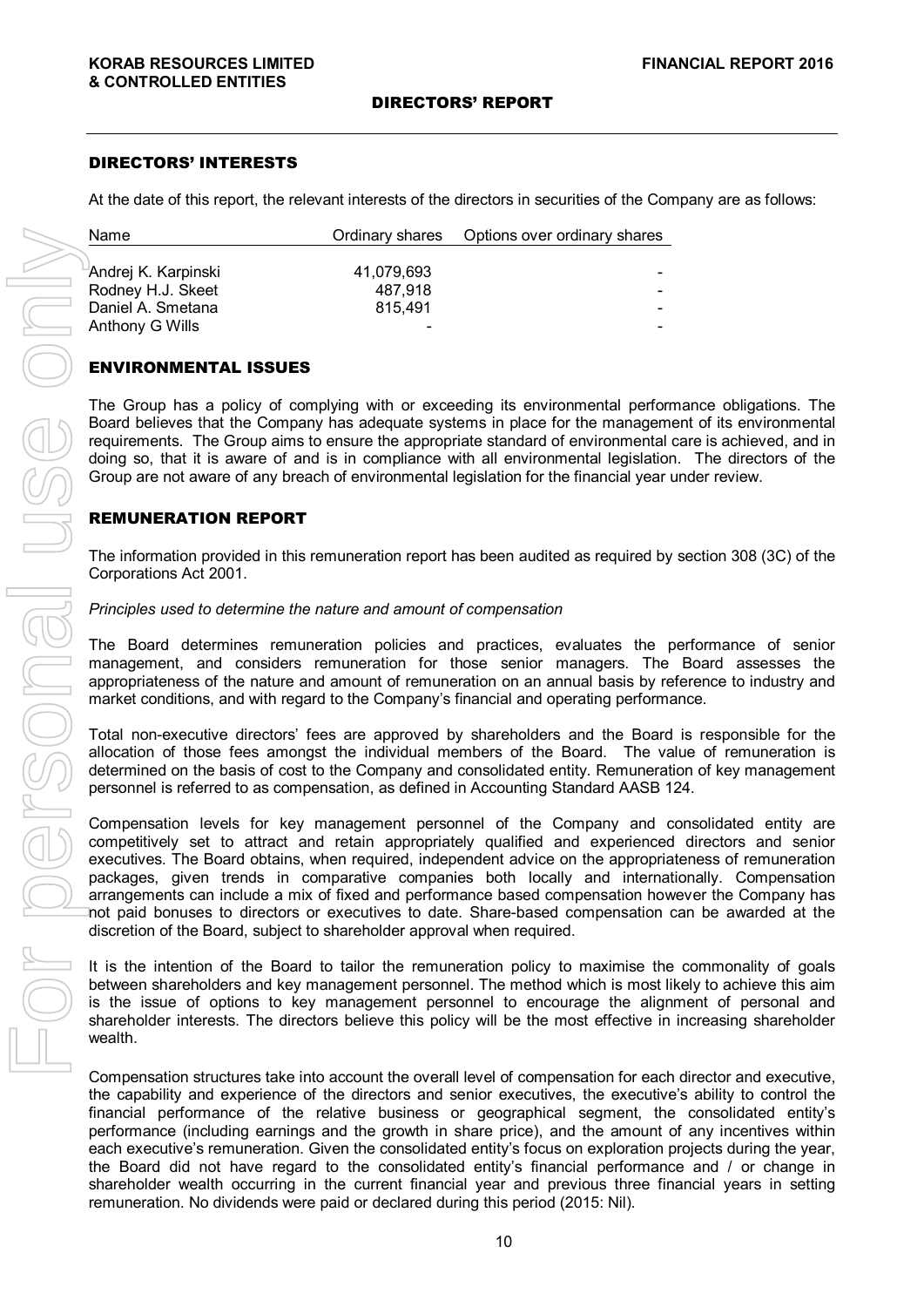#### *Fixed compensation*

Fixed compensation consists of base compensation as well as any employer contributions to superannuation funds.

### *Non-executive directors*

Total remuneration for all non-executive directors is not to exceed \$120,000 per annum. A non-executive director's base fee is currently \$26,000 per annum. The Executive Chairman currently does not and has never in the past received director's fees. Rheingold Investments Corporation Pty Ltd, a company controlled by the Executive Chairman receives management fees which are disclosed elsewhere in this report.

Non-executive directors do not receive any performance related remuneration, however they may be paid for work performed over and above their non-executive duties. Directors' fees cover all main Board activities and membership of Board committees. The Company does not have any terms or schemes relating to retirement benefits for non-executive directors. Non-executive directors receive share-based compensation at the discretion of the Board, and subject to approval by shareholders.

#### *Service contracts*

The contract duration, notice period and termination conditions for key management personnel are:

Andrej K Karpinski, Executive Chairman. In July 2008 the Company has entered into an Executive Service Agreement with Rheingold Investments Corporation Pty Ltd. Under the terms of the agreement Mr Karpinski, being the director of Rheingold Investments Corporation Pty Ltd, has agreed to provide management services to the Company at a rate of \$327,000 per annum plus GST. The Agreement may be terminated by the Company at any time by giving Rheingold Investments Corporation Pty Ltd twelve (12) months' notice. In the event the Company does not require the services provided under the Executive Service Agreement with Rheingold Investments Corporation Pty Ltd, the Company shall pay to Rheingold Investments Corporation Pty Ltd an amount of \$327,000 plus GST. For the 12 month period ending 30 June 2016 Rheingold Investments Corporation Pty Ltd has voluntarily suspended all of the payments due under the agreement. The amounts which were accrued under the agreement with Rheingold Investments Corporation Pty Ltd are disclosed in the notes to the financial statements.

#### *Key Management Personnel Remuneration*

Details of the nature and amount of each major element of the remuneration of group key management personnel are set out below. There was no share based or performance based remuneration in either the current or prior period.

| 2016                         | Andrej<br><b>Karpinski</b><br>æ.  | <b>Rodney</b><br><b>Skeet</b><br>S | <b>Daniel</b><br><b>Smetana</b><br>S | <b>Anthony</b><br>Wills | Total<br>S   |
|------------------------------|-----------------------------------|------------------------------------|--------------------------------------|-------------------------|--------------|
| Short-term benefits          |                                   |                                    |                                      |                         |              |
| 2016 year fees paid          |                                   |                                    |                                      |                         |              |
| 2016 year fees accrued       | 327,000                           | 26,000                             | 26,000                               | 26,000                  | 405,000      |
| Post-employment benefits     |                                   |                                    |                                      |                         |              |
| Superannuation contributions |                                   |                                    | 2,470                                | 2,470                   | 4,940        |
| Total                        | 327,000                           | 26,000                             | 28,470                               | 28,470                  | 409,940      |
|                              | <b>Andrej</b><br><b>Karpinski</b> | <b>Rodney</b><br><b>Skeet</b>      | <b>Daniel</b><br><b>Smetana</b>      | <b>Anthony</b><br>Wills | <b>Total</b> |
| 2015                         |                                   | S                                  | 5                                    |                         | S            |
| Short-term benefits          |                                   |                                    |                                      |                         |              |
| 2015 year fees paid          |                                   |                                    |                                      |                         |              |
| 2015 year fees accrued       | 327,000                           | 26,000                             | 26,000                               | 4.333                   | 383,333      |
|                              |                                   |                                    |                                      |                         |              |
| Post-employment benefits     |                                   |                                    |                                      |                         |              |
| Superannuation contributions |                                   |                                    | 2,470                                | 412                     | 2,882        |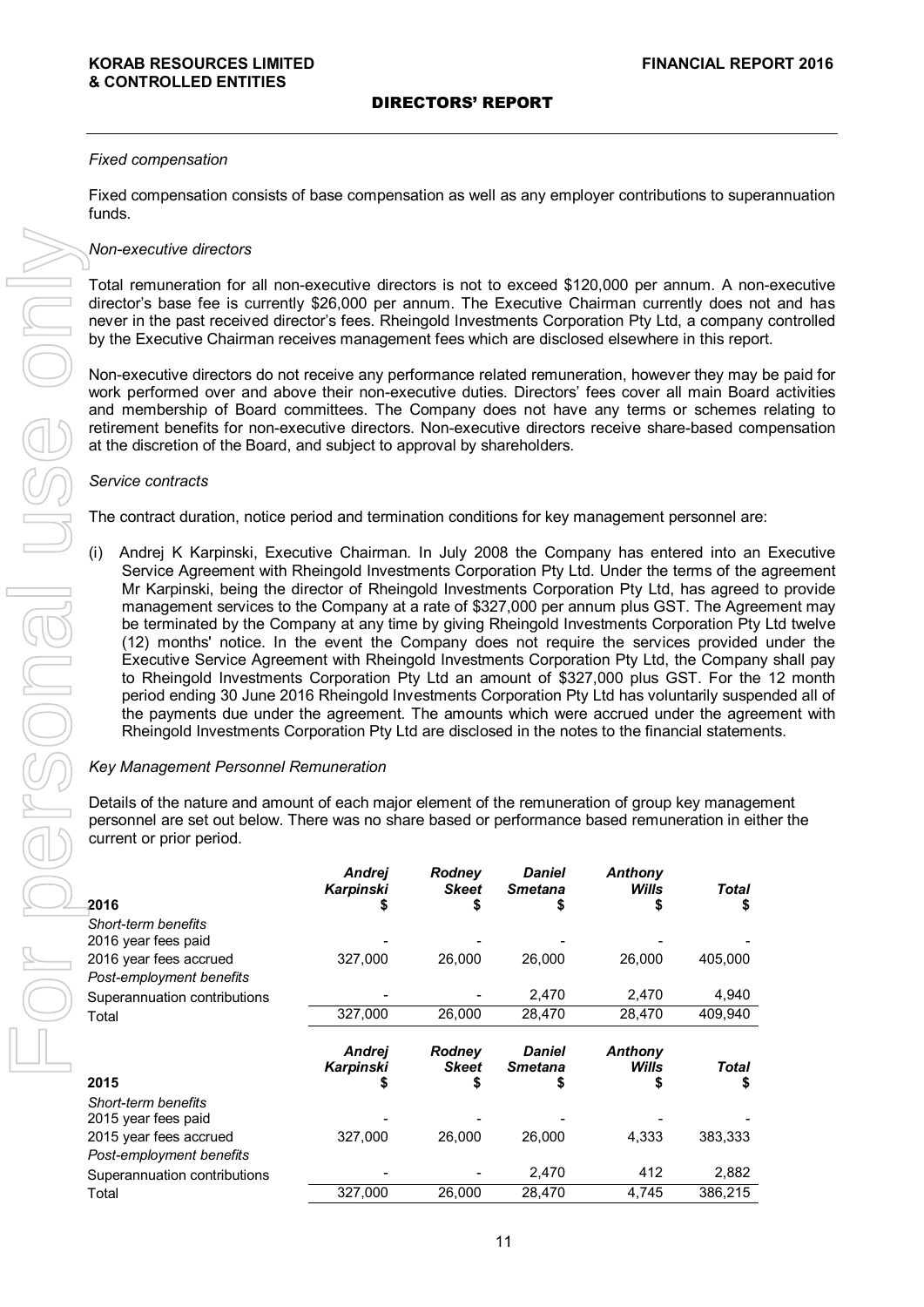#### Loans to and other related transactions with key management personnel

Mr Andrej Karpinski is a director and controlling shareholder of Rheingold Investments Corporation Pty Ltd ("Rheingold"). Management contract fees form part of the remuneration of directors and have been disclosed as such in the directors' report.

|                                                                 | 2016    | 2015    |
|-----------------------------------------------------------------|---------|---------|
| Payments made to Rheingold Investments Corporation Pty Ltd for: |         |         |
| - Management contract fees paid                                 |         |         |
| - Management contract fees accrued                              | 327,000 | 327.000 |
| Total payments to Rheingold Investments Corporation Pty Ltd     | 327,000 | 327,000 |

During the reporting period the directors and Rheingold agreed to suspend payments of the executive services fees (management contract fees) and directors' fees. The unpaid fees are being accrued. The balance of outstanding liabilities to Rheingold, Mr. Karpinski and his related entities at period end for loans to the parent entity and unpaid fees is \$672,730 (2015: \$617,592) at an average interest rate of 13.55%. The loans and unpaid fees are not payable prior to 30 September 2017. These loans and debt become payable immediately on change of control of Korab. Mr. Karpinski has not received any directors' fees from Korab or its subsidiaries since the formation of Korab in March 1998. 2016<br>
Prayments made to Rheingeld investments Corporation Pty Ltd for<br>
Management contract des paid<br>
-Management contract des paid<br>
-Management contract des paid<br>
-Management contract des paid<br>
-Management contract des pa

Mr Andrej Karpinski is a director and significant shareholder of Polymetallica Minerals Limited (formerly Uranium Australia Ltd). The balance of outstanding receivables from Polymetallica Minerals Limited at period end is \$922,735 (2015: \$853,703) at an interest rate of 8.5%. The receivable is not payable prior to 30 September 2017.

### *Share options*

The movement during the reporting period in the number of options in Korab Resources Limited held, directly, indirectly or beneficially, by each key management person, including their related parties, is as follows:

#### **2016**

| <b>Director</b>      | Held at 01/07/15         | <b>Issued</b> / (expired) | <b>Held at 30/6/16</b> |
|----------------------|--------------------------|---------------------------|------------------------|
| Andrej Karpinski     | -                        | -                         |                        |
| <b>Rodney Skeet</b>  | -                        | -                         |                        |
| Daniel Smetana       | $\overline{\phantom{0}}$ | $\overline{\phantom{0}}$  |                        |
| <b>Anthony Wills</b> | -                        | -                         |                        |

## *Shares*

The movement during the reporting period in the number of ordinary shares in Korab Resources Limited held, directly, indirectly or beneficially, by each key management person, including their related parties, is as follows:

#### **2016**

| <b>Director</b>  | Held at 01/07/15         | Net acquired             | Held at 30/6/16 |
|------------------|--------------------------|--------------------------|-----------------|
| Andrej Karpinski | 41.079.693               | $\overline{\phantom{0}}$ | 41.079.693      |
| Rodney Skeet     | 487.918                  | $\overline{\phantom{a}}$ | 487.918         |
| Daniel Smetana   | 815.491                  | $\qquad \qquad$          | 815.491         |
| Anthony Wills    | $\overline{\phantom{0}}$ | $\overline{\phantom{a}}$ |                 |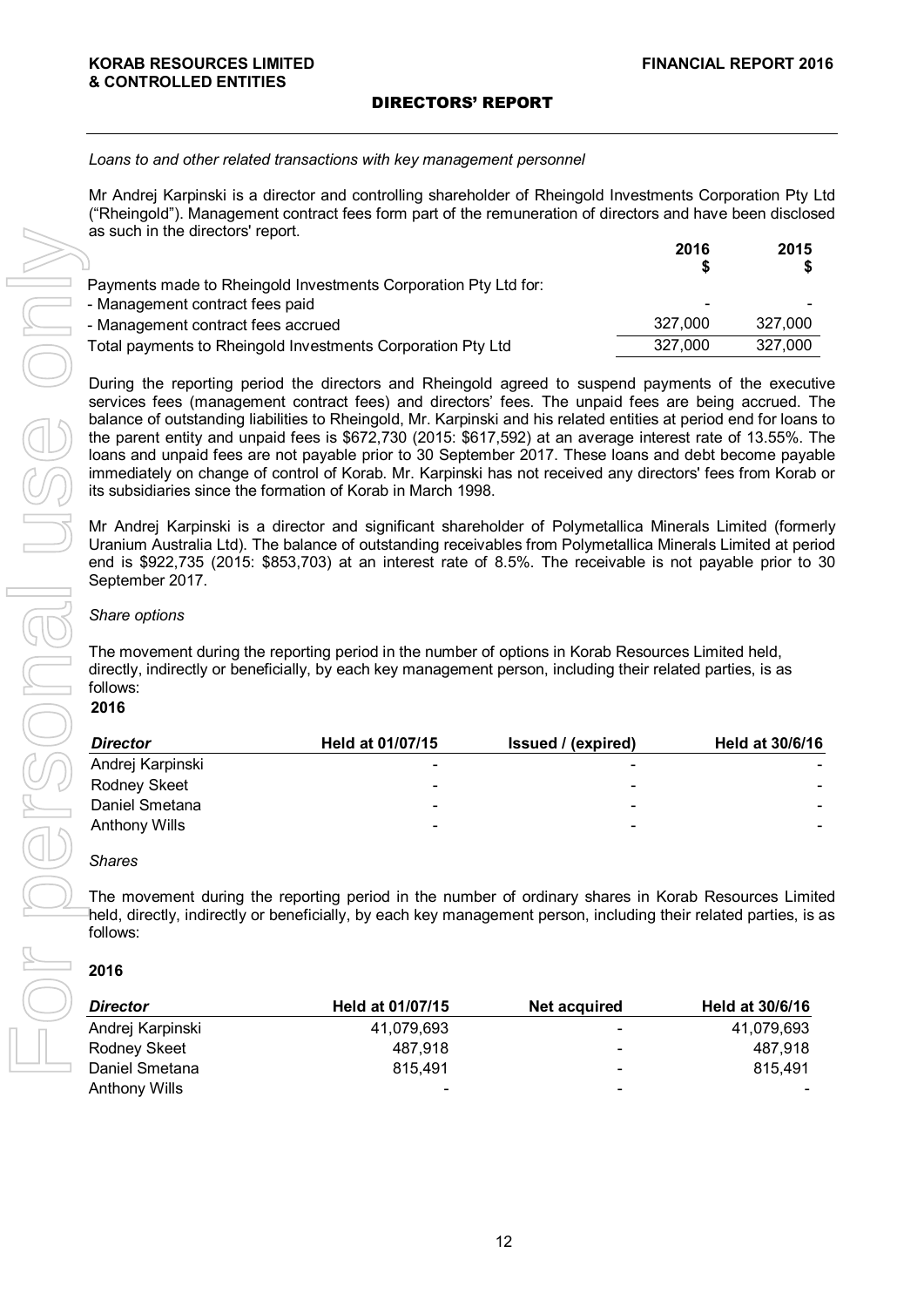## INDEMNIFICATION AND INSURANCE OF DIRECTORS AND OFFICERS

During the financial year the Company paid a premium to insure the directors and officers of the Company and its controlled entities. The liabilities insured are damages and legal costs that may be incurred in defending civil or criminal proceedings that may be brought against the officers in their capacity as officers of the entity.

This report is signed in accordance with a resolution of the directors.

Mel*le* 

**Andrej K Karpinski, FAICD, F Fin, (Executive Chairman)** Perth, Western Australia,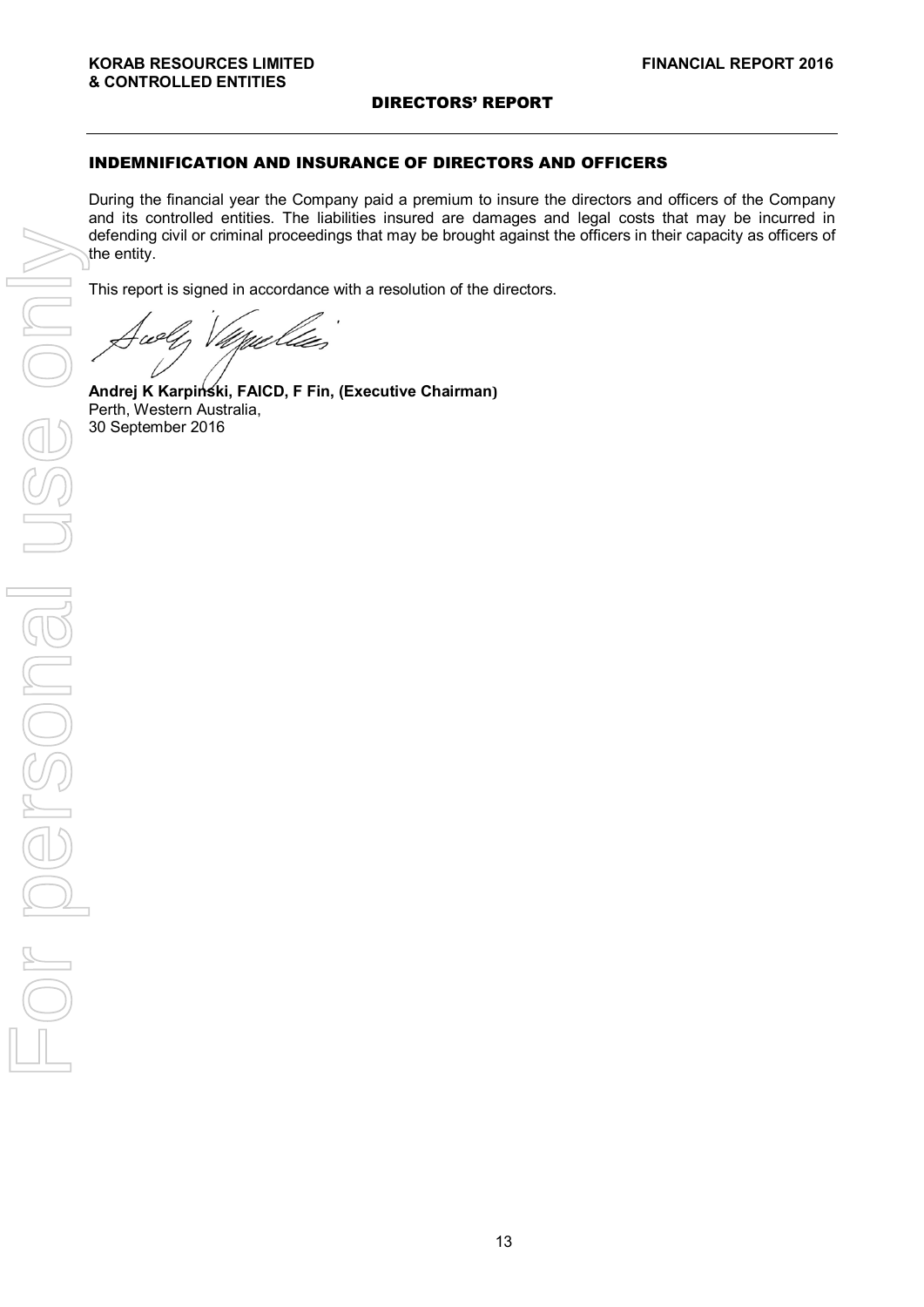

Accountants | Business and Financial Advisers

## **AUDITOR'S INDEPENDENCE DECLARATION**

As lead auditor for the audit of the consolidated financial report of Korab Resources Limited for the year ended 30 June 2016, I declare that to the best of my knowledge and belief, there have been no contraventions of:

- a) the auditor independence requirements of the *Corporations Act 2001* in relation to the audit; and
- b) any applicable code of professional conduct in relation to the audit.

**Perth, Western Australia 30 September 2016**

Marcula

**M R W Ohm Partner**

HLB Mann Judd (WA Partnership) ABN 22 193 232 714<br>Level 4, 130 Stirling Street Perth WA 6000. PO Box 8124 Perth BC 6849 Telephone +61 (08) 9227 7500. Fax +61 (08) 9227 7533.<br>Email: hlb@hlbwa.com.au. Website: <u>http://www</u>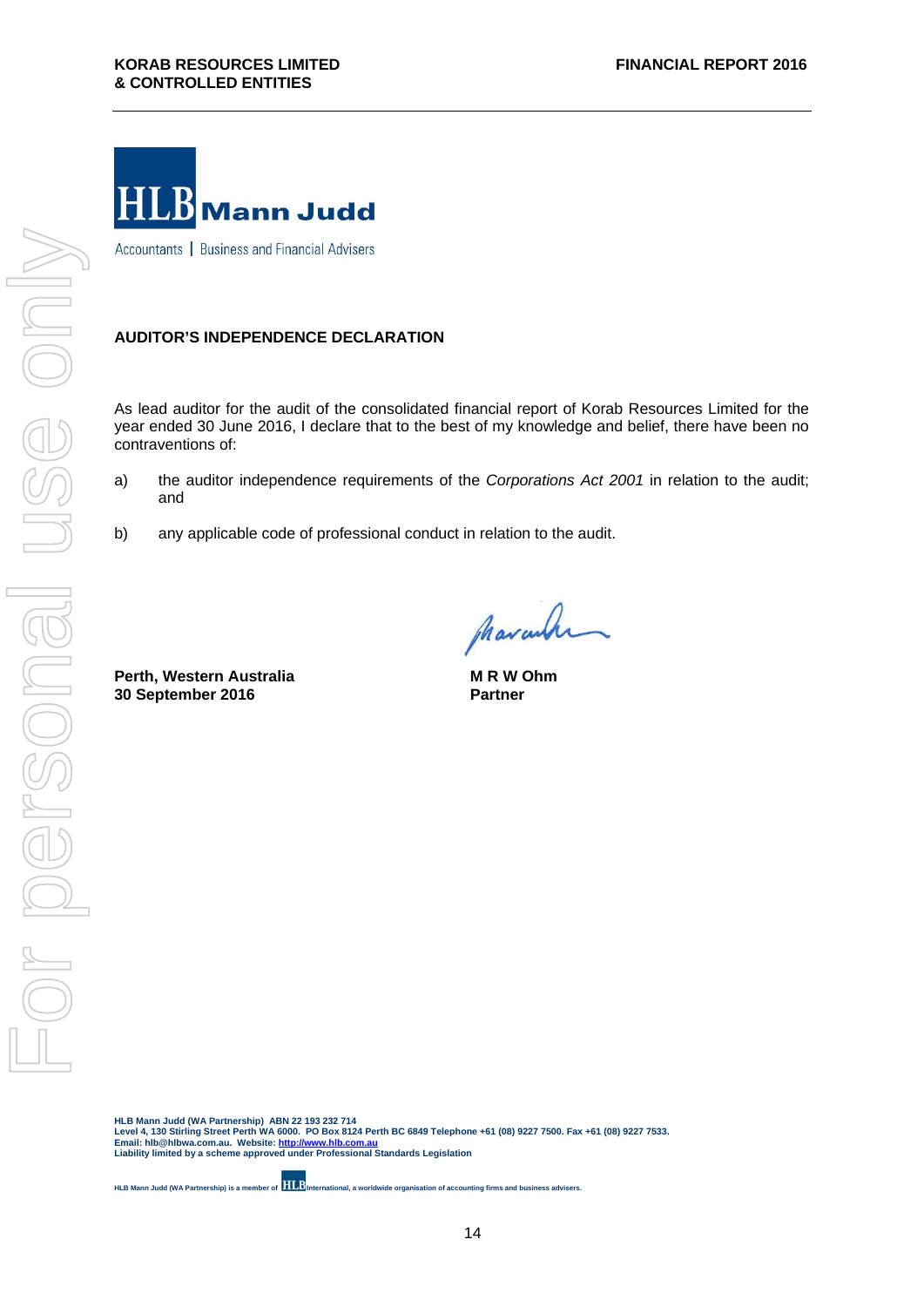## CONSOLIDATED STATEMENT OF PROFIT OR LOSS AND COMPREHENSIVE INCOME **FOR THE YEAR ENDED 30 JUNE 2016**

|                                                                                                                                                                                                                                                                                                                                                   | <b>Notes</b>   | 30 June 2016                                                                                      | 30 June 2015                                                                                               |
|---------------------------------------------------------------------------------------------------------------------------------------------------------------------------------------------------------------------------------------------------------------------------------------------------------------------------------------------------|----------------|---------------------------------------------------------------------------------------------------|------------------------------------------------------------------------------------------------------------|
| Interest income                                                                                                                                                                                                                                                                                                                                   |                | 75,628                                                                                            | 71,803                                                                                                     |
| Other income<br>Finance expense<br>Depreciation and amortisation<br>Corporate compliance and management<br>Foreign exchange gain<br>Occupancy costs<br>Conference, travel and public relations<br>Exploration and new venture expenditure written off<br>Impairment expense<br>Fees capitalised<br>VAT and other receivable written off (Ukraine) | $\overline{7}$ | (167, 978)<br>(17, 860)<br>(691, 599)<br>2,471<br>(37, 409)<br>(12, 842)<br>(476, 633)<br>218,960 | 51,248<br>(134, 410)<br>(6, 253)<br>(695, 752)<br>(38, 378)<br>(9,036)<br>(8,200)<br>123,760<br>(200, 810) |
| Loss before income tax<br>Income tax benefit                                                                                                                                                                                                                                                                                                      |                | (1, 107, 262)                                                                                     | (846, 028)                                                                                                 |
| Loss for the year                                                                                                                                                                                                                                                                                                                                 |                | (1, 107, 262)                                                                                     | (846, 028)                                                                                                 |
| Other comprehensive income / (loss) for the year net<br>of income tax<br>Items that may be classified to profit or loss<br>Exchange difference on translation of foreign operations                                                                                                                                                               |                | 419                                                                                               | (40, 550)                                                                                                  |
| Total comprehensive loss for the year                                                                                                                                                                                                                                                                                                             |                | (1, 106, 843)                                                                                     | (886, 578)                                                                                                 |
| Basic and diluted loss per share (cents per share)                                                                                                                                                                                                                                                                                                | 5              | (0.56)                                                                                            | (0.58)                                                                                                     |
| The above consolidated statement of comprehensive income should be read in conjunction with the<br>accompanying notes to the financial statements.                                                                                                                                                                                                |                |                                                                                                   |                                                                                                            |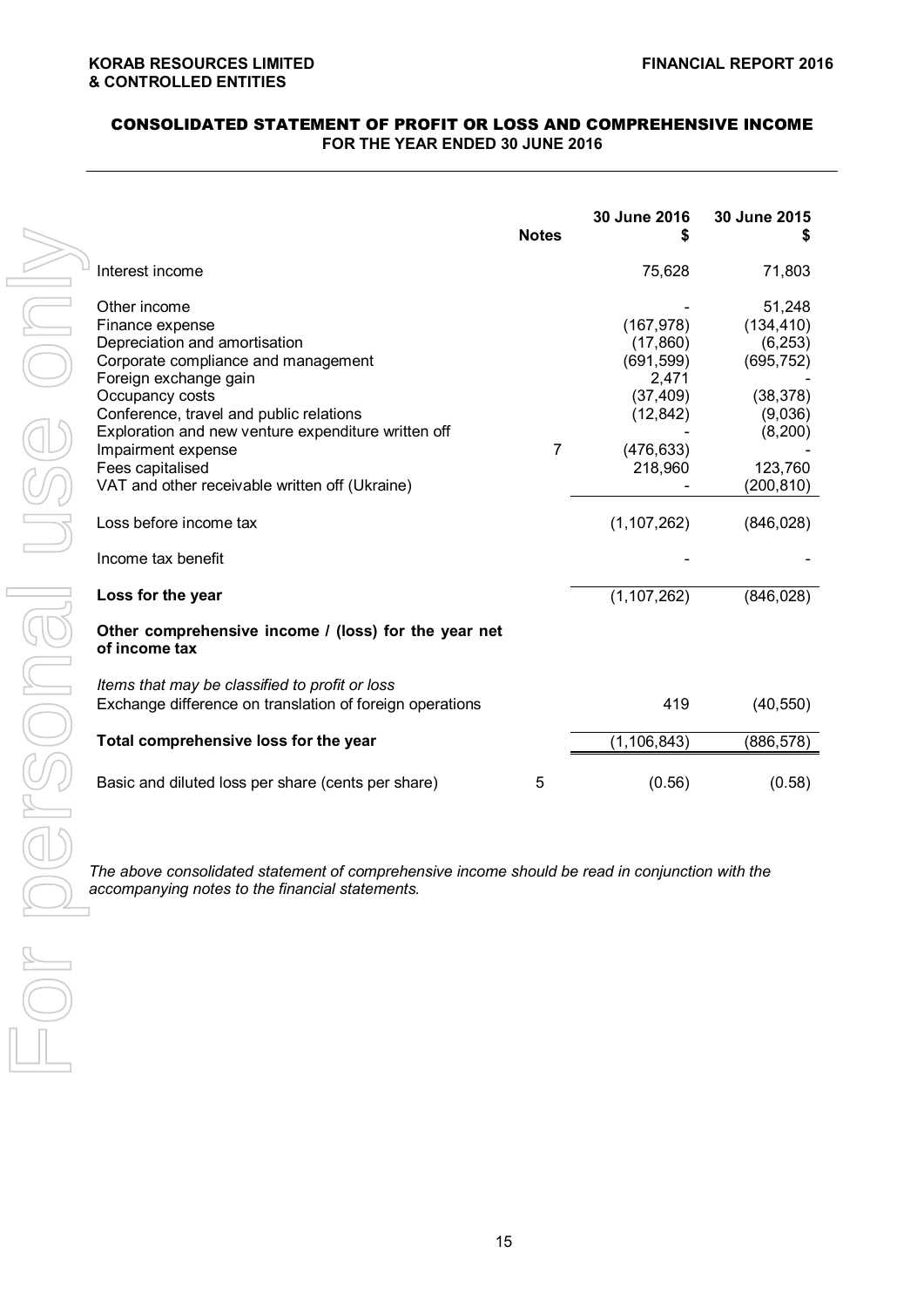#### **KORAB RESOURCES LIMITED FINANCIAL REPORT 2016 & CONTROLLED ENTITIES**

## CONSOLIDATED STATEMENT OF FINANCIAL POSITION

**AS AT 30 JUNE 2016** 

|                                                                                                                                            | <b>Notes</b>     | 30 June 2016 | 30 June 2015   |
|--------------------------------------------------------------------------------------------------------------------------------------------|------------------|--------------|----------------|
| <b>Current assets</b>                                                                                                                      |                  |              |                |
| Cash and cash equivalents                                                                                                                  |                  | 45,125       | 222,614        |
| Trade and other receivables                                                                                                                | 6                | 38,543       | 53,615         |
| <b>Total current assets</b>                                                                                                                |                  | 83,668       | 276,229        |
| <b>Non-current assets</b>                                                                                                                  |                  |              |                |
| Trade and other receivables                                                                                                                | 6                | 922,734      | 853,703        |
| Exploration and evaluation                                                                                                                 | 7                | 1,846,461    | 1,854,299      |
| Property, plant and equipment                                                                                                              | 8                | 2,785        | 8,844          |
| Intangible assets                                                                                                                          | $\boldsymbol{9}$ |              | 11,701         |
| <b>Total non-current assets</b>                                                                                                            |                  | 2,771,980    | 2,728,547      |
| <b>Total assets</b>                                                                                                                        |                  | 2,855,648    | 3,004,776      |
|                                                                                                                                            |                  |              |                |
| <b>Current liabilities</b>                                                                                                                 |                  |              |                |
| Trade and other payables                                                                                                                   | 10               | 359,228      | 713,968        |
| Loans and other borrowings                                                                                                                 | 11               | 272,163      | 382,794        |
| <b>Total current liabilities</b>                                                                                                           |                  | 631,391      | 1,096,762      |
| <b>Non-current liabilities</b>                                                                                                             |                  |              |                |
| Trade and other payables                                                                                                                   | 10               | 42,067       | 89,924         |
| Loans and borrowings                                                                                                                       | 11               | 1,223,217    | 734,647        |
| <b>Total non-current liabilities</b>                                                                                                       |                  | 1,265,284    | 824,571        |
|                                                                                                                                            |                  |              |                |
| <b>Total liabilities</b>                                                                                                                   |                  | 1,896,675    | 1,921,333      |
| <b>Net assets</b>                                                                                                                          |                  | 958,973      | 1,083,443      |
|                                                                                                                                            |                  |              |                |
| <b>Equity</b><br>Contributed equity                                                                                                        | 15               | 16,653,495   | 15,671,122     |
| Foreign currency translation reserve                                                                                                       | 15               | (997, 365)   | (997, 784)     |
| Option reserve                                                                                                                             | 15               | 4,000        | 4,000          |
| Non-controlling interest contribution reserve                                                                                              | 15               | (1,036,227)  | (1,036,227)    |
| <b>Accumulated losses</b>                                                                                                                  | 15               | (13,664,930) | (12, 557, 668) |
| <b>Total equity</b>                                                                                                                        |                  | 958,973      | 1,083,443      |
| The above consolidated statement of financial position should be read in conjunction with the accomp<br>notes to the financial statements. |                  |              |                |
|                                                                                                                                            |                  |              |                |

*The above consolidated statement of financial position should be read in conjunction with the accompanying*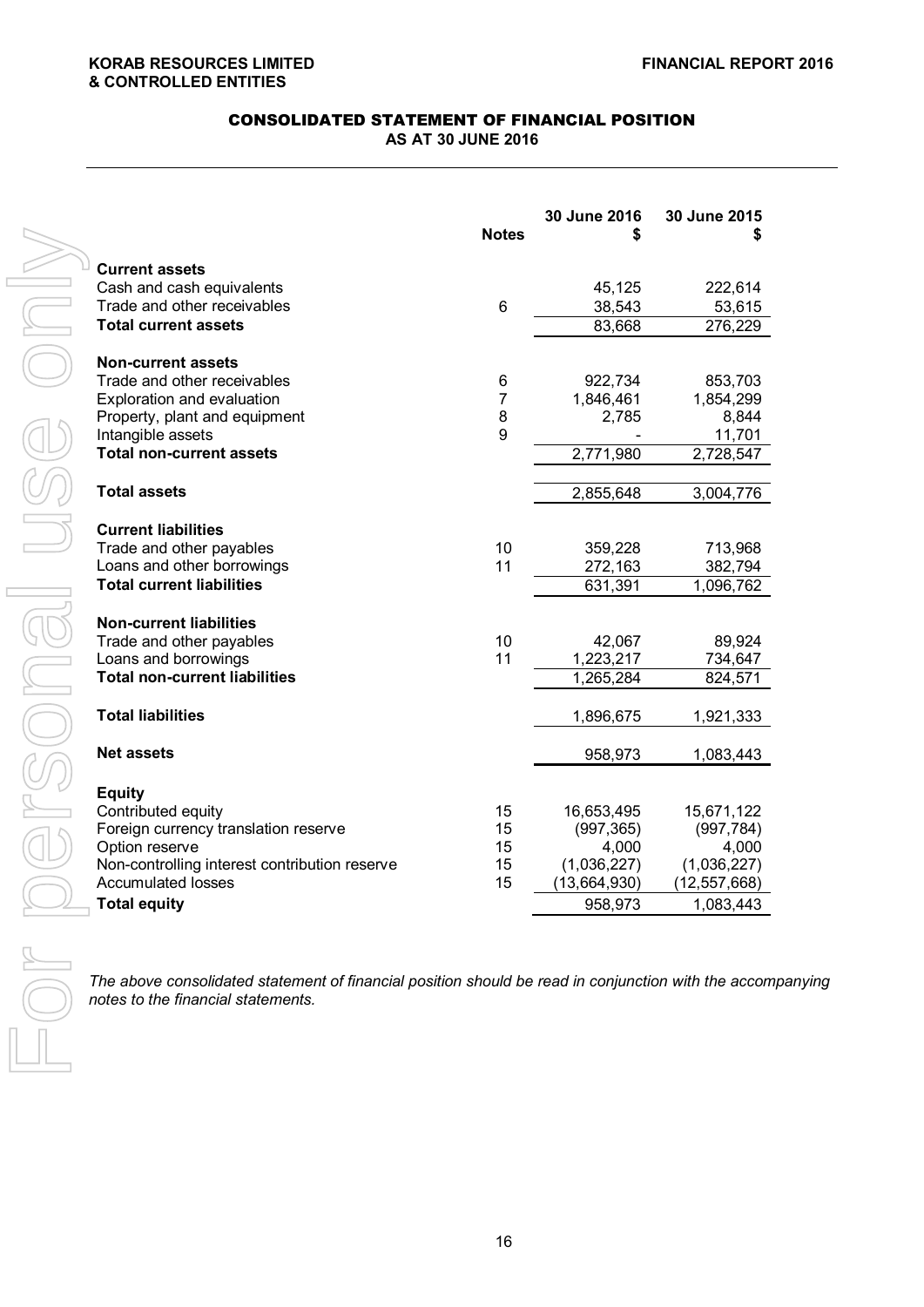#### **KORAB RESOURCES LIMITED FINANCIAL REPORT 2016 & CONTROLLED ENTITIES**

## CONSOLIDATED STATEMENT OF CASH FLOWS **FOR THE YEAR ENDED 30 JUNE 2016**

|                                                                                      | <b>Notes</b> | 30 June 2016        | 30 June 2015 |
|--------------------------------------------------------------------------------------|--------------|---------------------|--------------|
|                                                                                      |              |                     |              |
| Cash flows from operating activities                                                 |              |                     |              |
| Payments to suppliers and employees                                                  |              | (445, 725)          | (340, 783)   |
| Interest received                                                                    |              | 1,696               | 3,624        |
| Interest paid                                                                        |              | (75, 767)           | (26, 318)    |
| Net cash flows (used in) operating activities                                        | 14           | (519, 796)          | (363,477)    |
|                                                                                      |              |                     |              |
| Cash flows from investing activities                                                 |              |                     |              |
| Exploration and evaluation expenditure<br>Payments for property, plant and equipment |              | (249, 835)<br>(100) | (293, 035)   |
| Proceeds from sale of property, plant and equipment                                  |              |                     | 33,096       |
| Net cash flows (used in) investing activities                                        |              | (249, 935)          | (259, 939)   |
|                                                                                      |              |                     |              |
| Cash flows from financing activities                                                 |              |                     |              |
| Cash received from issue of ordinary shares                                          |              | 696,000             | 556,712      |
| Proceeds from issue of share options                                                 |              |                     | 4,000        |
| Proceeds from borrowings                                                             |              | 584,280             | 386,566      |
| Cash used for repayments of borrowings                                               |              | (688, 038)          | (250, 828)   |
| Net cash flows from financing activities                                             |              | 592,242             | 696,450      |
| Net (decrease) / increase in cash and cash equivalents                               |              | (177, 489)          | 73,034       |
| Cash and cash equivalents at the beginning of the financial<br>year                  |              | 222,614             | 149,580      |
| Cash and cash equivalents at the end of the financial                                |              |                     |              |
| year                                                                                 | 14           | 45,125              | 222,614      |
|                                                                                      |              |                     |              |

*The above consolidated statement of cash flows should be read in conjunction with the accompanying notes*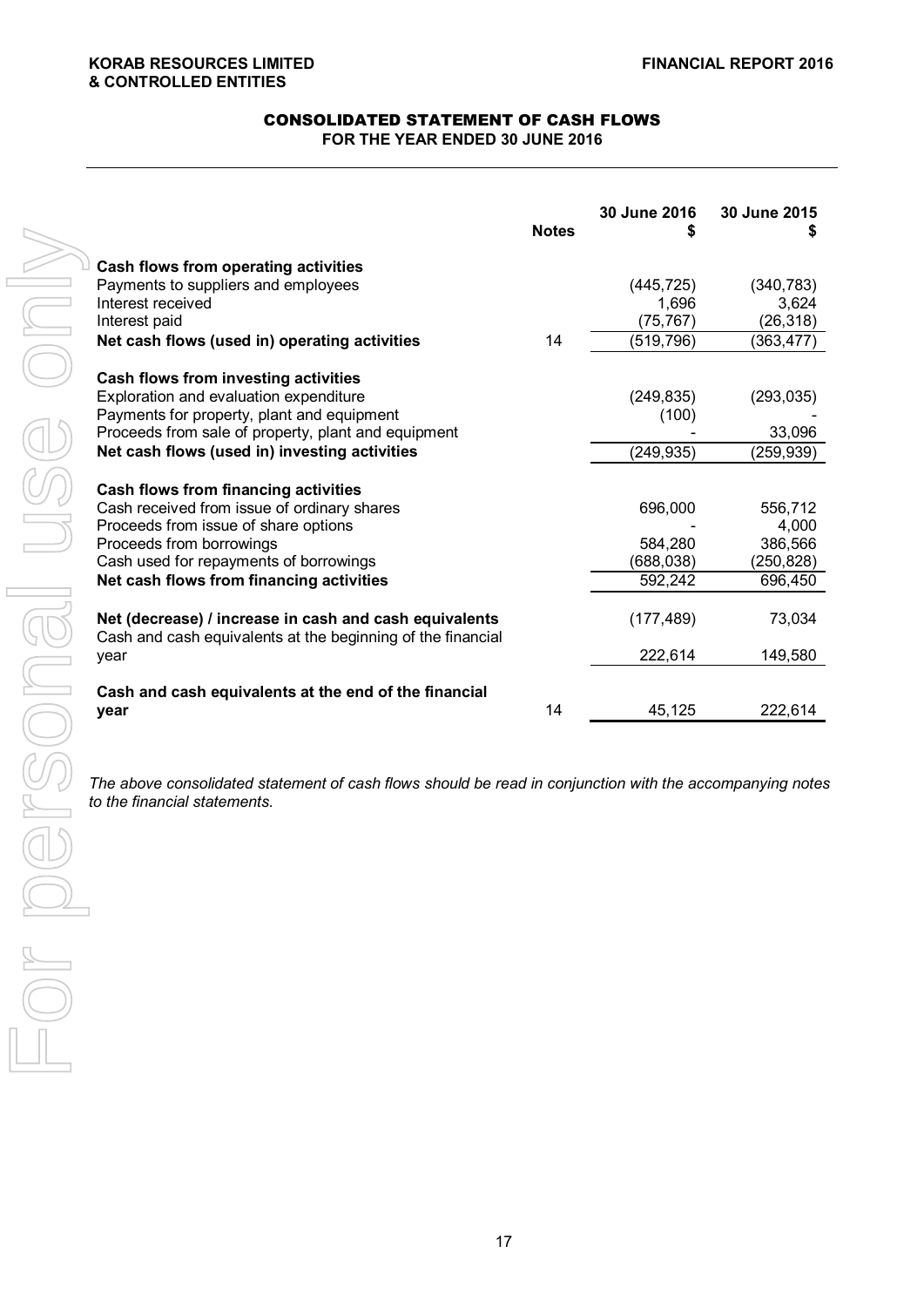#### CONSOLIDATED STATEMENT OF CHANGES IN EQUITY **FOR THE YEAR ENDED 30 JUNE 2016**

|                                                                                                                                                                   | <b>Contributed</b><br>equity<br>S | Option<br><b>Reserve</b> | Accumulated<br><b>losses</b> | Non-<br>controlling<br>interest<br>contribution<br>reserve<br>S | Foreign<br>currency<br>translation<br>reserve<br>\$ | <b>Total</b>                  |
|-------------------------------------------------------------------------------------------------------------------------------------------------------------------|-----------------------------------|--------------------------|------------------------------|-----------------------------------------------------------------|-----------------------------------------------------|-------------------------------|
| Balance at 30 June 2014                                                                                                                                           | 14,514,410                        | 89,406                   | (11,801,046)                 | (1,036,227)                                                     | (957, 234)                                          | 809,309                       |
| Exchange difference arising on translation of foreign<br>operations<br>Loss for the year                                                                          |                                   |                          | (846, 028)                   |                                                                 | (40, 550)                                           | (40, 550)<br>(846, 028)       |
| Total comprehensive loss for the year<br>Transactions with owners in their capacity as owners:                                                                    |                                   |                          | (846, 028)                   |                                                                 | (40, 550)                                           | (886, 578)                    |
| Cash received as subscription monies due for shares<br>Debt set-off against subscription monies due for shares<br>Options issued for cash<br>Share based payments | 556,712<br>600,000                | 4,000<br>(89, 406)       | 89,406                       |                                                                 |                                                     | 556,712<br>600,000<br>4,000   |
| Balance at 30 June 2015                                                                                                                                           | 15,671,122                        | 4,000                    | (12, 557, 668)               | (1,036,227)                                                     | (997, 784)                                          | 1,083,443                     |
| Exchange difference arising on translation of foreign<br>operations<br>Loss for the year                                                                          |                                   |                          | (1, 107, 262)                |                                                                 | 419                                                 | 419<br>(1, 107, 262)          |
| Total comprehensive loss for the year<br>Transactions with owners in their capacity as owners:                                                                    |                                   |                          | (1, 107, 262)                |                                                                 | 419                                                 | (1, 106, 843)                 |
| Cash received as subscription monies due for shares<br>Debt set-off against subscription monies due for shares<br>Share based payments                            | 696.000<br>168,937<br>117,436     |                          |                              |                                                                 |                                                     | 696,000<br>168,937<br>117,436 |
| Balance at 30 June 2016                                                                                                                                           | 16,653,495                        | 4,000                    | (13,664,930)                 | (1,036,227)                                                     | (997, 365)                                          | 958,973                       |

*The above consolidated statement of changes in equity should be read in conjunction with the accompanying notes to the financial statements.*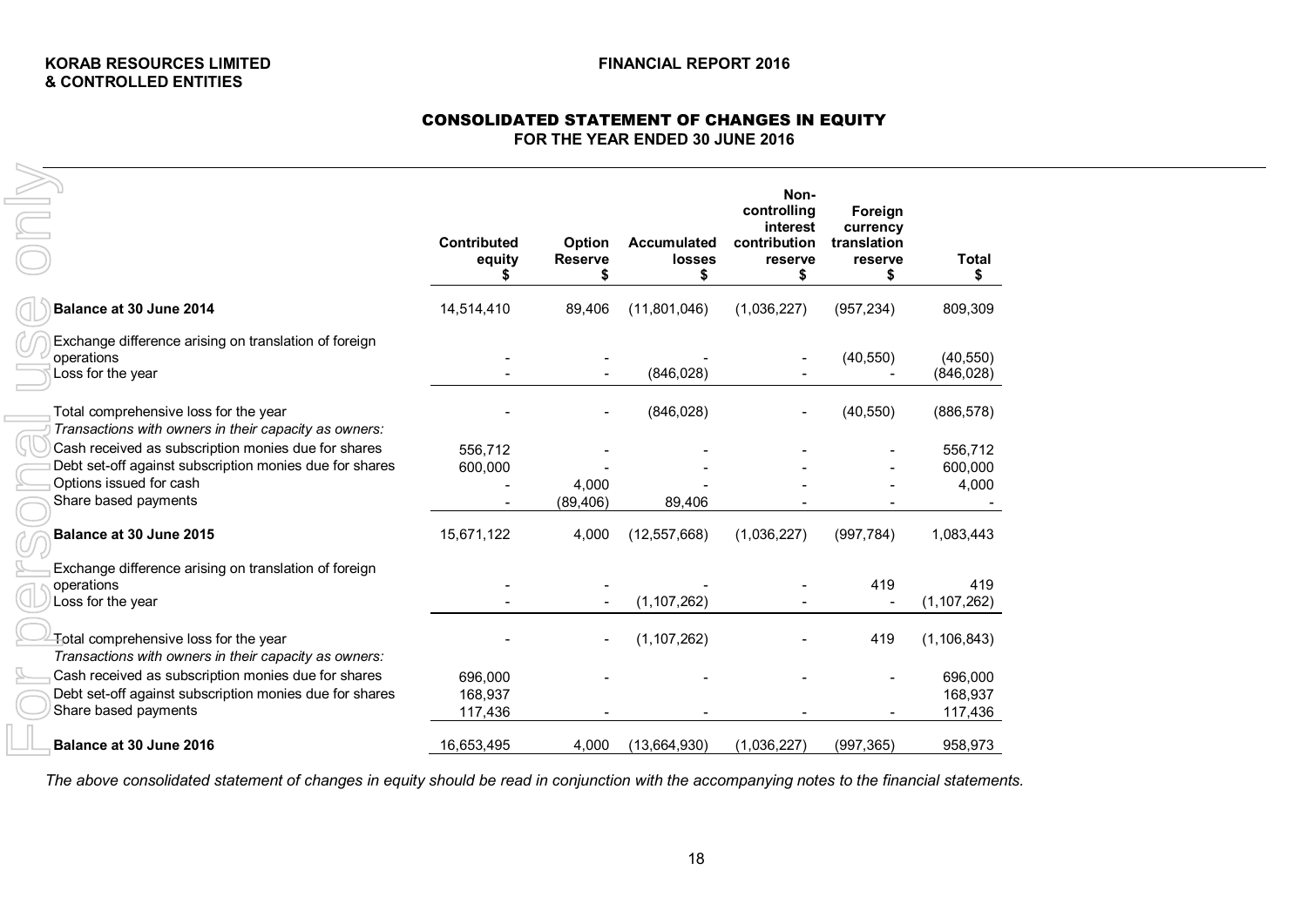## **1. SUMMARY OF SIGNIFICANT ACCOUNT POLICIES**

The principal accounting policies adopted in the preparation of these consolidated financial statements are set out below. These policies have been consistently applied to all the years presented, unless otherwise stated. The financial statements are for the consolidated entity consisting of Korab Resources Limited and its subsidiaries.

## **(a) Basis of preparation**

These general purpose financial statements have been prepared in accordance with Australian Accounting Standards ("AASBs") (including Australian Accounting Interpretations), as adopted by the Australian Accounting Standards Board ("AASB"), other authoritative pronouncements of the AASB and the Corporations Act 2001. Australian Accounting Standards include Australian equivalents to International Financial Reporting Standards (AIFRS). Compliance with AIFRS ensures that the financial report of Korab Resources Limited complies with International Financial Reporting Standards as issued by the International Accounting Standards Board. Comparative information is reclassified where appropriate to enhance comparability.

The functional and presentation currency of the Company is Australian dollars. The financial report was authorised for issue by the directors on 30 September 2016. Korab Resources Limited is a company limited by shares, incorporated and domiciled in Australia.

#### *Basis of measurement*

The financial report is prepared on a historical cost basis as modified by the revaluation of financial assets and liabilities at fair value through profit and loss.

#### *Going concern*

The financial report has been prepared on the basis of accounting principles applicable to a going concern, which assumes the commercial realisation of the future potential of the group's assets and the discharge of its liabilities in the normal course of business. At balance date, the group had an excess of current liabilities over current assets of \$547,723 and had a net cash outflow from operations for the year ended 30 June 2016 of \$519,796. The financial statements do not include any adjustments relating to the recoverability and classification of recorded asset amounts, or to the amounts and classification of liabilities that might be necessary should the Group not continue as a going concern.

The Company believes it will need to seek additional funding in the coming year in order to meet its operating expenditure and planned exploration expenditure for the next twelve months from the date of signing these financial statements. The directors are confident of raising additional share capital. Should this not occur, or not occur on a sufficiently timely basis, there is a material uncertainty that may cast significant doubt about the Group's ability to continue as a going concern and therefore, the Group may be unable to realise its assets and discharge its liabilities in the normal course of business.

## *Use of estimates and judgements*

The preparation of the financial report requires management to make judgements, estimates and assumptions that affect the application of accounting policies and the reported amounts of assets and liabilities, income and expenses. Actual results may differ from these estimates. Estimates and underlying assumptions are reviewed on an ongoing basis. Revisions to accounting estimates are recognised in the period in which the estimate is revised and in any future periods affected.

The estimates and assumptions that have a significant risk of causing a material adjustment to the carrying amounts of assets and liabilities within the next financial year and judgments, apart from those involving estimations, which have the most significant effect on the amounts recognised in the financial statements, are as follows: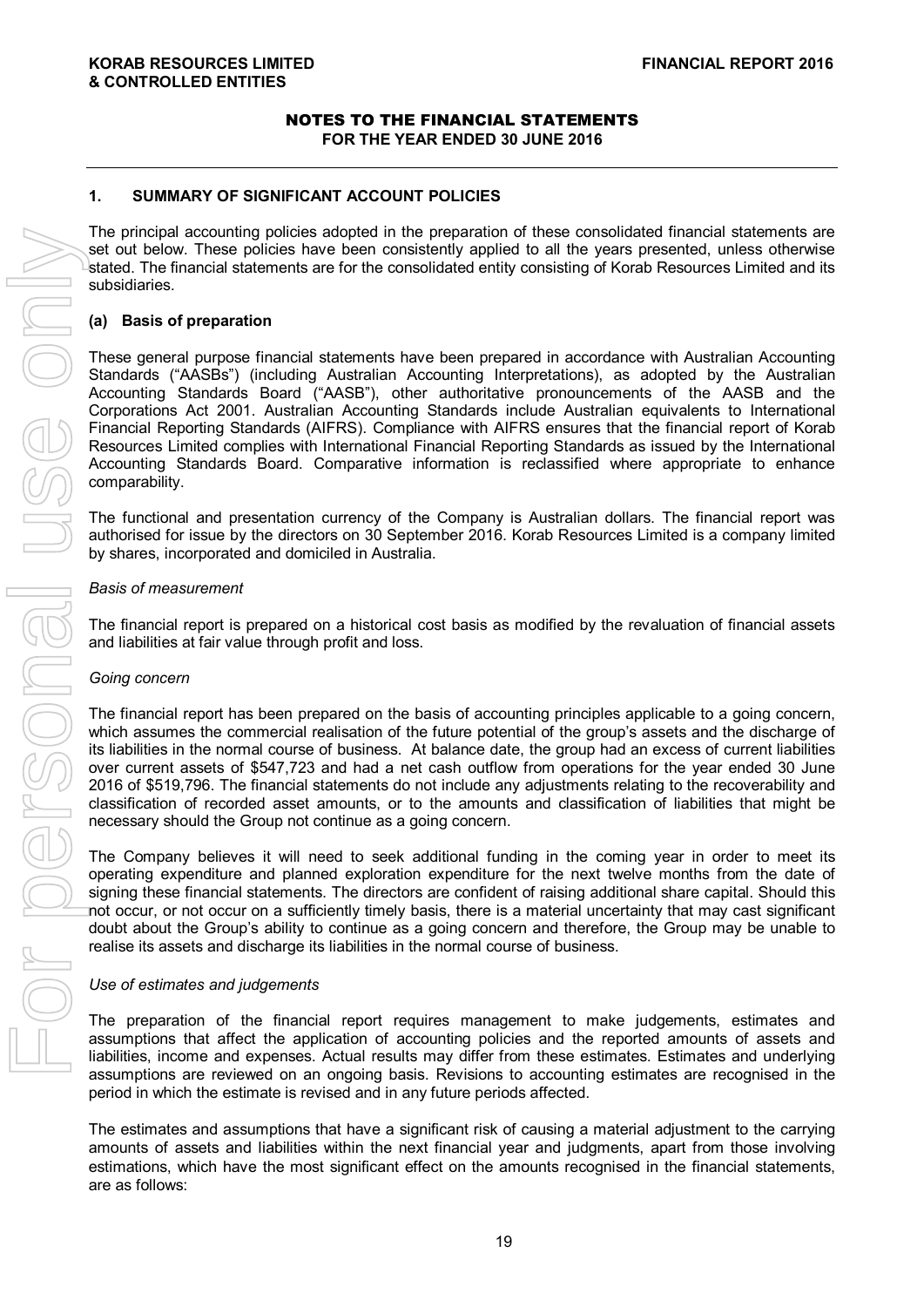#### (i) Exploration and evaluation assets

Exploration and evaluation expenditure is accumulated in respect of each identifiable area of interest. These costs are carried forward in respect of an area that has not at balance date reached a stage which permits a reasonable assessment of the existence or otherwise of economically recoverable reserves, and active and significant operations in or relating to, the area of interest are continuing.

#### (ii) Functional currency

Companies in the consolidated entity have to determine their functional currencies based on the primary economic environment in which each entity operates. In order to do that management has to analyse several factors, including which currency mainly influences sales prices of product sold by the entity, which currency influences the main expenses of providing services, in which currency the entity has received financing, and in which currency it keeps its receipts from operating activities.

#### (iii) Taxation

A subsidiary, Donetsky Kryazh LLC, operates mainly in the Ukraine and is within that country's tax jurisdiction. The Ukrainian tax system is characterised by numerous taxes and laws that change frequently, can contradict each other, and can be interpreted in various ways. Judgement is required in the determination of the Company's tax provisions, however the directors believe that these have been calculated based on the best information available.

#### (iv) Recoverability of loan to Polymetallica Minerals Limited

Korab has been advised by Polymetallica that it is in the process of selling assets and arranging of a debt funding from third parties to raise funds to repay the loans made by Korab.

#### **(b) Principles of consolidation**

#### *Subsidiaries*

The consolidated financial report comprises the financial statements of the Company and its controlled entities. A controlled entity is any entity controlled by the Company whereby the parent entity has the power to control the financial and operating policies of an entity so as to obtain benefits from its activities. All intercompany balances and transactions between entities in the consolidated entity, including any unrealised profits or losses, have been eliminated on consolidation. Where a subsidiary enters or leaves the consolidated entity during the year, its operating results are included or excluded from the date control was obtained or until the date control ceased. Accounting policies of subsidiaries have been changed where necessary to ensure consistency with those applied by the parent entity. Experience and the experience and the subsequently is a subsequently measured at the subsequently measured at the single information of the mortised and interest and interest and interest and interest and interest and inte

#### **(c) Intangible assets**

Intangible assets are measured at costs less accumulated impairment losses.

#### *Goodwill*

Goodwill (or negative goodwill) arises on the acquisition of subsidiaries, associates and jointly controlled entities. Goodwill represents the excess of the cost of acquisition over the consolidated entity's interest in the net fair value of the identifiable assets, liabilities and contingent liabilities of the acquiree. When the excess is negative (negative goodwill) it is recognised immediately in profit or loss.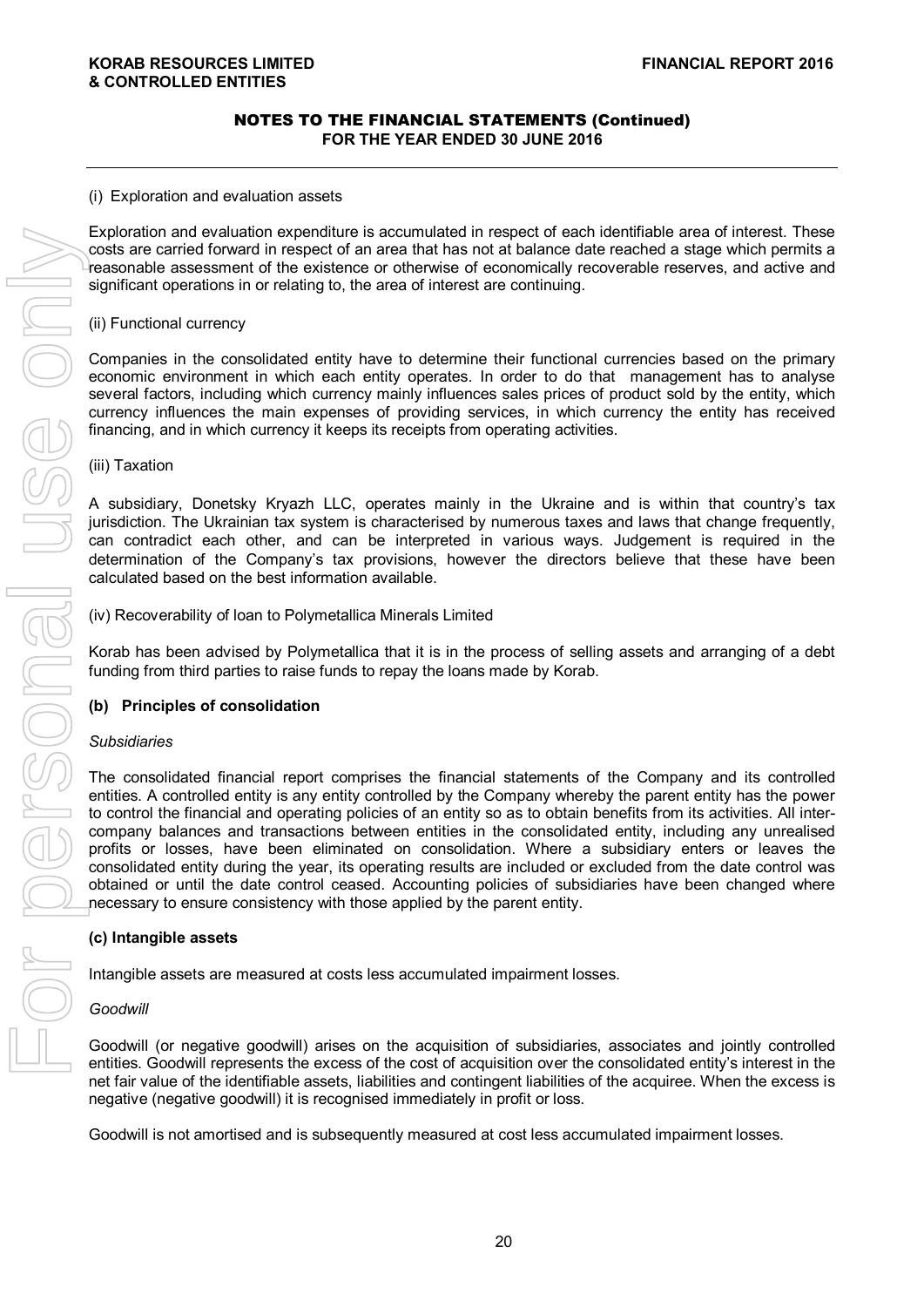#### **(d) Recoverable amount of assets and impairment testing**

Assets that have an indefinite useful life are not subject to depreciation and are tested annually for impairment by estimating their recoverable amount.

Assets that are subject to depreciation are reviewed for impairment whenever events or changes in circumstances indicate that the carrying amount may not be recoverable. Where such an indicator exists, a formal assessment of recoverable amount is then made. Where this is less than carrying amount, the asset is written down to its recoverable amount.

Recoverable amount is the greater of fair value less costs to sell and value in use. Value in use is the present value of the future cash flows expected to be derived from the asset or cash generating unit. In estimating value in use, a pre-tax discount rate is used which reflects the current market assessments of the time value of money and the risks specific to the asset. Any resulting impairment loss is recognised immediately in the statement of comprehensive income.

### **(e) Receivables**

Trade and other receivables are stated at fair value and subsequently measured at amortised cost, less impairment losses.

#### **(f) Business combinations**

The acquisition method of accounting is used to account for all business combinations, including business combinations involving entities or business under common control, regardless of whether equity instruments or other assets are acquired.

The consideration transferred for the acquisition of a subsidiary comprises the fair value of the assets transferred, the liabilities incurred and the equity interests issued by the consolidated entity. The consideration transferred also includes the fair value of any contingent consideration arrangement and the fair value of any pre-existing equity interest in the subsidiary.

Acquisition-related costs are expensed as incurred. Identifiable assets acquired and liabilities and contingent liabilities assumed in a business combination are, with limited exceptions, measured initially at their fair values at the acquisition date. On an acquisition-by-acquisition basis, the consolidated entity recognises any non-controlling interest in the acquiree either at fair value or at the non-controlling interest's proportionate share of the acquiree's net identifiable assets.

The excess of the consideration transferred the amount of any non-controlling interest in the acquiree and the acquisition-date fair value of any previous equity interest in the acquiree over the fair value of the consolidated entity's share of the net identifiable assets acquired is recorded as goodwill. If those amounts are less than the fair value of the net identifiable assets of the subsidiary acquired and the measurement of all amounts has been reviewed, the difference is recognised directly in profit or loss as a bargain purchase.

Where settlement of any part of cash consideration is deferred, the amounts payable in the future are discounted to their present value as at the date of exchange. The discount rate used is the entity's incremental borrowing rate, being the rate at which a similar borrowing could be obtained from an independent financier under comparable terms and conditions.

Contingent consideration is classified as either equity or a financial liability. Amounts classified as a financial liability are subsequently remeasured to fair value with changes in fair value recognised in the statement of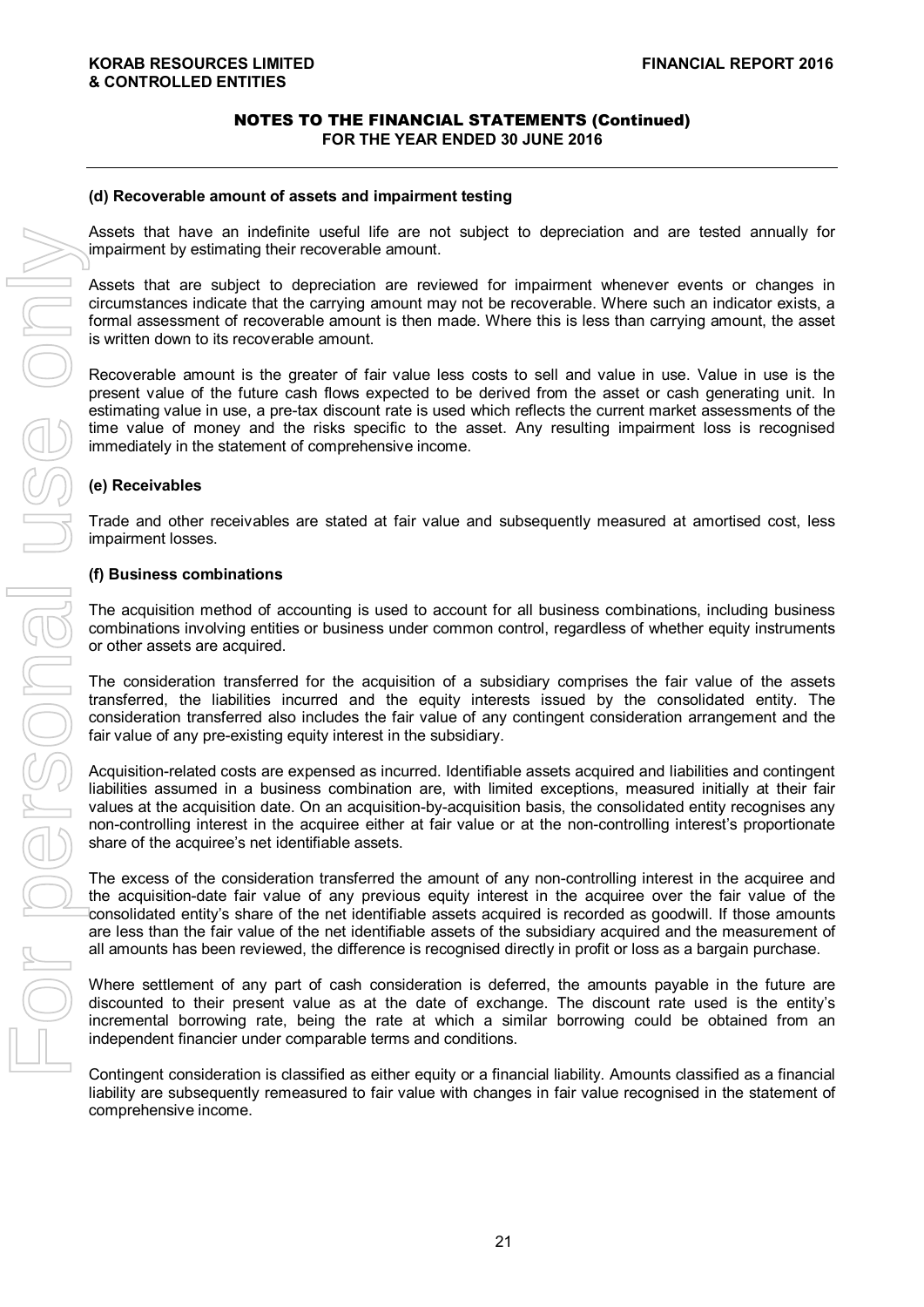#### **(g) Exploration and evaluation expenditure**

Exploration and evaluation expenditure incurred is accumulated in respect of each identifiable area of interest. These costs are only carried forward to the extent that the consolidated entity's rights of tenure to the area are current and that the costs are expected to be recouped through the successful development of the area or by its sale, or where activities in the area have not yet reached a stage that permits reasonable assessment of the existence of economically recoverable reserves.

Each area of interest is assessed for impairment to determine the appropriateness of continuing to carry forward costs in relation to that area of interest. Impairment testing is carried out in accordance with Note 1(d).

Accumulated costs in relation to an abandoned area are written off in full against profit or loss in the year in which the decision to abandon the area is made. Once the technical feasibility and commercial viability of the extraction of mineral resources in an area of interest are demonstrable, exploration and evaluation assets attributable to that area of interest are first tested for impairment and then reclassified to mine development properties.

#### **(h) Taxes**

The charge for current income tax expense is based on the result for the year adjusted for any nonassessable or disallowed items. It is calculated using tax rates that have been enacted or are substantively enacted by balance date.

Deferred tax is accounted for using the statements of financial position liability method in respect of temporary differences arising between the tax bases of assets and liabilities and their carrying amounts in the financial statements. No deferred income tax will be recognised from the initial recognition of an asset or liability, excluding a business combination, where there is no effect on accounting or taxable profit or loss.

Deferred tax is calculated at the tax rates that are expected to apply to the period when the asset is realised or liability is settled. Deferred tax is recognised in the statement of comprehensive income except where it relates to items recognised directly in equity, in which case it is recognised in equity. Deferred income tax assets are recognised for deductible temporary differences and unused tax losses only if it is probable that future taxable amounts will be available to utilise those temporary differences and tax losses. Deferred tax assets and liabilities are offset when they relate to income taxes levied by the same taxation authority and the group intends to settle its current tax assets and liabilities on a net basis.

The amount of benefits brought to account or which may be realised in the future is based on the assumption that no adverse change will occur in income taxation legislation and the anticipation that the consolidated entity will derive sufficient future assessable income to enable the benefit to be realised and comply with the conditions of deductibility imposed by the law. The carrying amount of deferred tax assets is reviewed at each balance date and only recognised to the extent that sufficient future assessable income is expected to be obtained.

#### *Tax consolidation*

The Company and its wholly-owned Australian resident controlled entities have formed a tax-consolidated entity and are therefore taxed a single entity. Korab Resources Limited is the head entity of the taxconsolidated entity. In future periods the members of the consolidated entity will, if required, enter into a tax sharing agreement whereby each company in the consolidated entity contributes to the income tax payable in proportion to their contribution to the net profit before tax of the tax consolidated entity.

## **(i) Trade and other payables**

Trade and other payables are stated at amortised cost. The amounts are unsecured and usually paid within 45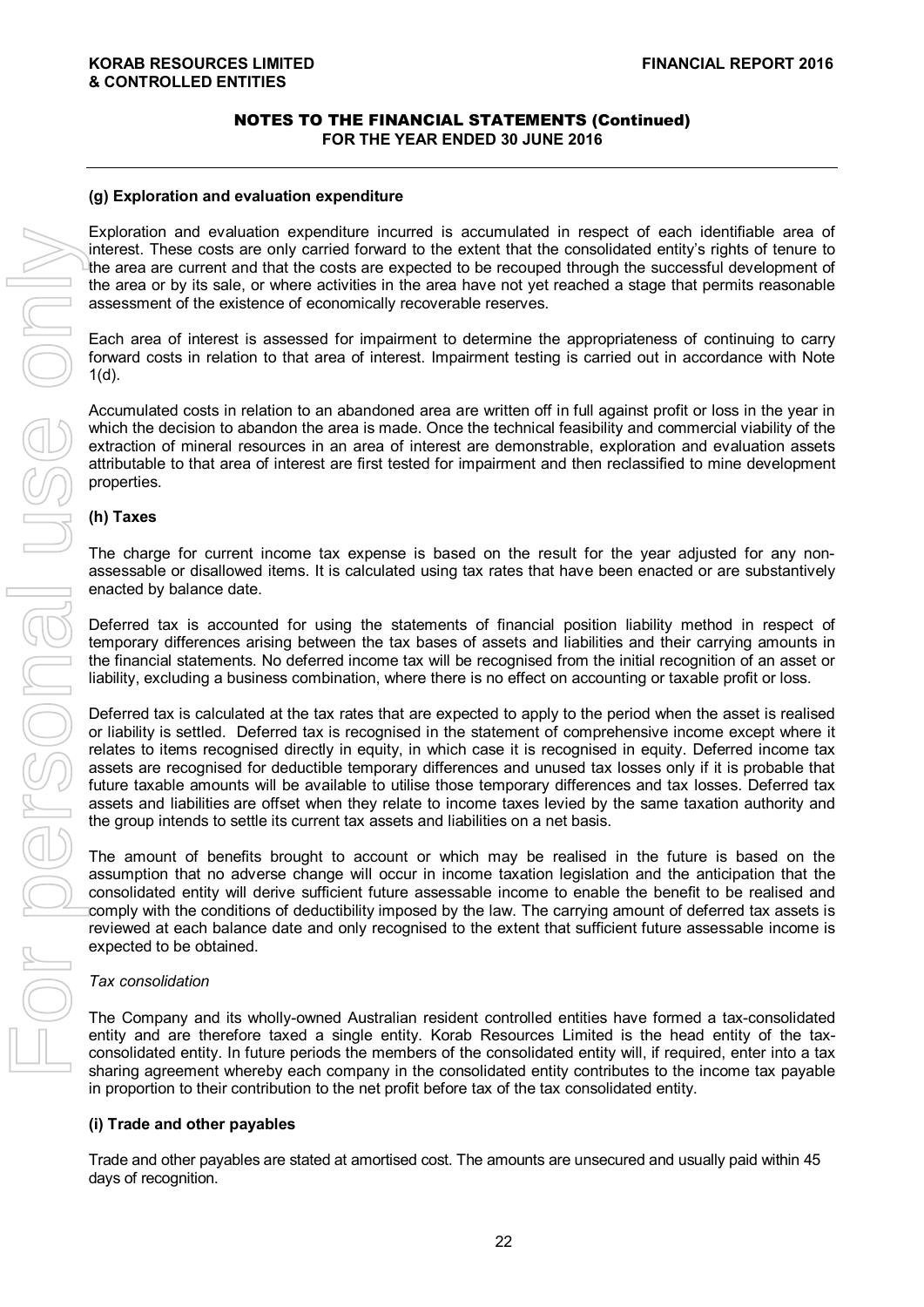## **(j) Earnings per share**

The consolidated entity presents basic and diluted earnings per share ("EPS") for its ordinary shares. Basic EPS is calculated by dividing the result attributable to equity holders of the Company by the weighted number of shares outstanding during the period.

Diluted EPS is determined by adjusting the profit or loss attributable to ordinary shareholders and the weighted average number of ordinary shares outstanding for the effects of all potential ordinary shares, which comprise share options granted.

## **(k) Share based payments**

The fair value of shares and share options granted as compensation is recognised as an expense with a corresponding increase in equity. Fair value is measured at grant date and recognised over the period during which the grantees become unconditionally entitled to the shares or share options. The fair value of share grants at grant date is determined by the share price at that time. The fair value of share options at grant date is determined using a Black-Scholes option pricing model that takes into account the exercise price, the term of the option, any vesting and performance criteria, the share price at grant date, the expected price volatility of the underlying share, the expected dividend yield and the risk free rate for the term of the option. Upon the exercise of the option, the balance of the share-based payments reserve relating to the option is transferred to contributed equity. Fina considerate entirely means and outres cases and outres cases are consistened as the case of the profit of the second activities. The Sis calculated by dividing the result are profit or local weighted average number of

## **(l) Cash and cash equivalents**

Cash and cash equivalents include cash on hand, deposits held at call with financial institutions, other shortterm, and highly liquid investments with original maturities of three months or less that are readily convertible to known amounts of cash and which are subject to an insignificant risk of changes in value.

## **(m) Employee benefits**

Provision is made for the consolidated entity's liability for employee benefits and termination indemnities arising from services rendered by employees to balance date.

## *(i)Short-term benefits*

Employee benefits that are expected to be settled within one year have been measured at the amounts expected to be paid when the liability is settled, plus related on-costs.

## *(ii) Long-term employee benefit obligations*

The liability for long service leave and annual leave which is not expected to be settled within 12 months after the end of the period in which the employees render the related service is recognised in the provision for employee benefits and measured as the present value of expected future payments to be made in respect of services provided by employees up to the end of the reporting period.

## **(n) Contributed equity**

Ordinary shares are classified as equity. Incremental costs directly attributable to an equity transaction are shown as a deduction from equity, net of any recognised income tax benefit.

## **(o) Goods and services tax**

Revenues, expenses and assets are recognised net of the amount of goods and services tax ("GST"), except where the amount of GST incurred is not recoverable from the Australian Tax Office. In these circumstances the GST is recognised as part of the cost of acquisition of the asset or as part of the expense. Receivables and payables in the statement of financial position are shown inclusive of GST. Cash flows are presented in the cash flow statement on a gross basis, except for the GST component of investing and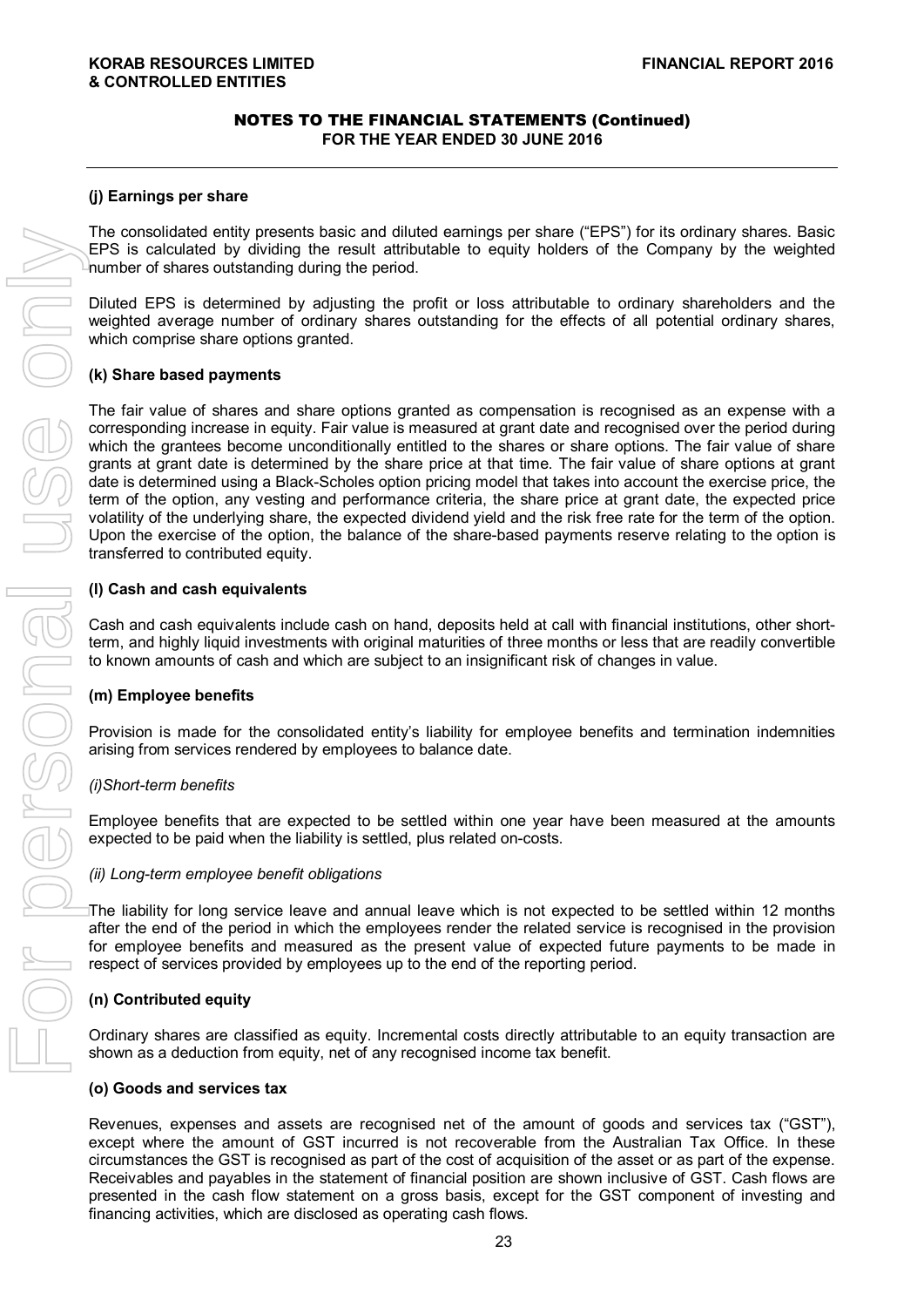## **(p) Comparative figures**

When required by Accounting Standards, comparative figures have been adjusted to conform to changes in presentation for the current financial period.

## **(q) Foreign currency**

## *Functional and presentation currency*

The functional currency of each of the consolidated entity's entities is measured using the currency of the primary economic environment in which that entity operates (the "functional" currency). The consolidated financial statements are presented in Australian dollars which is the parent entity's functional and presentation currency.

## *Transactions and balances*

Foreign currency transactions are translated into functional currency using the exchange rates prevailing at the date of the transaction. Foreign currency monetary assets and liabilities are translated at the exchange rate at balance date. Non-monetary items measured at historical cost continue to be carried at the exchange rate at the date of the transaction.

Exchange differences arising on the translation of monetary items are recognised in the profit and loss, except where deferred in equity as a qualifying cash flow or net investment hedge.

### *Foreign operations*

The financial performance and position of foreign operations whose functional currency is different from the consolidated entity's presentation currency are translated as follows:

- assets and liabilities are translated at exchange rates prevailing at statement of financial position date.
	- income and expenses are translated at transaction date or average exchange rates for the period, whichever is more appropriate.

Exchange differences arising on translation of foreign operations are transferred directly to the consolidated entity's foreign currency translation reserve as a separate component of equity. These differences are recognised in the statement of comprehensive income upon disposal of the foreign operation.

## **(r) Revenue recognition**

Revenue is recognised and measured at the fair value of consideration received or receivable to the extent that it is probable that the economic benefits will flow to the entity and the revenue can be reliably measured. The following specific recognition criteria must also be met before revenue is recognized:

#### *Interest*

Revenue is recognised as interest accrues using the effective interest rate method. This is a method of calculating the amortised cost of a financial asset and allocating the interest income over the relevant period using the effective interest rate, which is the rate that exactly discounts estimated future cash receipts through the expected life of the financial asset to the net carrying amount of the financial asset.

## **(s) Borrowing costs**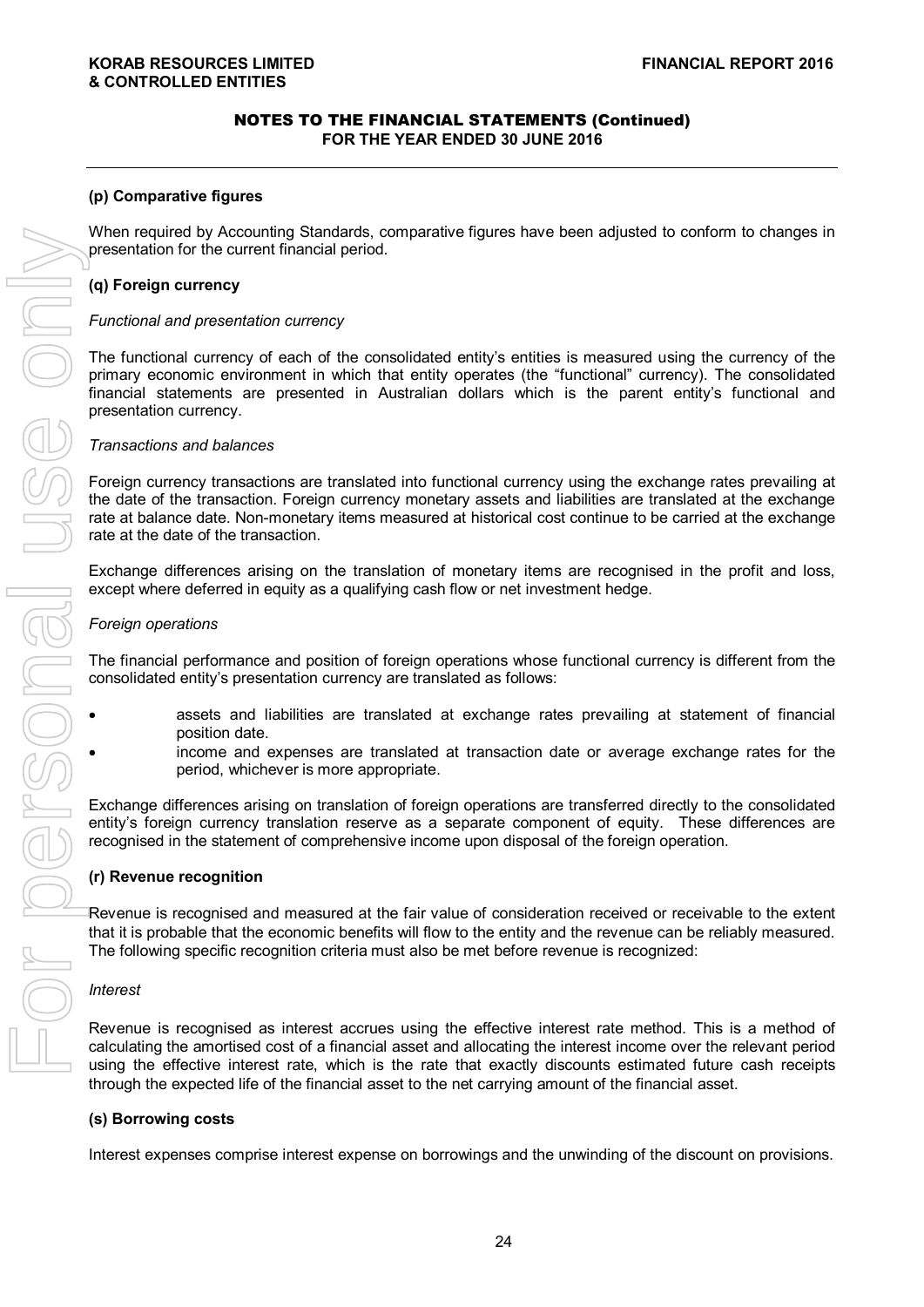#### **(t) Property, plant and equipment**

#### *Recognition and measurement*

All property, plant and equipment is stated at cost less accumulated depreciation and impairment losses. The cost of an item also includes the initial estimate of the costs of dismantling and removing an item and restoring the site on which it is located.

Subsequent costs are included in the asset's carrying amount or recognised as a separate asset, as appropriate, only when it is probable that future economic benefits associated with the item will flow to the consolidated entity and the cost of the item can be measured reliably. All other repairs and maintenance are charged to the profit and loss during the financial year in which they are incurred.

#### *Impairment*

The carrying amount of property, plant and equipment is reviewed whenever there are any objective indicators of impairment that may indicate the carrying values may not be recoverable in whole or in part. Impairment testing is carried out in accordance with Note 1(d).

Where an asset does not generate cash flows that are largely independent it is assigned to a cash generating unit and the recoverable amount test applied to the cash generating unit as a whole.

If the carrying value of the asset is determined to be in excess of its recoverable amount, the asset or cash generating unit is written down to its recoverable amount.

#### *Depreciation and impairment*

Depreciation on plant and equipment is calculated on a straight line basis over expected useful life to the economic entity commencing from the time the asset is held ready for use. The following useful lives are used in the calculation of depreciation:

| Plant and equipment: | 2 to 5 years |
|----------------------|--------------|
| Motor vehicles:      | 10 years     |

Assets held under a finance lease are depreciated over their expected useful lives on the same basis as owned assets or, where shorter, the term of the relevant lease.

The assets' residual values and useful lives are reviewed, and adjusted if appropriate, at least annually.

An asset's carrying amount is written down immediately to its recoverable amount if the asset's carrying amount is greater than its estimated recoverable amount.

Gains and losses on disposals are determined by comparing proceeds with the carrying amount. These gains and losses are included in the statement of comprehensive income.

#### **(u) Parent entity financial information**

The financial information for the parent entity, Korab Resources Limited, disclosed in Note 21 has been prepared on the same basis as the consolidated financial statements, except as set out below.

#### *(i) Investments in subsidiaries, associates and joint venture entities*

Investments in subsidiaries, associates and joint venture entities are accounted for at cost in the financial statements of Korab Resources Limited. Dividends received from associates are recognised in the parent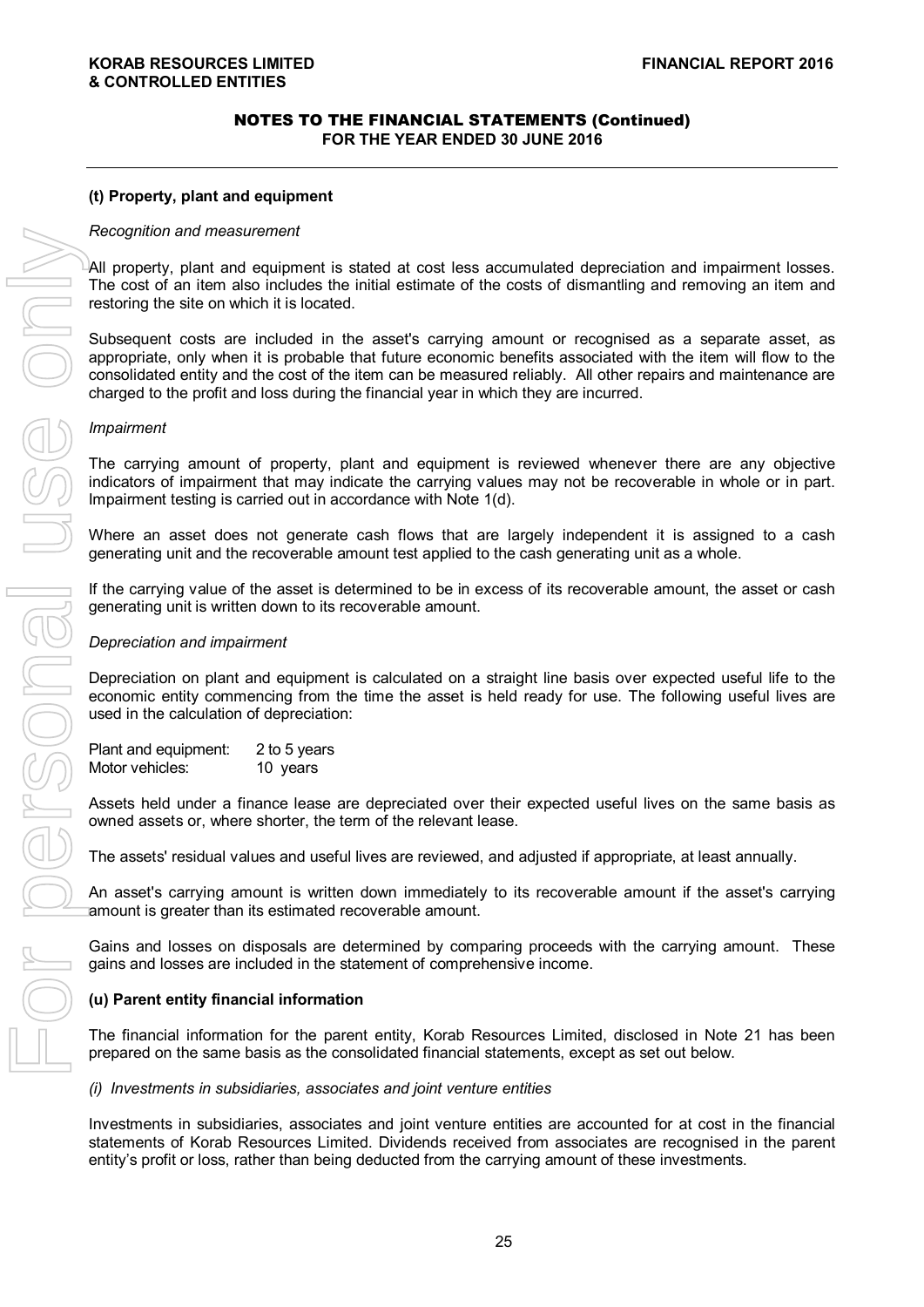## **(v) Investments and other financial assets**

The consolidated entity determines the classification of its financial instruments at initial recognition and, in the case of assets classified as held-to-maturity, re-evaluates this designation at each reporting date.

Fair value is the measurement basis, with the exception of held-to-maturity investments and loans and receivables which are measured at amortised cost. Fair value is inclusive of transaction costs except for financial assets and liabilities at fair value through profit and loss. Changes in fair value are either taken to the profit and loss or to an equity reserve (refer below). Fair value is determined based on current bid prices for all quoted investments. If there is not an active market for a financial asset fair value is measured using established valuation techniques.

The consolidated entity assesses at each balance date whether there is objective evidence that a financial asset or group of financial assets are impaired. In the case of equity securities classified as available-forsale, a significant or prolonged decline in the fair value of a security below its cost is considered in determining whether the security is impaired. If any such evidence exists the cumulative loss is removed from equity and recognised in the statement of comprehensive income.

### *(i) Financial assets at fair value through profit and loss*

A financial asset is classified in this category if acquired principally for the purpose of selling in the short term or if so designated by management. Realised and unrealised gains and losses arising from changes in the fair value of these assets are included in the profit and loss in the period in which they arise.

### *(ii) Loans and receivables*

Loans and receivables are non-derivative financial assets with fixed or determinable payments that are not quoted in an active market and are stated at amortised cost using the effective interest rate method, less any impairment losses. The effective interest method is a method of calculating the amortised cost of a financial asset and of allocating interest income over the relevant period. The effective interest rate is the rate that exactly discounts estimated future cash receipts through the expected life of the financial asset, or, where appropriate, a shorter period.

## *(iii) Held-to-maturity investments*

These investments have fixed maturities, and it is the consolidated entity's intention to hold these investments to maturity. Held-to-maturity investments are stated at amortised cost using the effective interest rate method.

#### *(iv) Available-for-sale financial assets*

Available for sale financial assets, comprising principally marketable equity securities, are non-derivatives that are either designated in this category or not included in any of the above categories. Available-for-sale financial assets are reflected at fair value. Unrealised gains and losses arising from changes in fair value are taken directly to equity in an available-for-sale investments revaluation reserve. When securities classified as available-for-sale are sold or impaired, the accumulated fair value adjustments are included in the statement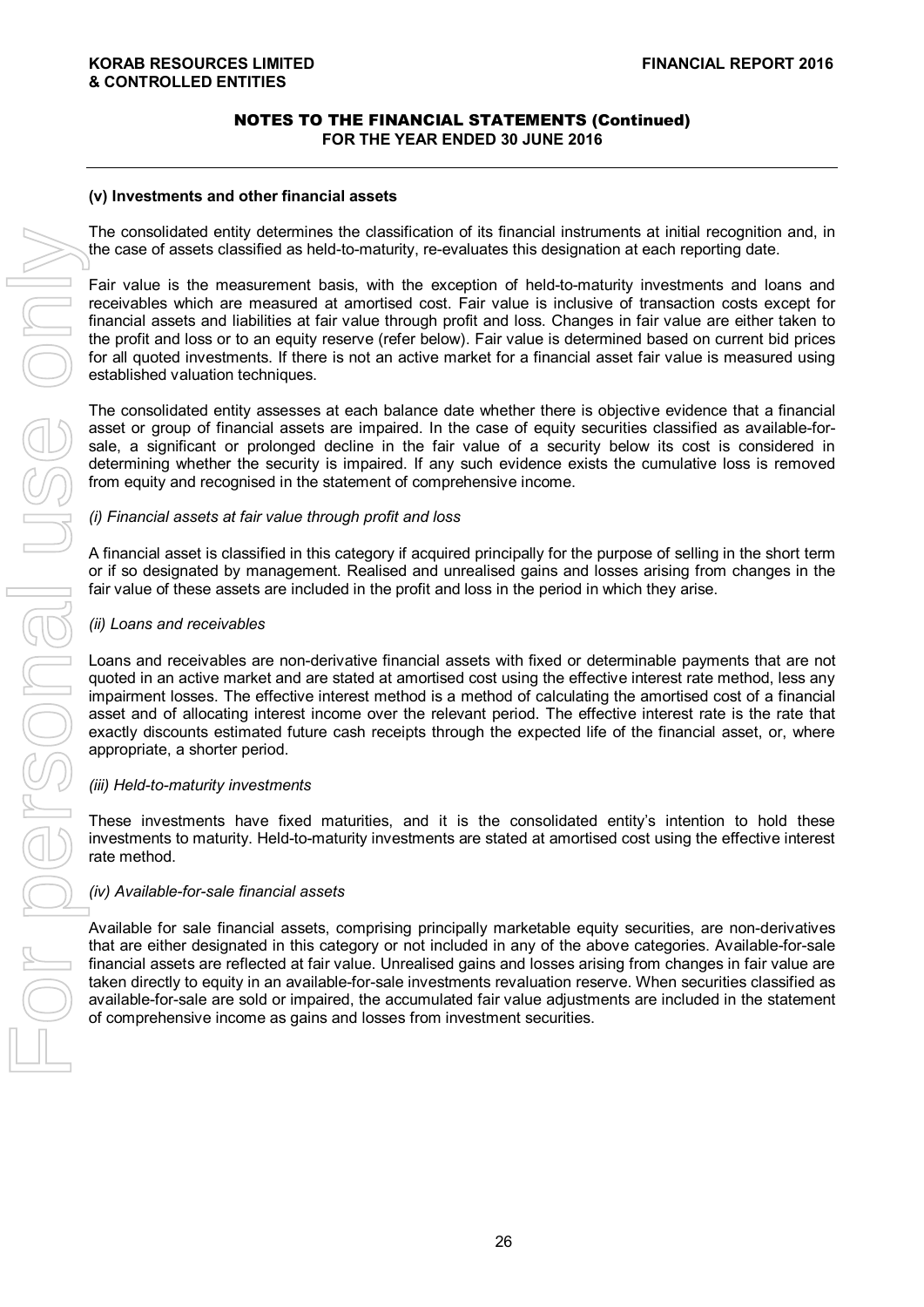#### **(w) Leases**

The determination of whether an arrangement is, or contains a lease is based on the substance of the arrangement and requires an assessment of whether the fulfilment of the arrangement is dependent on the use of a specific asset or assets and the arrangement conveys a right to use the asset. Leases which transfer to a lessee substantially all the risks and benefits incidental to ownership of the leased asset are classified as finance leases. Other lease agreements are treated as operating leases.

Finance leases are capitalised at the inception of the lease at the fair value of the leased assets or, if lower, at the present value of the minimum lease payments. Lease payments are apportioned between the finance charges and reduction of the lease liability so as to achieve a constant rate of interest on the remaining balance of the liability. Finance charges are charged directly against income except for borrowing costs related to the financing of assets constructed for own use (during the construction period). Capitalised leased assets used in mining operations are expensed on a unit of production basis so as to write off the costs in proportion to the depletion of the estimated recoverable reserves or over the life of the lease.

Operating lease payments are recognised as an expense in the statement of comprehensive income on a straight-line basis over the lease term.

#### **(x) Provisions**

Provisions are recognised when the consolidated entity has a legal or constructive obligation, as a result of past events, for which it is probable that an outflow of economic benefits will result and that outflow can be reliably measured. Provisions are determined by discounting the expected future cash flows at a pre-tax discount rate that reflects current market assessments of the time value of money and, where appropriate, the risks specific to the liability.

#### *Site restoration*

Provisions for the cost of site restoration are recognised at the time that an environmental disturbance occurs or a constructive obligation is determined. Costs included in the provision encompass all closure and rehabilitation activity expected to occur progressively over the life of the operation and at the time of closure in connection with disturbances as at the reporting date. Estimated costs included in the determination of the provision reflect the risks and probabilities of alternative estimates of cash flows required to settle the obligation. The expected rehabilitation costs are estimated based on the cost of external contractors performing the work or the cost of performing the work internally depending on management's intention.

The timing of the actual rehabilitation expenditure is dependent upon a number of factors including the currently approved life of the mine and changes in local environmental regulations. Expenditures may occur before and after closure and can continue for an extended period of time depending on rehabilitation requirements. The expected future cash flows exclude the effect of inflation. The unwinding of the discount is included in finance costs and results in an increase in the amount of the provision.

The provision is updated each year for the effect of a change in the discount rate and exchange rate, when applicable, and the change in estimate is added or deducted from the related asset and depreciated prospectively over the asset's useful life.

Significant judgments and estimates are involved in forming expectations of future activities and the amount and timing of the associated cash flows. Those expectations are formed based on existing environmental and regulatory requirements or, if more stringent, our environmental policies which give rise to a constructive obligation. When expected cash flows change, the revised cash flows are discounted using the current US dollar real risk-free pre-tax discount rate and an adjustment is made to the provision.

When a provision for site restoration is initially recognized, the corresponding cost is capitalized as an asset, representing part of the cost of acquiring the future economic benefits of the operation. The capitalized cost of closure and rehabilitation activities is recognized in property, plant and equipment and depreciated over the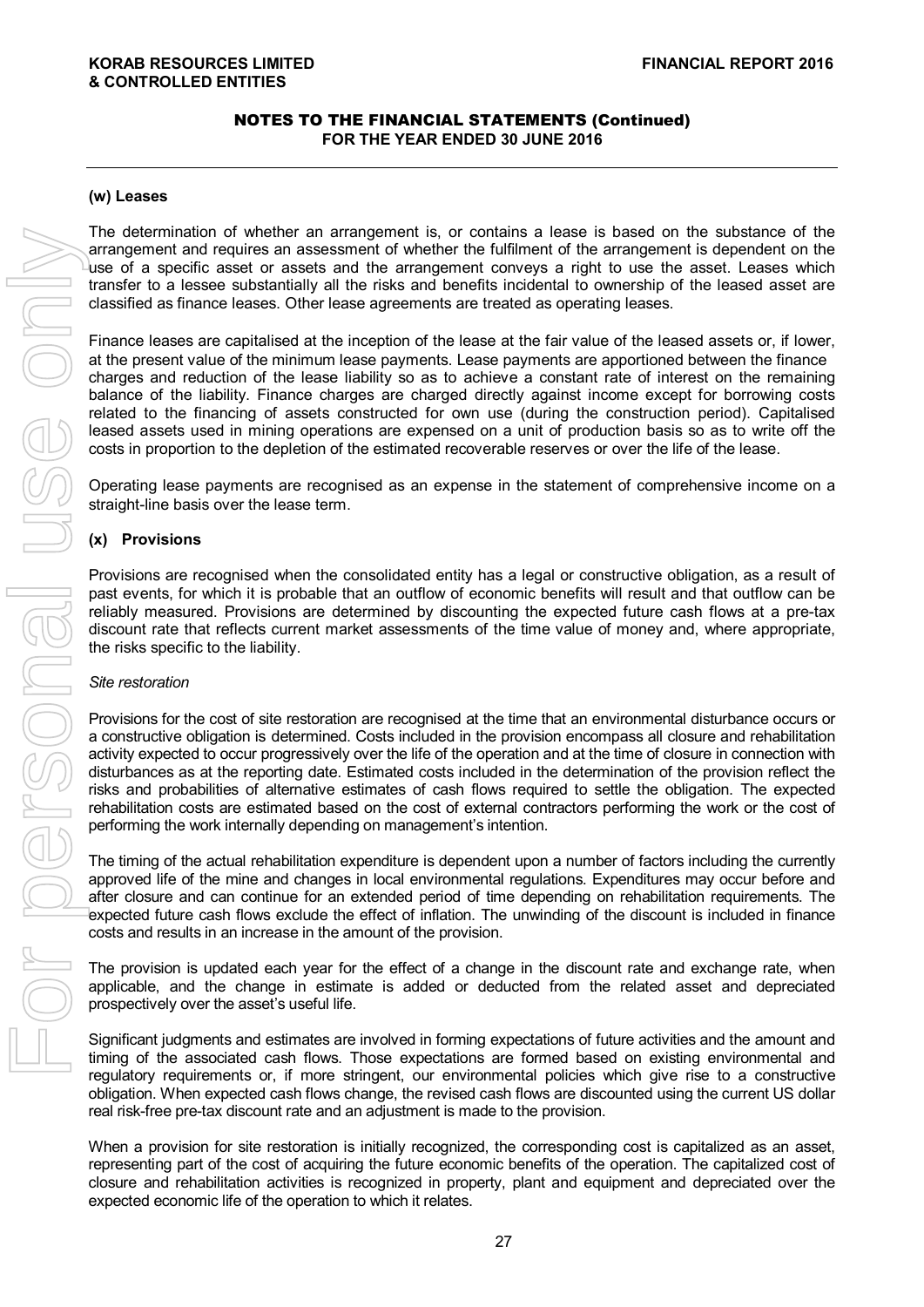## **(y) Contingencies**

Contingent liabilities are defined as:

- possible obligations resulting from past events whose existence depends on future events;
- obligations that are not recognised because it is not probable that they will lead to an outflow of resources;
- obligations that cannot be measured with sufficient reliability.

Contingent liabilities are not recognised in the statement of financial position, but are disclosed in the notes to the financial statements, with the exception of contingent liabilities where the probability of the liability occurring is remote.

## **(z) Financial liabilities**

Financial liabilities within the scope of AASB 139 are classified as financial liabilities at fair value through the profit or loss, borrowings, or as derivatives as hedging instruments in an effective hedge, as appropriate. The consolidated entity determines the classification of its financial liabilities at initial recognition. All financial liabilities are recognised initially at fair value and in the case of borrowings, less directly attributable transaction costs. The subsequent measurement of financial liabilities depend on their classification.

Financial liabilities at fair value through the profit or loss includes financial liabilities held for trading and financial liabilities designated upon initial recognition as at fair value through profit or loss. Financial liabilities are classified as held for trading if they are acquired for the purpose of selling in the near term. This category includes derivative financial instruments entered into by the consolidated entity that are not designated as hedging instruments in hedge relationships as defined by AASB 139. Gains or losses on liabilities held for trading are recognised in the statement of comprehensive income. Configured Habitaties are celebred as well or personal or the new and revised Standards and revised Standards and revised Standards and revised Standards and Interpretations (The new and revised Standards and Interpretati

After initial recognition, borrowings are subsequently measured at amortised cost using the effective interest rate method. Gains and losses are recognised in the statement of comprehensive income when the liabilities are derecognised as well as through the effective interest rate method amortisation process. A financial liability is derecognised when the obligation under the liability is discharged, cancelled or expired.

The fair value of financial instruments that are traded in active markets at each reporting date is determined by reference to quoted market prices or dealer price quotations. For financial instruments not traded in an active market, the fair value is determined using appropriate valuation techniques. Such techniques may include recent arm's length market transactions, references to the current fair value of another instrument that is substantially the same, discounted cash flow analysis, or other valuation models.

## **(aa) New accounting standards and interpretations**

In the year ended 30 June 2016 the directors have reviewed all of the new and revised accounting Standards and Interpretations issued by the AASB that are relevant to its operations and effective for annual reporting periods beginning on or after 1 July 2015. It has been determined by the directors that there is no impact, material or otherwise, of the new and revised Standards and Interpretations on the Group and, therefore, no change is necessary to Group accounting policies.

The directors have also reviewed all new Standards and Interpretations that have been issued, but are not yet effective, for the year ended 30 June 2016. As a result of this review the directors have determined that and, therefore, no change is necessary to Group accounting policies.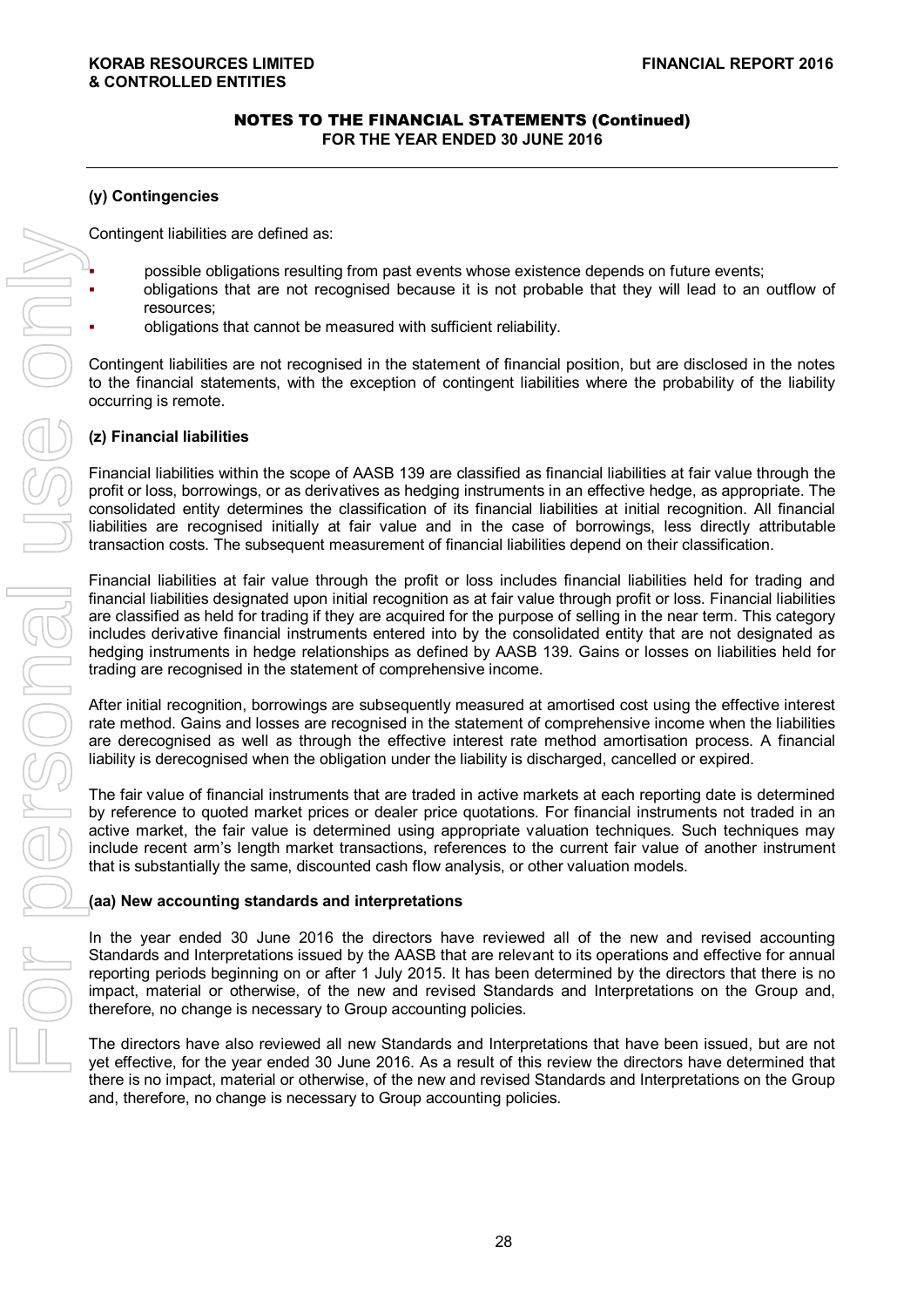## **2. SEGMENT REPORTING**

The consolidated entity has adopted AASB 8 *Operating Segments* which requires operating segments to be identified on the basis of internal reports about components of the consolidated entity that are reviewed by the chief operating decision maker in order to allocate resources to the segment and assess its performance. The Executive Chairman of Korab reviews internal reports prepared such as consolidated financial statements, and strategic decisions of the consolidated entity are determined upon analysis of these internal reports.

|                                | 2016      | 2015<br>S. |
|--------------------------------|-----------|------------|
| Australia – non-current assets | 2.771.980 | 2,728,547  |
| Australia – interest revenue   | 75.628    | 71.803     |

## **3. INCOME TAX EXPENSE**

| The consolidated entity has adopted AASB 8 Operating Segments which requires operating segments to be<br>identified on the basis of internal reports about components of the consolidated entity that are reviewed b<br>the chief operating decision maker in order to allocate resources to the segment and assess its performance<br>The Executive Chairman of Korab reviews internal reports prepared such as consolidated financia<br>statements, and strategic decisions of the consolidated entity are determined upon analysis of these interna<br>reports. |                     |                     |
|--------------------------------------------------------------------------------------------------------------------------------------------------------------------------------------------------------------------------------------------------------------------------------------------------------------------------------------------------------------------------------------------------------------------------------------------------------------------------------------------------------------------------------------------------------------------|---------------------|---------------------|
| During the year the consolidated entity operated predominantly in one business segment, being the mineral<br>exploration sector. Accordingly, under the "management approach" outlined only one operating segment ha<br>been identified and no further disclosure is required in the notes to the consolidated financial statements.                                                                                                                                                                                                                               |                     |                     |
| The geographic location of non-current assets and revenue is set out in the table below:                                                                                                                                                                                                                                                                                                                                                                                                                                                                           |                     |                     |
|                                                                                                                                                                                                                                                                                                                                                                                                                                                                                                                                                                    | 2016                | 2015                |
| Australia – non-current assets<br>Australia - interest revenue                                                                                                                                                                                                                                                                                                                                                                                                                                                                                                     | 2,771,980<br>75,628 | 2,728,547<br>71,803 |
| <b>INCOME TAX EXPENSE</b><br>3.                                                                                                                                                                                                                                                                                                                                                                                                                                                                                                                                    |                     |                     |
| Numerical reconciliation of income tax expense to prima facie tax<br>expense:                                                                                                                                                                                                                                                                                                                                                                                                                                                                                      |                     |                     |
| Loss before income tax expense                                                                                                                                                                                                                                                                                                                                                                                                                                                                                                                                     | (1, 107, 262)       | (846,028)           |
| Prima facie income tax benefit on pre-tax loss at the Australian income<br>tax rate of 30% (2015: 30%)                                                                                                                                                                                                                                                                                                                                                                                                                                                             | (332, 179)          | (253, 808)          |
| Tax effect of:<br>Effect of lower overseas tax rate                                                                                                                                                                                                                                                                                                                                                                                                                                                                                                                |                     | 15,596              |
| Current year tax benefit not brought to account                                                                                                                                                                                                                                                                                                                                                                                                                                                                                                                    | 332,179             | 238,212             |
| Income tax expense                                                                                                                                                                                                                                                                                                                                                                                                                                                                                                                                                 |                     |                     |
| The consolidated entity has a deferred tax asset in respect of income tax losses. This asset has not been<br>brought to account in the Statement of Financial Position as realisation is not considered probable.                                                                                                                                                                                                                                                                                                                                                  |                     |                     |
| <b>AUDITORS' REMUNERATION</b><br>4.                                                                                                                                                                                                                                                                                                                                                                                                                                                                                                                                |                     |                     |
| Audit and review services:                                                                                                                                                                                                                                                                                                                                                                                                                                                                                                                                         |                     |                     |
| Auditors of the Company: HLB Mann Judd                                                                                                                                                                                                                                                                                                                                                                                                                                                                                                                             | 50,000              | 50,600              |
| Auditors of a subsidiary company                                                                                                                                                                                                                                                                                                                                                                                                                                                                                                                                   | 50,000              | 50,600              |
|                                                                                                                                                                                                                                                                                                                                                                                                                                                                                                                                                                    |                     |                     |
|                                                                                                                                                                                                                                                                                                                                                                                                                                                                                                                                                                    |                     |                     |

## **4. AUDITORS' REMUNERATION**

| Auditors of the Company: HLB Mann Judd | 50.000                   | 50,600 |
|----------------------------------------|--------------------------|--------|
| Auditors of a subsidiary company       | $\overline{\phantom{0}}$ |        |
|                                        | 50,000                   | 50,600 |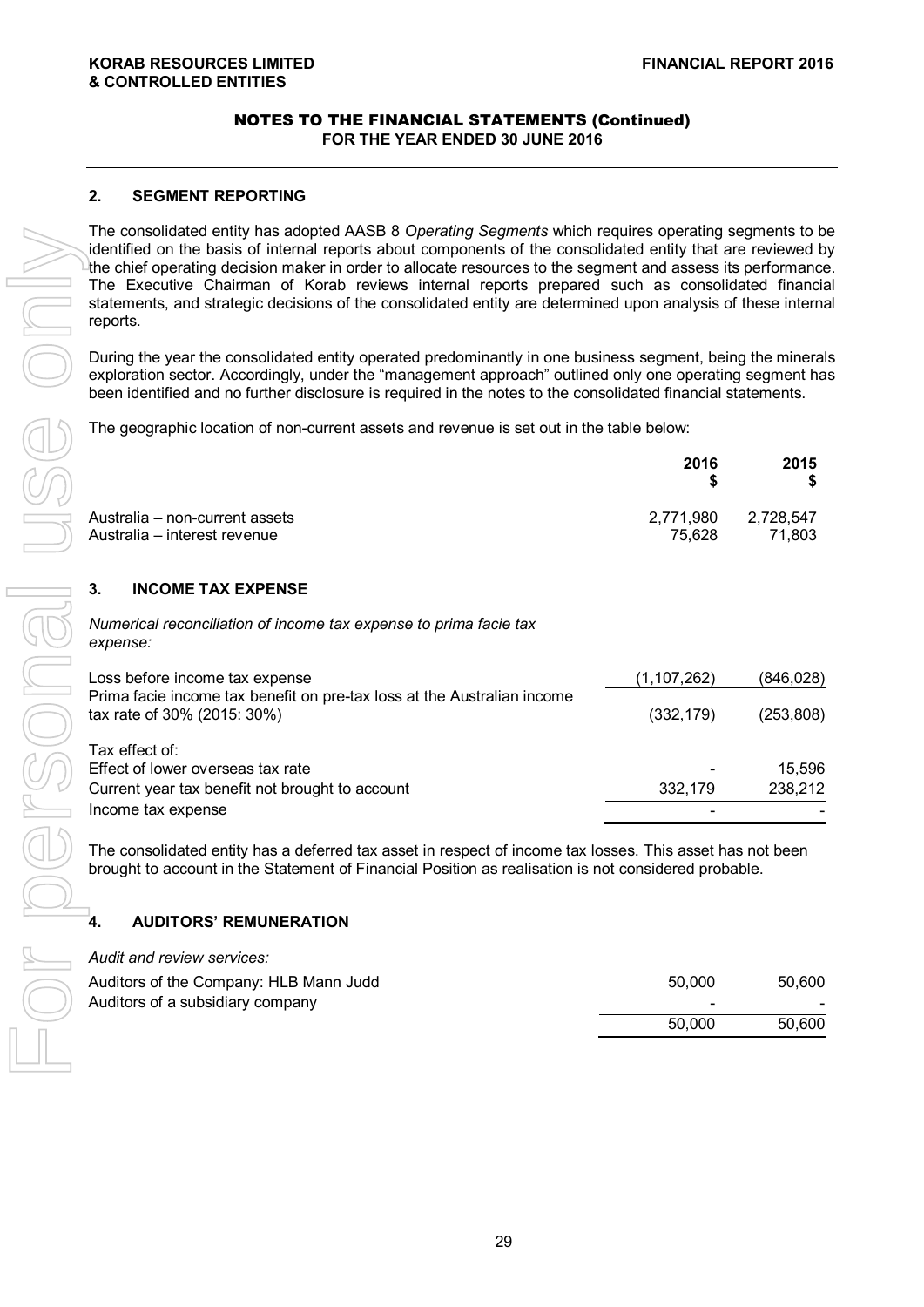## **5. BASIC EARNINGS PER SHARE**

|                                                                                                                                 | 2016<br>\$                | 2015<br>S                |
|---------------------------------------------------------------------------------------------------------------------------------|---------------------------|--------------------------|
| Loss from operations attributable to ordinary equity holders of Korab<br>used to calculate basic and diluted earnings per share | (1, 107, 262)             | (846, 028)               |
| Weighted average number of shares                                                                                               | Number of<br>shares       | Number of<br>shares      |
| 1 July<br>Shares issued                                                                                                         | 178,623,725<br>18,790,769 | 143,000,000<br>3,848,616 |
| 30 June (basic and diluted)                                                                                                     | 197,414,494               | 146,848,616              |

All potential ordinary shares, being options to acquire ordinary shares, are not considered dilutive in the calculation of earnings per share as the exercise of the options would not increase the loss per share.

## **6. TRADE AND OTHER RECEIVABLES**

|                                                                                                                                                                                                             | 2016<br>S | 2015<br>P |
|-------------------------------------------------------------------------------------------------------------------------------------------------------------------------------------------------------------|-----------|-----------|
| Current                                                                                                                                                                                                     |           |           |
| Other receivables and prepayments: third parties                                                                                                                                                            | 38,543    | 53,615    |
|                                                                                                                                                                                                             | 38,543    | 53,615    |
| Non-current                                                                                                                                                                                                 |           |           |
| Other receivables and prepayments: related parties                                                                                                                                                          | 922,734   | 853,703   |
|                                                                                                                                                                                                             | 922,734   | 853,703   |
| Uranium Australia Ltd), a company in which Mr Andrej Karpinski is Executive Chairman and a significant<br>shareholder. The loan has an interest rate of 8.5% and is not payable prior to 30 September 2017. |           |           |
|                                                                                                                                                                                                             |           |           |
|                                                                                                                                                                                                             |           |           |
|                                                                                                                                                                                                             |           |           |
|                                                                                                                                                                                                             |           |           |
|                                                                                                                                                                                                             |           |           |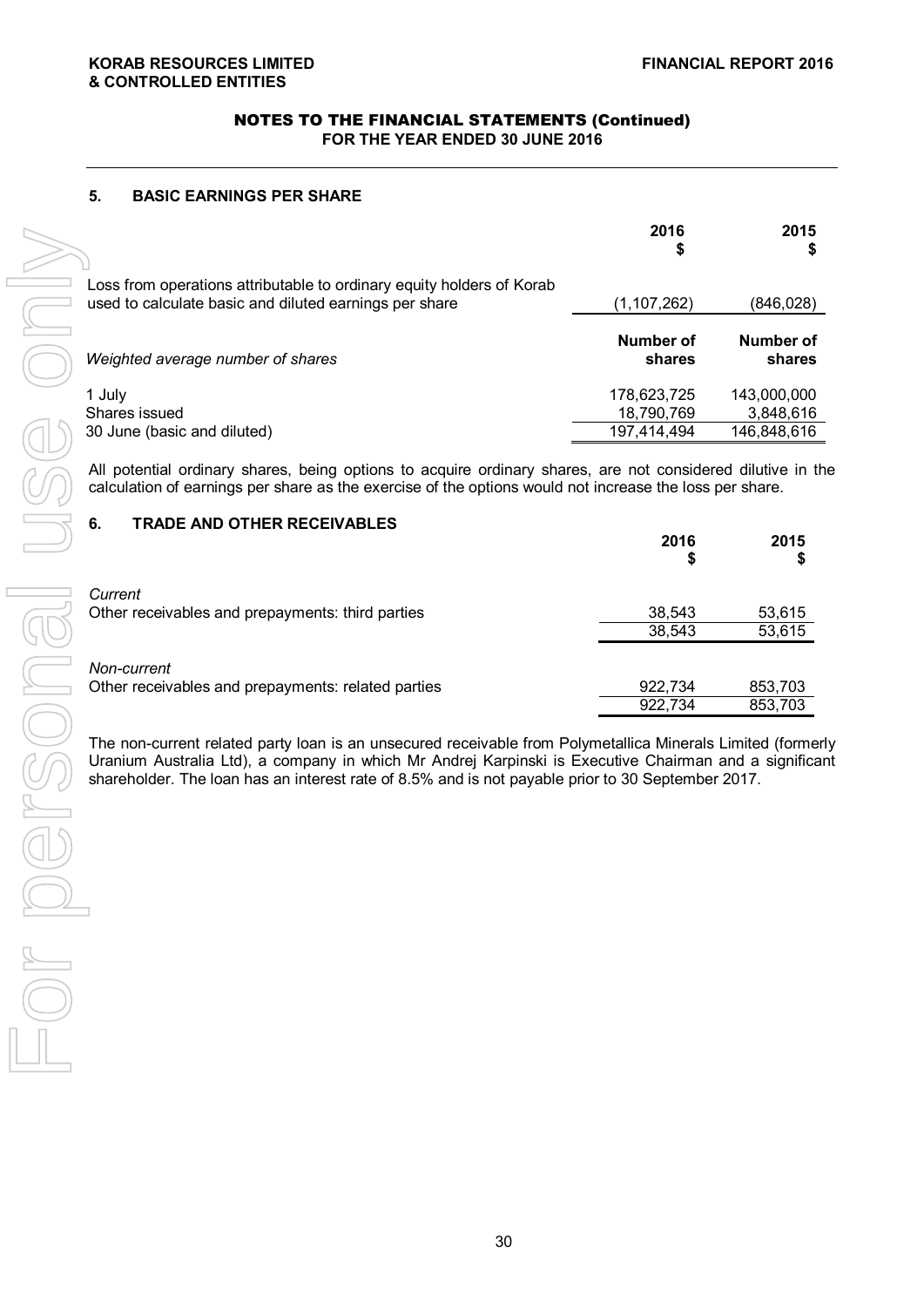#### **KORAB RESOURCES LIMITED FINANCIAL REPORT 2016 & CONTROLLED ENTITIES**

## NOTES TO THE FINANCIAL STATEMENTS (Continued) **FOR THE YEAR ENDED 30 JUNE 2016**

| \$<br>Areas of interest in the exploration and evaluation phase:<br>Cost at beginning of the year<br>1.854.299<br>Capitalised contractor fees<br>218,960<br>Other expenditure capitalised during the period<br>249,835<br>2,323,094<br>Cost at end of the year | <b>EXPLORATION AND EVALUATION</b><br>7. |            |           |
|----------------------------------------------------------------------------------------------------------------------------------------------------------------------------------------------------------------------------------------------------------------|-----------------------------------------|------------|-----------|
|                                                                                                                                                                                                                                                                |                                         | 2016       | 2015      |
|                                                                                                                                                                                                                                                                |                                         |            |           |
|                                                                                                                                                                                                                                                                |                                         |            | 1.437.504 |
|                                                                                                                                                                                                                                                                |                                         |            | 123,760   |
|                                                                                                                                                                                                                                                                |                                         |            | 293,035   |
|                                                                                                                                                                                                                                                                |                                         |            | 1,854,299 |
|                                                                                                                                                                                                                                                                | Impairment expense                      | (476, 633) |           |
| Carrying amount at the end of the year<br>1,846,461                                                                                                                                                                                                            |                                         |            | 1,854,299 |

An impairment expense of \$476,633 has been charged in respect of exploration expenditure incurred by a wholly owned subsidiary, Australian Copper Pty Ltd ("AC"). On 3 November 2015 the Company announced an agreement with an unrelated party whereby that party would take a 75% equity interest in Australian Copper Holdings Pty Ltd ("ACH"), a wholly owned subsidiary of AC, subject to investing at total of \$500,000 in equity in ACH. The unrelated party paid \$50,000 in respect of these partly paid shares but has failed to meet further payments and has therefore forfeited its equity interest subsequent to period end. The impairment expense of \$476,633 reflects the writedown in AC's exploration assets to a value that represents AC's remaining 25% ownership of ACH. The Directors are of the opinion that whilst the tenure of the Bobrikovo project and related operations are not affected by the current political developments in Ukraine, the uncertainty as to the future direction of the developments there makes it prudent to be conservative. The exploration and evaluation expenditure attributable to the Bobrikovo project has been expensed / written-off at consolidation level in prior reporting period to reflect this conservative approach.

The recoupment of costs carried forward in relation to areas of interest in the exploration and evaluation phases is dependent on the successful development and commercial exploitation or sale of the respective areas.

## **8. PROPERTY, PLANT AND EQUIPMENT**

|                                                        | 2016<br>S | 2015<br>S |
|--------------------------------------------------------|-----------|-----------|
| Cost: Plant and equipment                              |           |           |
| Balance at beginning of financial year                 | 179,219   | 179,219   |
| Additions                                              | 100       |           |
| Balance at end of financial year                       | 179,319   | 179,219   |
| Accumulated depreciation: Plant and equipment          |           |           |
| Balance at beginning of financial year                 | 170,375   | 164,122   |
| Depreciation charge for year                           | 6,159     | 6,253     |
| Balance at end of financial year                       | 176,534   | 170,375   |
| Carrying amount at the end of the financial year       | 2,785     | 8,844     |
| Cost: Motor vehicles                                   |           |           |
| Balance at beginning of financial year                 | 77,000    | 77,000    |
| Balance at end of financial year                       | 77,000    | 77,000    |
| Accumulated depreciation: Motor vehicles               |           |           |
| Balance at beginning of financial year                 | 77,000    | 77,000    |
| Depreciation charge for year                           |           |           |
| Balance at end of financial year                       | 77,000    | 77,000    |
| Carrying amount at the end of the financial year       |           |           |
| Total carrying amount at the end of the financial year | 2,785     | 8,844     |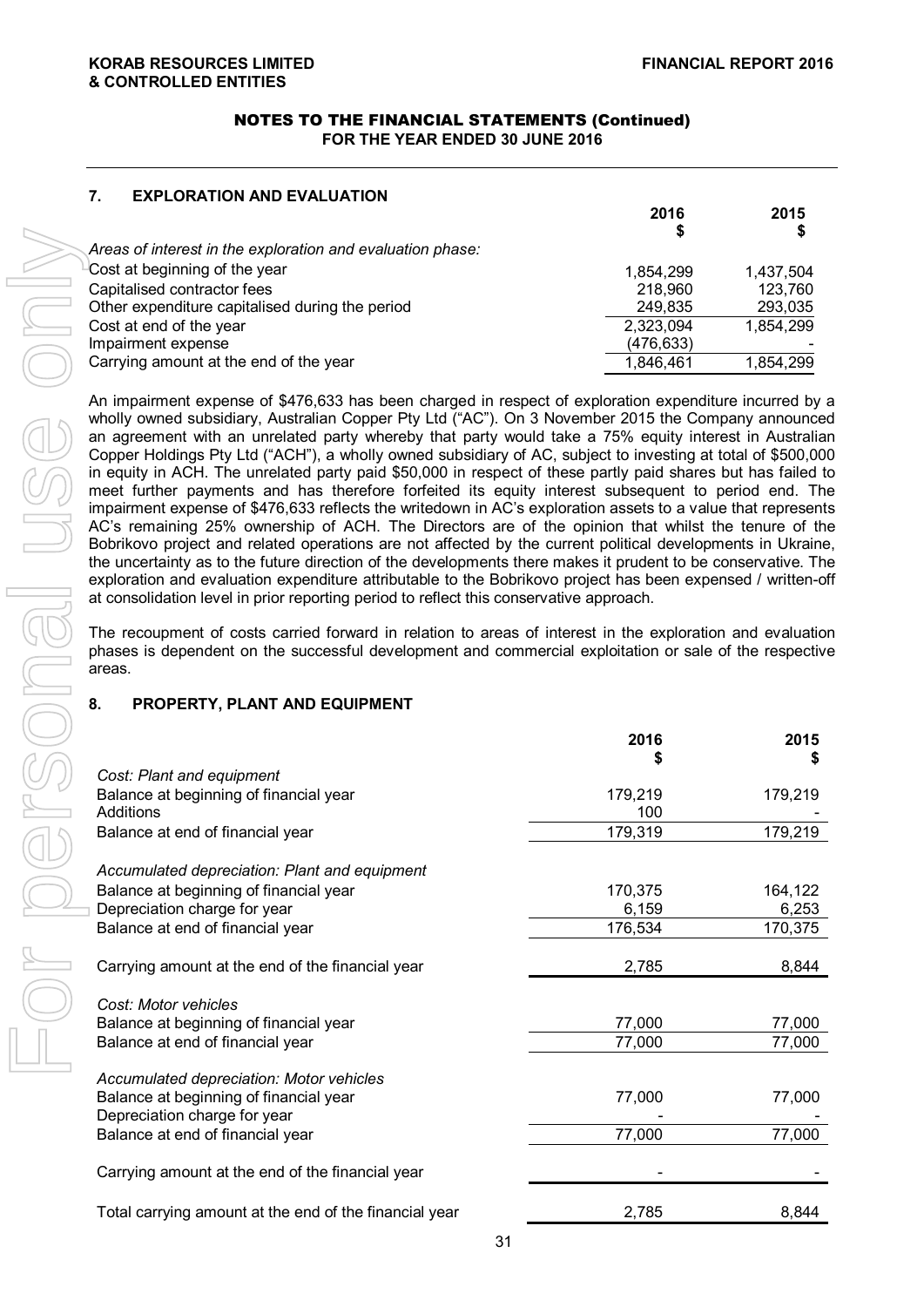#### **KORAB RESOURCES LIMITED FINANCIAL REPORT 2016 & CONTROLLED ENTITIES**

## NOTES TO THE FINANCIAL STATEMENTS (Continued) **FOR THE YEAR ENDED 30 JUNE 2016**

## **9. INTANGIBLE ASSETS**

| Borrowing costs<br>Accumulated amortisation<br>Carrying amount at the end of the financial year   | 90<br>(90)          | 90<br>90         |
|---------------------------------------------------------------------------------------------------|---------------------|------------------|
| <b>Trademarks</b><br>Accumulated amortisation<br>Carrying amount at the end of the financial year | 11,611<br>(11, 611) | 11.611<br>11,611 |
| Total carrying amount at the end of the financial year                                            |                     | 11.701           |

## **10. TRADE AND OTHER PAYABLES**

| Current                                      | 2016<br>\$ | 2015    |
|----------------------------------------------|------------|---------|
| Trade payables and accrued expenses (i) (ii) | 359,228    | 713,968 |
|                                              | 359,228    | 713,968 |
| Non-current                                  |            |         |
| Trade payables - related parties (ii)        | 42,067     | 89,924  |
|                                              | 42,067     | 89,924  |

(i) Trade payables are non-interest bearing and are normally settled within 45 days.

(ii) The terms and conditions of related party payables and accrued expenses are set out Notes 17 and 18, Related Party Transactions and Key Management Personnel Disclosures respectively.

## **11. LOANS AND BORROWINGS**

|                                                 | 2016      | 2015    |
|-------------------------------------------------|-----------|---------|
|                                                 | S         | S       |
| Current                                         |           |         |
| Loans payable - related parties - unsecured (i) | 189.663   | 225,315 |
| Loans payable - third parties - unsecured (ii)  | 82.500    | 157,479 |
|                                                 | 272,163   | 382,794 |
| Non-current                                     |           |         |
| Loans payable - related parties - unsecured (i) | 883.433   | 417,542 |
| Loans payable - third parties - unsecured (ii)  | 339,784   | 317,105 |
|                                                 | 1,223,217 | 734,647 |

Loans and borrowings comprise accrued fees converted to loans and cash loans provided to Korab by Andrej K. Karpinski and his related parties.

- (i) The terms and conditions of related party loans and borrowings are set out Notes 17 and 18, Related Party Transactions and Key Management Personnel Disclosures respectively.
- (ii) The third party loans and borrowings are on arms-length terms and conditions.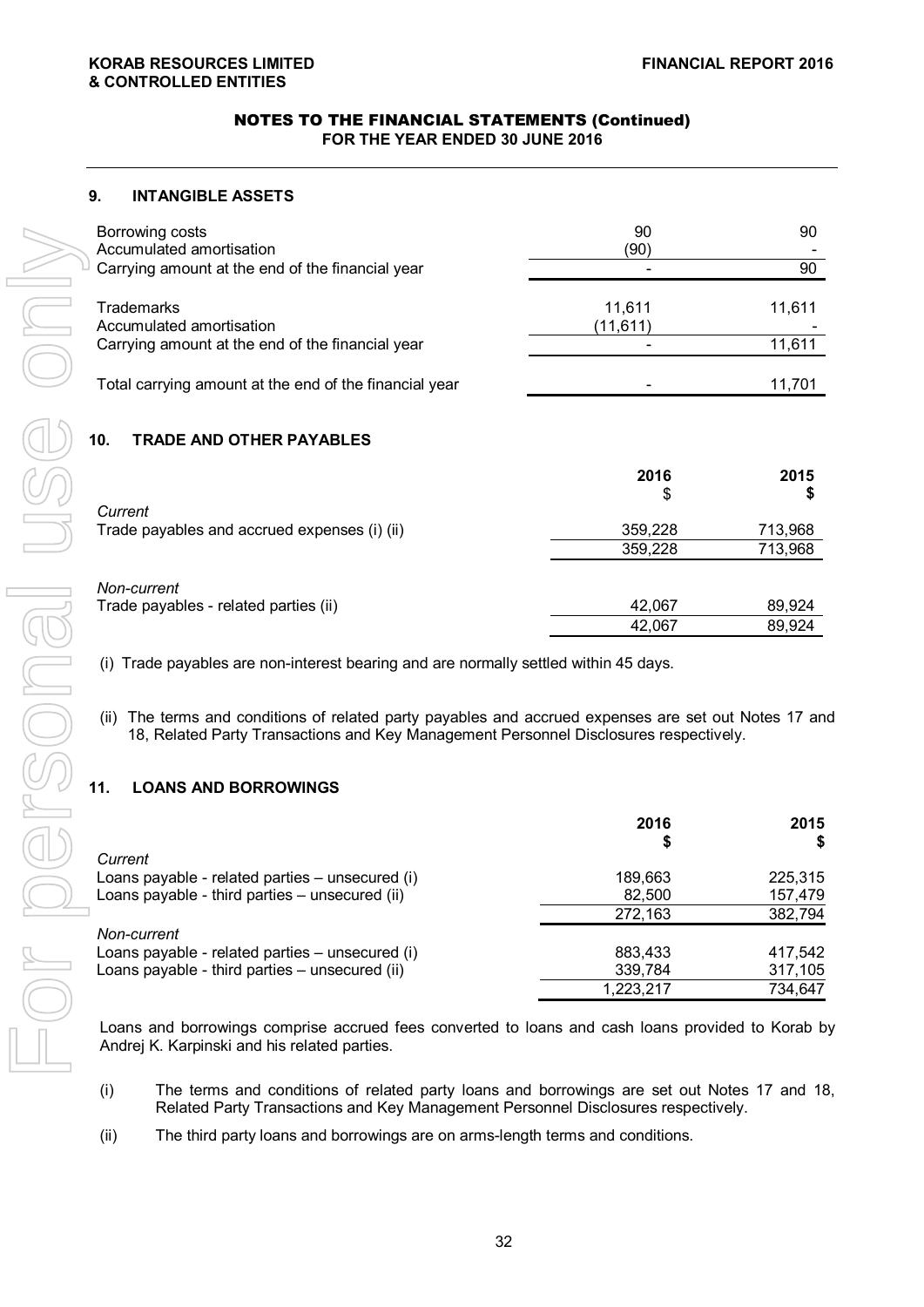#### **12. SUBSEQUENT EVENTS**

A total of \$270,770 of subscription monies have been received and 5,415,396 Korab shares issued in respect of the agreement with Mr. Wang, as noted in the Corporate section above, to become a new strategic investor in Korab by subscribing for 10,000,0000 new Korab shares at a price of 5c per share for a total of \$500,000. Korab has agreed to extend to 31 October 2016 the time for payment of the last tranche of the funds due under the placement and amend the placement price to the higher of (i) a 20% discount to a volume weighted average share price of the Company's shares calculated over five days on which the shares have traded on the Australian Securities Exchange immediately preceding the receipt of the last tranche of the funds by Korab, or (ii) 4 cents per share.

No other matter or circumstance has arisen since 30 June 2016 that in the opinion of the directors has significantly affected, or may significantly affect in future financial years the consolidated entity's operations, the results of those operations, or the consolidated entity's state of affairs.

### **13. SUBSIDIARIES**

|                                      | Country of    | Class of | <b>Equity holding</b> |      |
|--------------------------------------|---------------|----------|-----------------------|------|
|                                      | incorporation | shares   | 2016                  | 2015 |
| Held by parent                       |               |          |                       |      |
| Lugansk Gold Limited                 | Australia     | Ordinary | 100%                  | 100% |
| Geolsec Phosphate Operations Pty Ltd | Australia     | Ordinary | 100%                  | 100% |
| <b>Melrose Gold Mines Limited</b>    | Australia     | Ordinary | 100%                  | 100% |
| Australian Copper Limited            | Australia     | Ordinary | 100%                  | 100% |
| <b>Held by Lugansk Gold Limited</b>  |               |          |                       |      |
| LLC "Donetsky Kryazh"                | Ukraine       | Ordinary | 100%                  | 100% |

## **14. RECONCILIATION OF CASH FLOWS USED IN OPERATING ACTIVITIES**

| Reconciliation of (loss) after income tax to net cash flow from<br>(a)                                                                                                                                                                                                      | 2016<br>S                                                   | 2015<br>S                                                                        |
|-----------------------------------------------------------------------------------------------------------------------------------------------------------------------------------------------------------------------------------------------------------------------------|-------------------------------------------------------------|----------------------------------------------------------------------------------|
| operating activities                                                                                                                                                                                                                                                        |                                                             |                                                                                  |
| (Loss) for the year<br>Depreciation and amortisation<br>Gain on sale of vehicle<br>Finance income<br>Finance expenditure<br>Management fees capitalised<br>Impairment expense<br>Change in assets and liabilities<br>- (Increase) / decrease in trade and other receivables | (1, 107, 262)<br>17,860<br>(218,960)<br>476.633<br>(53,960) | (846, 028)<br>6.253<br>(33,096)<br>(68, 179)<br>108,093<br>(123, 760)<br>176,358 |
| - Increase in trade and other payables<br>Net cash flow from operating activities                                                                                                                                                                                           | 365,893<br>(519,796)                                        | 416,882<br>(363, 477)                                                            |
| (b) Cash and cash equivalents<br>Cash at bank and at call                                                                                                                                                                                                                   | 45,125                                                      | 222,614                                                                          |

*(c) Risk exposure* 

The consolidated entity's exposure to interest rate risk is discussed in Note 16. The maximum exposure to credit risk at the reporting date is the carrying amount of each class of cash and cash equivalents mentioned above.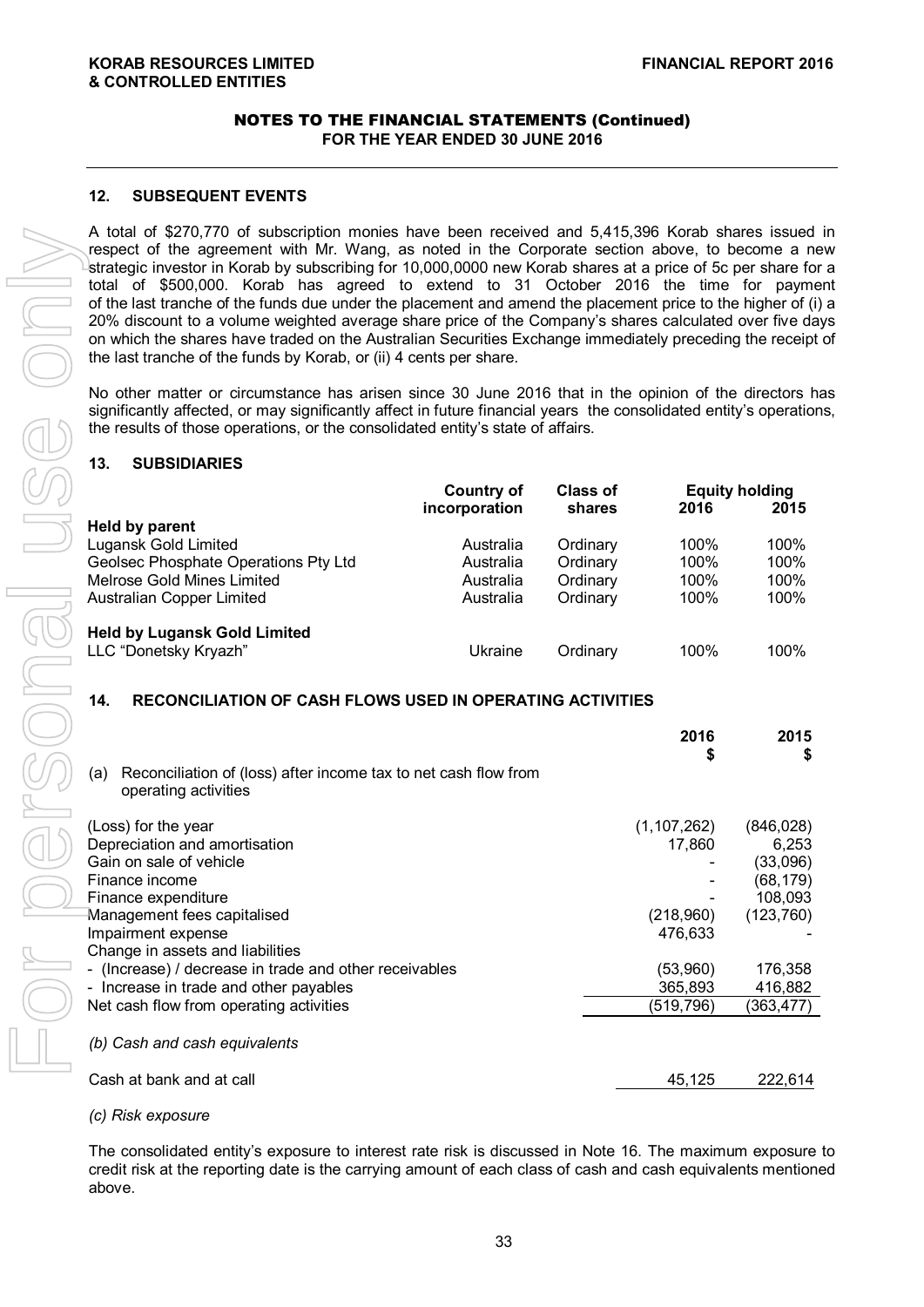## **15. CAPITAL AND RESERVES**

#### *(a) Contributed equity:*

|                                                     | 2016<br><b>Number</b> | 2016       | 2015<br><b>Number</b>    | 2015<br>\$ |
|-----------------------------------------------------|-----------------------|------------|--------------------------|------------|
| Movements in ordinary shares on issue               |                       |            |                          |            |
| 1 July                                              | 178,623,725           | 15,671,122 | 143,000,000              | 14,514,410 |
| Issue of shares for cash                            | 20.988.889            | 696,000    | 15,623,725               | 556.712    |
| Issue of shares in extinguishment of borrowings     | 6.411.151             | 168.937    | 20,000,000               | 600,000    |
| Issue of shares in payment of professional services | 2.048.593             | 117,436    | $\overline{\phantom{0}}$ |            |
| 30 June                                             | 208,072,358           | 16,653,495 | 178,623,725              | 15,671,122 |

Ordinary shares have the right to one vote per share at meetings of the Company, to receive dividends as declared and, in the event of a winding-up of the Company, to participate in the proceeds from the sale of all surplus assets in proportion to the number of, and amounts paid up on, shares held.

#### *(b) Accumulated losses*

|                                                 | $2016($ \$)    | $2015($ \$)    |
|-------------------------------------------------|----------------|----------------|
| 1 July                                          | (12, 557, 668) | (11,801,046)   |
| Loss for the period                             | (1, 107, 262)  | (846.028)      |
| Share based payments (transferred from reserve) | -              | 89.406         |
| 30 June                                         | (13,664,930)   | (12, 557, 668) |

#### *(c) Foreign currency translation reserve*

The foreign currency translation reserve comprises all foreign exchange differences arising from the translation of the financial statements of foreign operations where their functional currency is different to the presentation currency of the reporting entity.

|                                                       | $2016($ \$) | $2015($ \$) |
|-------------------------------------------------------|-------------|-------------|
| 1 July                                                | (997.784)   | (957, 234)  |
| Foreign exchange on translation of foreign operations | 419         | (40.550)    |
| 30 June                                               | (997.365)   | (997, 784)  |

#### *(d) Option reserve*

The option reserve is used to record the value of equity benefits provided to employees, directors and other parties for goods and services provided and for proceeds received on the issue of options.

|                                                          | $2016($ \$) | $2015($ \$) |
|----------------------------------------------------------|-------------|-------------|
| ⊣1 Julv                                                  | 4.000       | 89.406      |
| Share based payments (transferred to accumulated losses) | $\,$        | (89, 406)   |
| Proceeds from issue of share options                     | -           | 4.000       |
| 30 June                                                  | 4.000       | 4.000       |

The weighted average remaining contractual life of options outstanding at year-end was 17 months. A summary of the movements in Company options during the reporting period is as follows:

|                                        |               | <b>Weighted Average</b> |
|----------------------------------------|---------------|-------------------------|
|                                        | <b>Number</b> | <b>Exercise Price</b>   |
| Options outstanding as at 1 July 2015  | 5,100,000     | \$0.10                  |
| Expired unexercised                    | (1,100,000)   | \$0.10                  |
| Options outstanding as at 30 June 2016 | 4,000,000     | \$0.10                  |
| On issue as at 30 June 2016:           |               |                         |

Options with a \$0.10 exercise price and expiry 28/11/17 4,000,000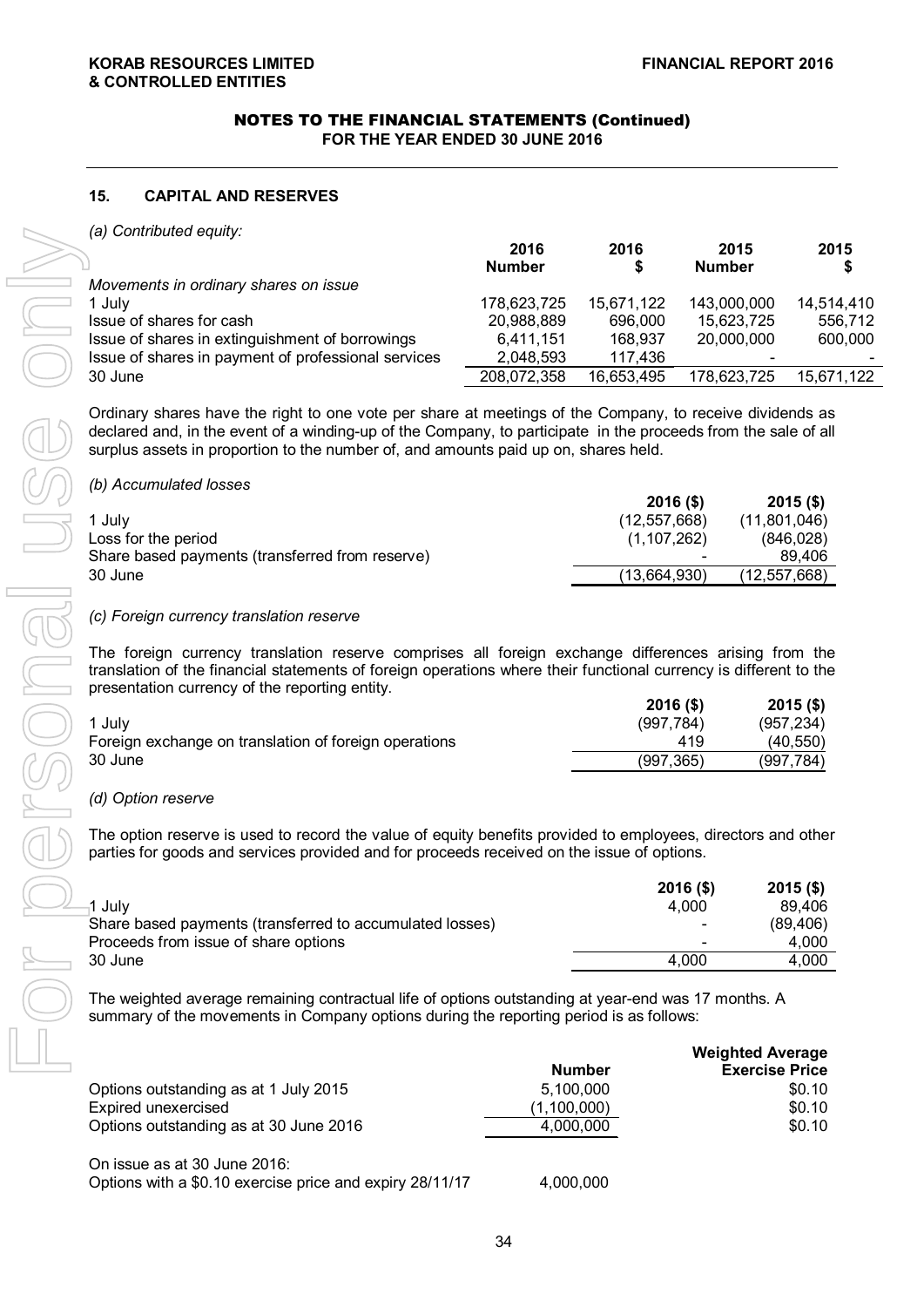## **15. CAPITAL AND RESERVES (continued)**

#### *(e) Non-controlling interest contribution reserve*

The non-controlling interest contribution reserve represents the net proceeds from / expenditure on the sale of / acquisition of minority interests, net of the share of net assets disposed / acquired.

|         | $2016($ \$) | $2015($ \$) |
|---------|-------------|-------------|
| 1 July  | (1,036,227) | (1,036,227) |
| 30 June | (1,036,227) | (1,036,227) |

### **16. FINANCIAL RISK MANAGEMENT**

#### *General objectives, policies and processes*

The consolidated entity's activities expose it to credit risk, market risk (including interest rate risk, price risk and currency risk), liquidity risk, and commodity price risk. This note presents qualitative and quantitative information about the consolidated entity's exposure to each of the above risks, their objectives, policies and procedures for managing risk, and the management of capital. The Board of Directors has overall responsibility for the establishment and oversight of the risk management framework.

The consolidated entity's overall risk management approach focuses on the unpredictability of financial markets and seeks to minimise the potential adverse effects on the financial performance of the consolidated entity. The consolidated entity does not currently use derivative financial instruments to hedge financial risk exposures and therefore it is exposed to daily movements in commodity prices, interest rates and exchange rates. The consolidated entity uses various methods to measure different types of risk to which it is exposed. These methods include sensitivity analysis in the case of interest rates and ageing analysis for credit risk.

The Board's policy is to maintain a strong capital base so as to maintain investor, creditor, and market confidence and to sustain future development of the business. Given the stage of the consolidated entity's development there are no formal targets set for return on capital. There were no changes to the consolidated entity's approach to capital management during the year. Neither the Company nor any of its subsidiaries are subject to externally imposed capital requirements.

#### *(a) Credit risk*

Credit risk refers to the risk that a counterparty will default on its contractual obligations resulting in a financial loss to the consolidated entity. The consolidated entity has no significant concentration of credit risk. Exposure to credit risk is considered minimal but is monitored on an ongoing basis.

Cash transactions are limited to financial institutions considered to have a suitable credit rating. The maximum exposure to credit risk is represented by the carrying amount of each financial asset in the statement of financial position at balance date. The carrying amount of the consolidated entity's financial assets represents the maximum credit exposure.

The consolidated entity's maximum exposure to credit risk at the reporting date was:

|                             | 2016      | 2015      |
|-----------------------------|-----------|-----------|
| Carrying amount:            |           |           |
| Cash and cash equivalents   | 45.125    | 222.614   |
| Trade and other receivables | 961.277   | 907.318   |
|                             | 1.006.402 | 1.129.932 |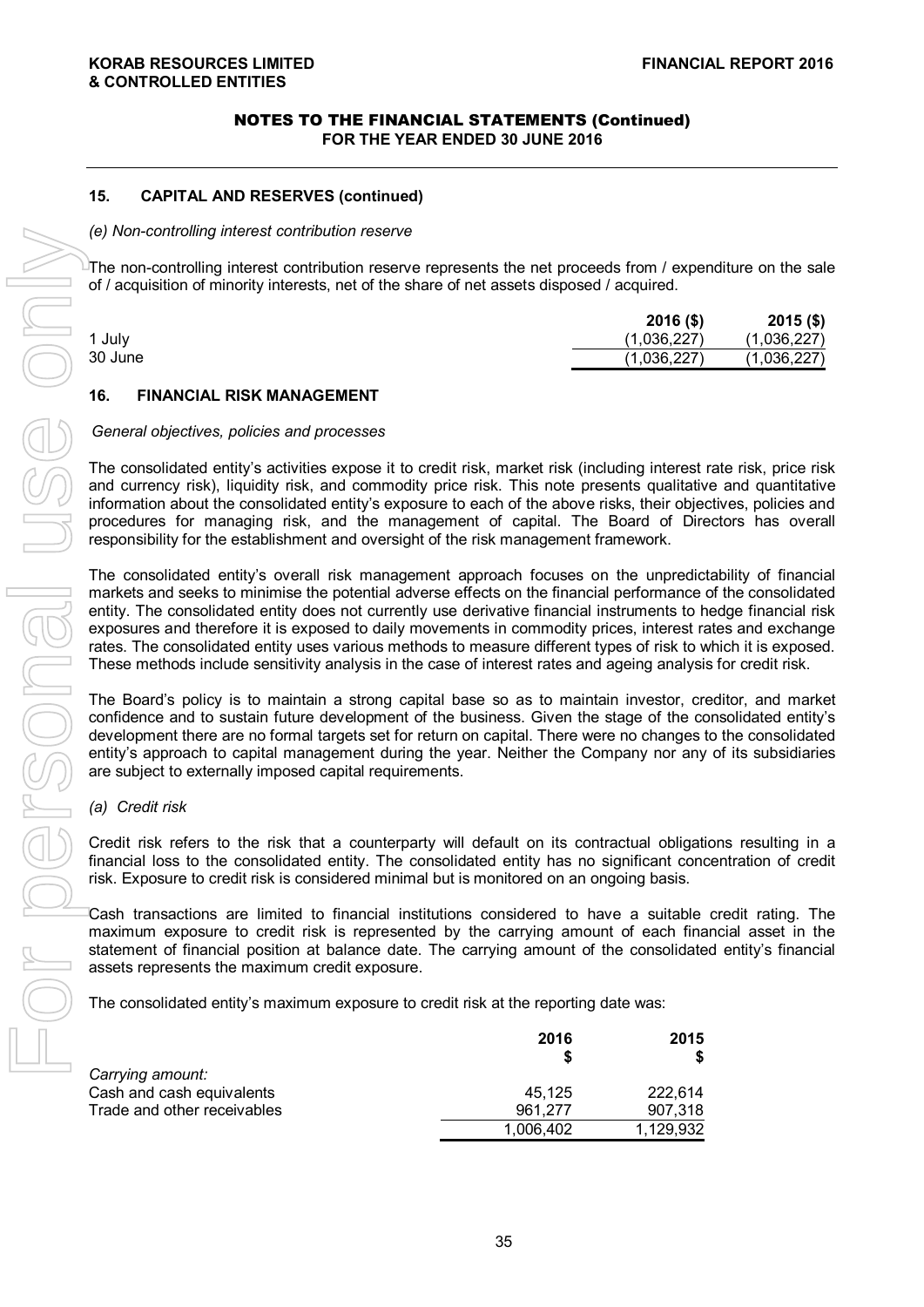### **16. FINANCIAL RISK MANAGEMENT (continued)**

- *(b) Market risk*
- $\mathbb{H}$ (i) Interest rate risk

The significance and management of the risks to the consolidated entity is dependent on a number of factors including (i) interest rates (current and forward) and the currencies that are held; (ii) level of cash and liquid investments;(iii) maturity dates of investments; and (iv) proportion of investments that are fixed rate or floating rate.

The risk is managed by the consolidated entity maintaining an appropriate mix between fixed and floating rate investments. All cash assets are held in Australian dollars.

The consolidated entity's exposure to interest rate risk is considered minimal. The effective interest rates of variable rate income-earning financial assets at the reporting date are as follows.

|                           | Variable rate                                                                                                 | Weighted          | Variable rate                                                                                            | Weighted          |  |
|---------------------------|---------------------------------------------------------------------------------------------------------------|-------------------|----------------------------------------------------------------------------------------------------------|-------------------|--|
|                           | <i>instruments</i>                                                                                            | average effective | instruments                                                                                              | average effective |  |
|                           | at call                                                                                                       | interest rate     | at call                                                                                                  | interest rate     |  |
|                           | $2016($ \$)                                                                                                   | 2016              | $2015($ \$)                                                                                              | 2015              |  |
| <b>Financial assets</b>   |                                                                                                               |                   |                                                                                                          |                   |  |
| Cash and cash             |                                                                                                               |                   |                                                                                                          |                   |  |
| equivalents               | 45,125                                                                                                        | 2.4%              | 222,614                                                                                                  | 3.50%             |  |
|                           | At the reporting date the carrying amount of the consolidated entity's interest bearing financial assets was: |                   |                                                                                                          |                   |  |
|                           |                                                                                                               | $2016($ \$)       | $2015($ \$)                                                                                              |                   |  |
| Variable rate instruments |                                                                                                               | 45,125            | 222,614                                                                                                  |                   |  |
| <b>Financial assets</b>   |                                                                                                               |                   |                                                                                                          |                   |  |
| Sensitivity analysis      |                                                                                                               |                   |                                                                                                          |                   |  |
|                           | A 100 basis points increase or decrease in the weighted average year-end interest rate of variable ra         |                   | instruments would hove increased / (decreased) consolidated profit or loss and equity by the amounts sho |                   |  |

|                           | $2016($ \$) | $2015($ \$) |
|---------------------------|-------------|-------------|
| Variable rate instruments | 45.125      | 222.614     |
| Financial assets          |             |             |

#### *Sensitivity analysis*

A 100 basis points increase or decrease in the weighted average year-end interest rate of variable rate instruments would have increased / (decreased) consolidated profit or loss and equity by the amounts shown below. This analysis assumes that all other variables remain constant. The analysis is performed on the same basis for 2015:

**Profit and loss (\$)**

|                       | Pront and 10SS (3) |
|-----------------------|--------------------|
| 30 June 2016 increase | 451                |
| 30 June 2016 decrease | 451                |
| 30 June 2015 increase | 2.226              |
| 30 June 2015 decrease | 2.226              |
|                       |                    |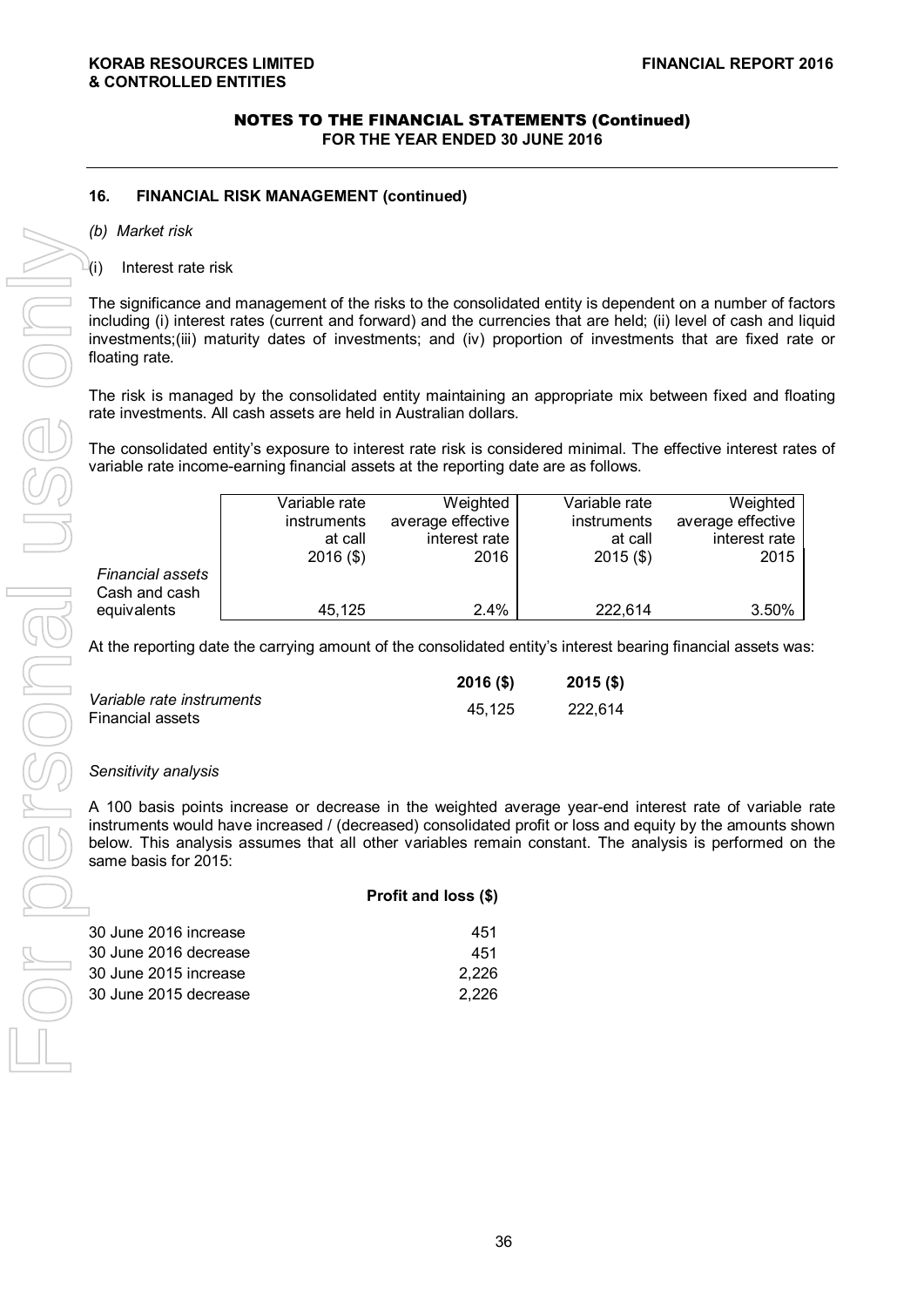#### **16. FINANCIAL RISK MANAGEMENT (continued)**

- *(b) Market risk (continued)*
- $\mathbb{H}$ (ii) Price risk

The consolidated entity was not exposed equity securities price risk at 30 June 2016 or 30 June 2015.

(iii) Currency risk

The Company is exposed to currency risk on costs which are quoted in currencies (Ukrainian Hryvnias) other than the functional currency of the Company, being the A\$. The consolidated entity does not hedge this risk, however it continues to monitor the exchange rate so that this currency exposure is maintained at an acceptable level. The major exchange rates relevant to the consolidated entity were as follows:

|                | Year ended<br><b>30 June 2016</b> | As at<br><b>30 June 2016</b> | Year ended<br><b>30 June 2015</b> | As at<br>30 June 2015 |
|----------------|-----------------------------------|------------------------------|-----------------------------------|-----------------------|
| A\$ / US\$     | 0.729                             | 0.743                        | 0.837                             | 0.765                 |
| A\$ / Hryvnias | 17 14                             | 18.27                        | 14.05                             | 16.01                 |

The consolidated entity's exposure to foreign exchange risk at statement of financial position date was as follows, based on carrying amounts in A\$:

| 2016                        |               | Ukrainian        |               |
|-----------------------------|---------------|------------------|---------------|
|                             | A\$           | <b>Hryvnias</b>  | Total         |
| Cash and cash equivalents   | 45,125        |                  | 45,125        |
| Trade and other receivables | 961,277       |                  | 961,277       |
| Loans and borrowings        | (1,495,380)   |                  | (1,495,380)   |
| Trade and other payables    | (396, 093)    | (5,202)          | (401,295)     |
|                             | (885, 071)    | (5,202)          | (890, 273)    |
|                             |               |                  |               |
|                             |               |                  |               |
| 2015                        |               | <b>Ukrainian</b> |               |
|                             | A\$           | <b>Hryvnias</b>  | Total         |
| Cash and cash equivalents   | 222,614       |                  | 222,614       |
| Trade and other receivables | 907,318       |                  | 907,318       |
| Loans and borrowings        | (1, 117, 441) |                  | (1, 117, 441) |
| Trade and other payables    | (798,271)     | (5,621)          | (803, 892)    |

## *Sensitivity*

The consolidated entity had no material exposure from changes in foreign currency exchange rates at 30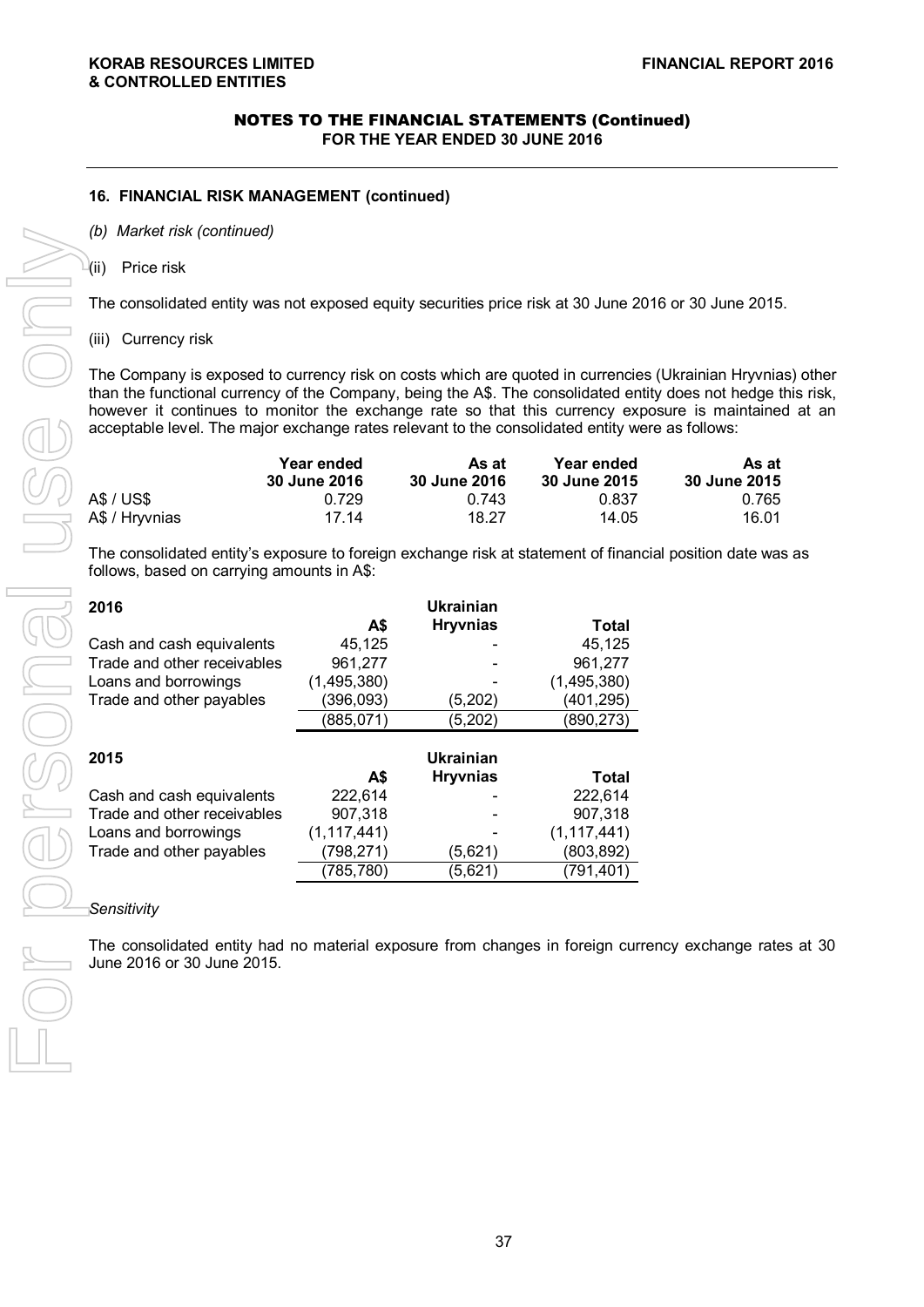#### **16. FINANCIAL RISK MANAGEMENT (continued)**

#### *(c) Liquidity risk*

 $\perp$ Liquidity risk is the risk that the consolidated entity will not be able to meet its financial obligations as and when they fall due. The consolidated entity's approach to managing this risk is to ensure, as far as possible, that it will always have sufficient liquidity to meet its liabilities when due under a range of financial conditions. The following are the contractual maturities of consolidated non-derivative financial liabilities:

|                          | Carrying<br>amount $($)$ | <b>Contractual</b><br>cashflows (\$) | 6 months<br>or less $(\$)$ | 1 to 5<br>years (\$) |
|--------------------------|--------------------------|--------------------------------------|----------------------------|----------------------|
| 2016                     |                          |                                      |                            |                      |
| Trade and other payables | 401,295                  | 401,295                              | 359,228                    | 42,067               |
| Loans and borrowings     | 1,495,380                | 1,495,380                            | 272,163                    | 1,223,217            |
|                          | 1,896,675                | 1,896,675                            | 631,391                    | 1,265,284            |
| 2015                     |                          |                                      |                            |                      |
| Trade and other payables | 803,892                  | 803,892                              | 713,968                    | 89,924               |
| Loans and borrowings     | 1,117,441                | 1,117,441                            | 382,794                    | 734,647              |
|                          | 1,921,333                | 1,921,333                            | 1,096,762                  | 824,571              |

The consolidated entity is not exposed to commodity price risk at 30 June 2016 or 30 June 2015.

#### *(e) Fair values*

The fair values of consolidated financial assets and financial liabilities, together with their carrying amounts shown in the statement of financial position, are as follows:

| Consolidated                                                                                                 | <b>Carrying amount</b>                                      | <b>Fair value</b>                                           | <b>Carrying amount</b>                                          | <b>Fair value</b>                                               |
|--------------------------------------------------------------------------------------------------------------|-------------------------------------------------------------|-------------------------------------------------------------|-----------------------------------------------------------------|-----------------------------------------------------------------|
|                                                                                                              | $2016($ \$)                                                 | $2016($ \$)                                                 | $2015($ \$)                                                     | $2015($ \$)                                                     |
| Cash and cash equivalents<br>Trade and other receivables<br>Loans and borrowings<br>Trade and other payables | 45.125<br>961,277<br>(1,495,380)<br>(401,295)<br>(890, 273) | 45.125<br>961,277<br>(1,495,380)<br>(401,295)<br>(890, 273) | 222,614<br>907,318<br>(1, 117, 441)<br>(803, 892)<br>(791, 401) | 222,614<br>907,318<br>(1, 117, 441)<br>(803, 892)<br>(791, 401) |

Trade and other receivables / payables carrying amounts are considered to reflect their fair value. The basis for determining fair values is disclosed in Note 1(v).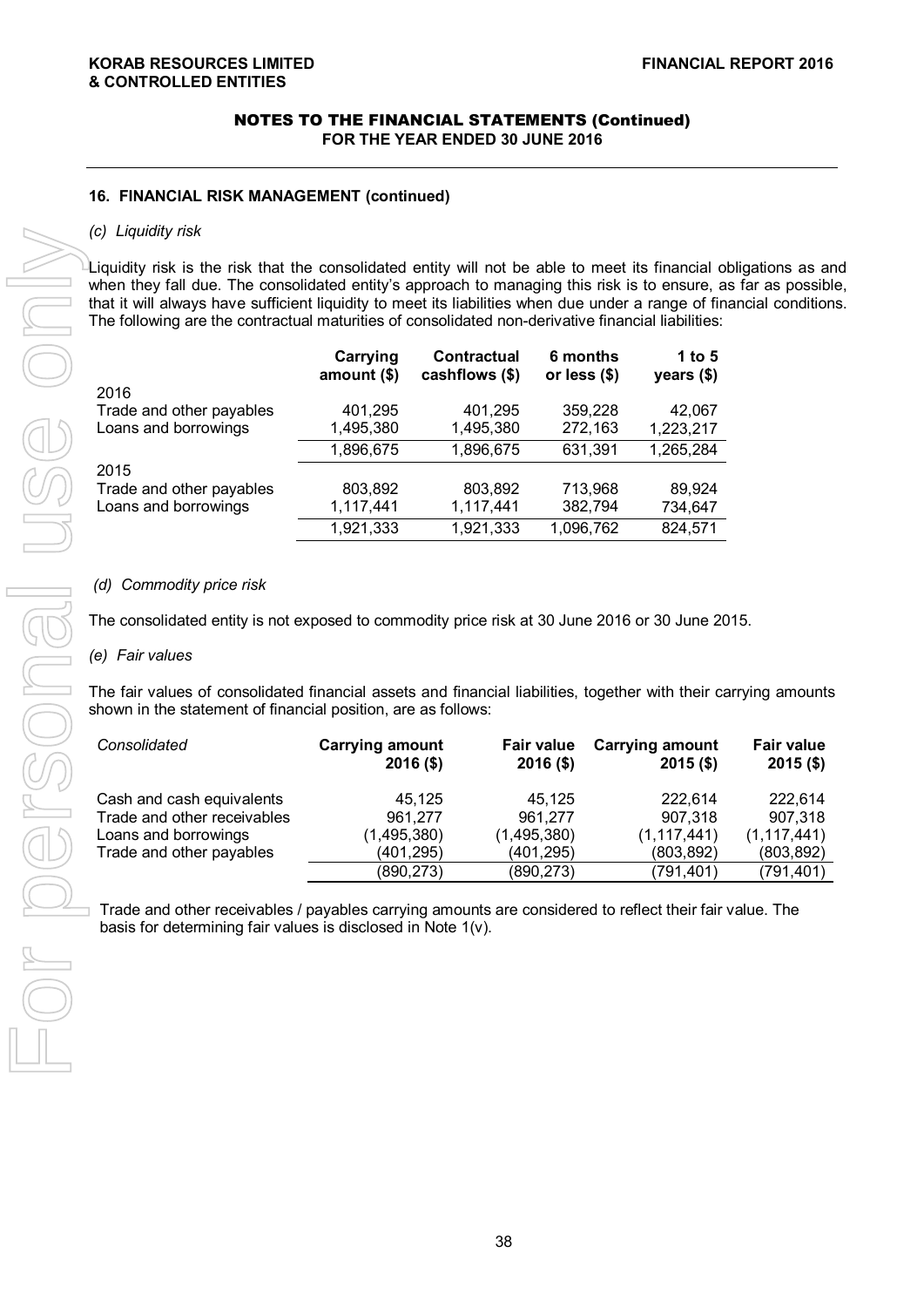## **17. RELATED PARTY TRANSACTIONS**

Korab Resources Limited is the ultimate parent entity.

Interests in subsidiaries are disclosed in Note 13 and details of key management personnel compensation is set out in Note 18. The remuneration of key management personnel is set out in the Remuneration Report on page 11. Related party receivables are shown in Note 6 and related party payables in Note 10.

Mr Andrej Karpinski is a director and controlling shareholder of Rheingold Investments Corporation Pty Ltd ("Rheingold"). Management contract fees form part of the remuneration of directors and have been disclosed as such in the directors' report.

|                                                                 | 2016    | 2015    |
|-----------------------------------------------------------------|---------|---------|
|                                                                 |         |         |
| Payments made to Rheingold Investments Corporation Pty Ltd for: |         |         |
| - Management contract fees paid                                 |         |         |
| - Management contract fees accrued                              | 327.000 | 327,000 |
| Total payments to Rheingold Investments Corporation Pty Ltd     | 327,000 | 327,000 |

During the reporting period the directors and Rheingold agreed to suspend payments of the executive services fees (management contract fees) and directors' fees. The unpaid fees are being accrued. The balance of outstanding liabilities to Rheingold and Mr. Karpinski at period end for loans to parent entity and unpaid fees is \$672,730 (2015: \$617,592) at an average interest rate of 13.55%. The loans and unpaid fees are not payable prior to 30 September 2017. These loans and debt become payable immediately on change of control of Korab. Mr. Karpinski has not received any directors' fees from Korab or its subsidiaries since the formation of Korab in March 1998.

Mr Andrej Karpinski is a director and significant shareholder of Polymetallica Minerals Limited (formerly Uranium Australia Ltd). The balance of outstanding receivables from Polymetallica Minerals Limited at period end is \$922,735 (2015: \$853,703) at an interest rate of 8.5%. The receivable is not payable prior to 30 September 2017.

## **18. KEY MANAGEMENT PERSONNEL DISCLOSURES**

Apart from the details disclosed in this note, no director has entered into a material contract with the consolidated entity since the end of the previous financial year and there were no material contracts involving directors' interests existing at year end.

#### *(a) Key management personnel compensation*

Key management personnel compensation included in corporate compliance and management costs is as follows:

|                     | $2016($ \$) | $2015($ \$) |
|---------------------|-------------|-------------|
| Short term benefits | 405.000     | 383,333     |
| Post-employment     | 4.940       | 2.882       |
|                     | 409.940     | 386.215     |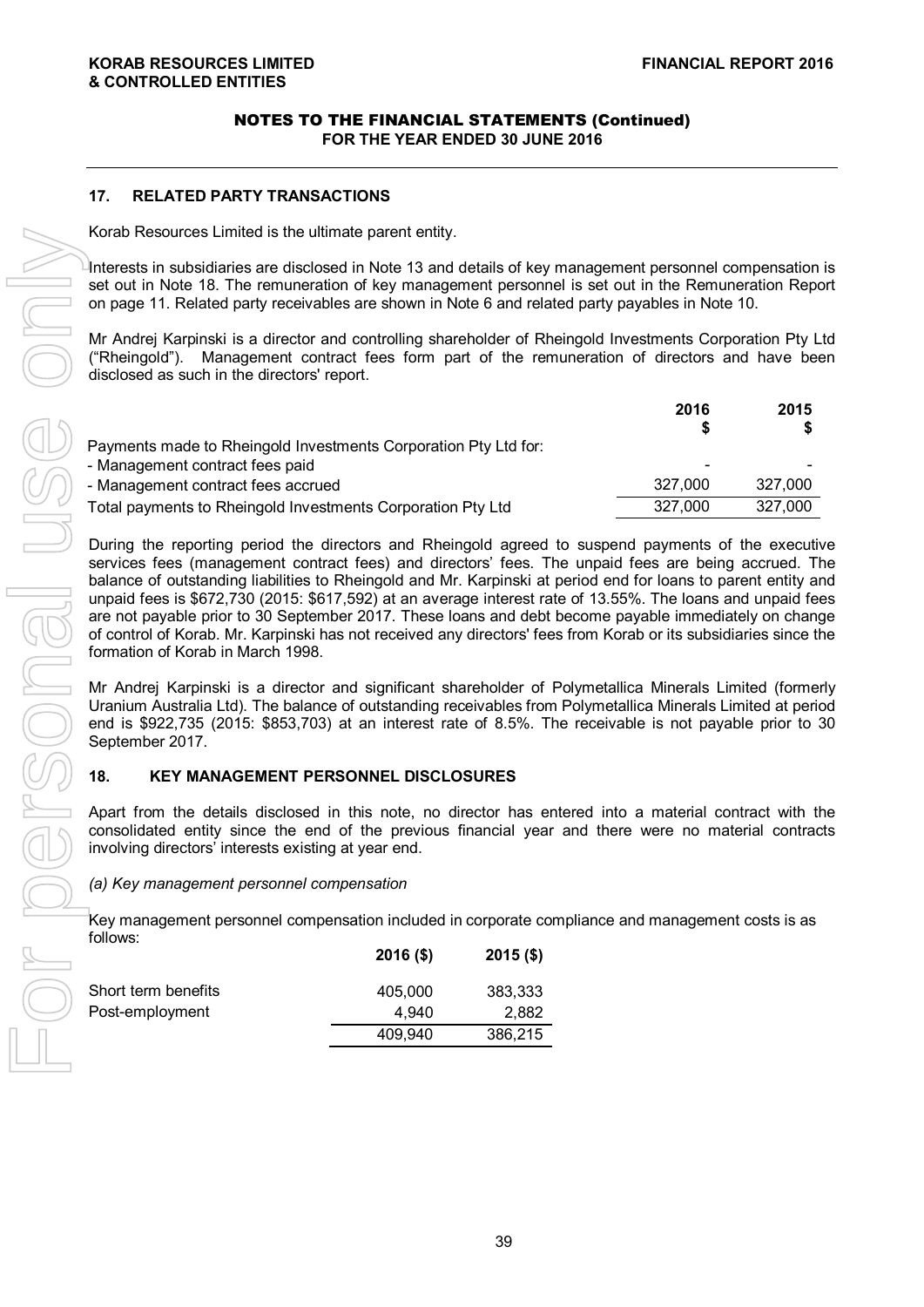## **18. KEY MANAGEMENT PERSONNEL DISCLOSURES (continued)**

Information regarding individual directors and executives compensation is provided in the Remuneration Report as set out on pages 10 to 13. Details of equity instruments held directly, indirectly or beneficially by key management personnel and their related parties are included in the directors' report.

## *(b) Other key management personnel transactions*

Amounts payable to key management personnel at reporting date in respect of outstanding fees, expenses and loans are:

|                          | $2016($ \$) | $2015($ \$) |
|--------------------------|-------------|-------------|
| Current                  |             |             |
| Trade and other payables |             | 42,661      |
| Loans and borrowings     | 189,664     | 225,315     |
| Non-current              |             |             |
| Trade and other payables | 42,067      | 89,924      |
| Loans and borrowings     | 883,433     | 417,509     |
|                          |             |             |

## **19. COMMITMENTS**

## **Lease commitments**

|                                                                    | 2016  | 2015   |
|--------------------------------------------------------------------|-------|--------|
| Non-cancellable operating leases (office lease)<br>Within one year | 6.100 | 35,000 |
| Later than one year but not later than 5 years                     | -     |        |
|                                                                    | 6.100 | 35,000 |

The office lease, which commenced on 11 August 2013, comprises an initial term of three years.

#### **Mining tenements 2016 2015 \$ \$** Annual expenditure commitments to maintain current rights to tenure of mining tenements 110,000 406,500 Rehabilitation obligations 110,000 406,500

The consolidated entity has obligations to perform minimum exploration work and to meet annual payments in respect of rent and granted tenements. These obligations may be varied from time to time subject to approval and on this basis they are expected to be fulfilled in the normal course of operations. The Company can also meet its expenditure obligations by seeking joint venture partners, or by causing other parties to expend funds on exploration or mining, or by way of sale of all or part of an interest in a tenement, or by allowing tenements to lapse. Expenditure requirements for applications pending approval are not included.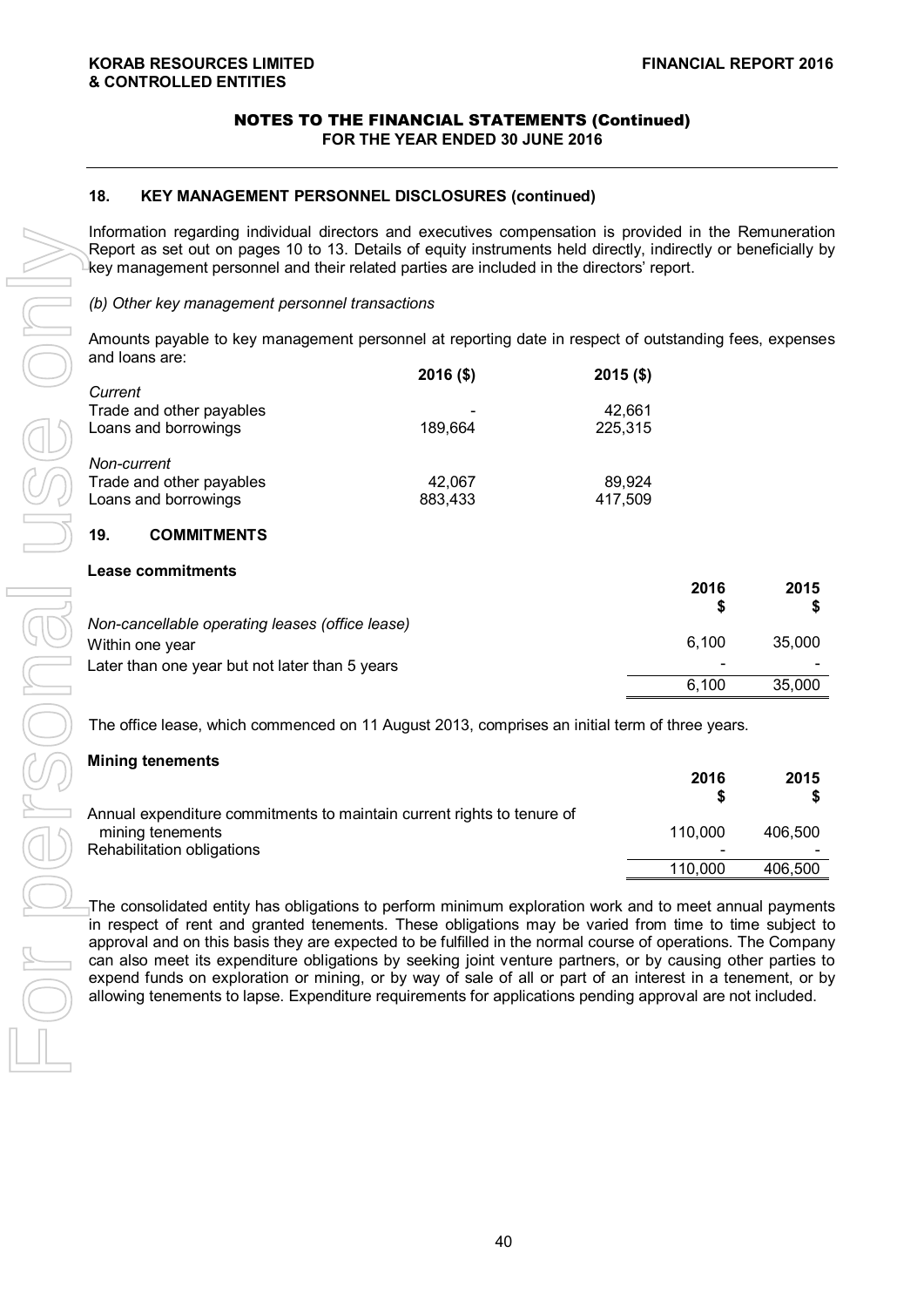## **20. CONTINGENT LIABILITIES**

#### *Key Management Personnel Contracts*

## **21. PARENT ENTITY INFORMATION**

| Key Management Personnel Contracts                                                                                                                                                                                                                                                                                                                                                                                                                                                                                                                                                                                                                          |                         |                           |
|-------------------------------------------------------------------------------------------------------------------------------------------------------------------------------------------------------------------------------------------------------------------------------------------------------------------------------------------------------------------------------------------------------------------------------------------------------------------------------------------------------------------------------------------------------------------------------------------------------------------------------------------------------------|-------------------------|---------------------------|
| Contingent liabilities arising from key management personnel contracts are set out in the Remuneration<br>Report as set out on pages 10 to 13.                                                                                                                                                                                                                                                                                                                                                                                                                                                                                                              |                         |                           |
| 21.<br>PARENT ENTITY INFORMATION                                                                                                                                                                                                                                                                                                                                                                                                                                                                                                                                                                                                                            |                         |                           |
| The individual financial statements for the parent entity show the following aggregate amounts:                                                                                                                                                                                                                                                                                                                                                                                                                                                                                                                                                             |                         |                           |
|                                                                                                                                                                                                                                                                                                                                                                                                                                                                                                                                                                                                                                                             | 2016<br>\$              | 2015<br>S                 |
| <b>Statement of Financial Position</b>                                                                                                                                                                                                                                                                                                                                                                                                                                                                                                                                                                                                                      |                         |                           |
| <b>Current assets</b><br><b>Total assets</b>                                                                                                                                                                                                                                                                                                                                                                                                                                                                                                                                                                                                                | 47,512<br>2,659,670     | 256,682<br>2,671,374      |
|                                                                                                                                                                                                                                                                                                                                                                                                                                                                                                                                                                                                                                                             |                         |                           |
| <b>Current liabilities</b>                                                                                                                                                                                                                                                                                                                                                                                                                                                                                                                                                                                                                                  | 477,479                 | 770,256                   |
| <b>Total liabilities</b>                                                                                                                                                                                                                                                                                                                                                                                                                                                                                                                                                                                                                                    | 1,700,697               | 1,587,932                 |
| Equity                                                                                                                                                                                                                                                                                                                                                                                                                                                                                                                                                                                                                                                      |                         |                           |
| Contributed equity                                                                                                                                                                                                                                                                                                                                                                                                                                                                                                                                                                                                                                          | 16,653,495              | 15,671,122                |
| Reserves                                                                                                                                                                                                                                                                                                                                                                                                                                                                                                                                                                                                                                                    | 4,000                   | 4,000                     |
| <b>Accumulated losses</b>                                                                                                                                                                                                                                                                                                                                                                                                                                                                                                                                                                                                                                   | (15,698,521)<br>958,974 | (14,591,679)<br>1,083,443 |
|                                                                                                                                                                                                                                                                                                                                                                                                                                                                                                                                                                                                                                                             |                         |                           |
| Loss for the year                                                                                                                                                                                                                                                                                                                                                                                                                                                                                                                                                                                                                                           | (1, 106, 842)           | (797, 172)                |
| Total comprehensive loss for the year                                                                                                                                                                                                                                                                                                                                                                                                                                                                                                                                                                                                                       | (1, 106, 842)           | (797, 172)                |
| The parent entity has not provided any financial guarantees in respect of subsidiaries, nor did it have an<br>contingent liabilities as at 30 June 2016 or 30 June 2015.                                                                                                                                                                                                                                                                                                                                                                                                                                                                                    |                         |                           |
| The Company has obligations to perform minimum exploration work and to meet annual payments in respee<br>of rent and granted tenements. These obligations may be varied from time to time subject to approval and o<br>this basis they are expected to be fulfilled in the normal course of operations. The Company can also mee<br>its expenditure obligations by seeking joint venture partners, or by causing other parties to expend funds o<br>exploration or mining, or by way of sale of all or part of an interest in a tenement, or by allowing tenements t<br>lapse. Expenditure requirements for applications pending approval are not included. |                         |                           |
|                                                                                                                                                                                                                                                                                                                                                                                                                                                                                                                                                                                                                                                             |                         |                           |
|                                                                                                                                                                                                                                                                                                                                                                                                                                                                                                                                                                                                                                                             |                         |                           |
|                                                                                                                                                                                                                                                                                                                                                                                                                                                                                                                                                                                                                                                             |                         |                           |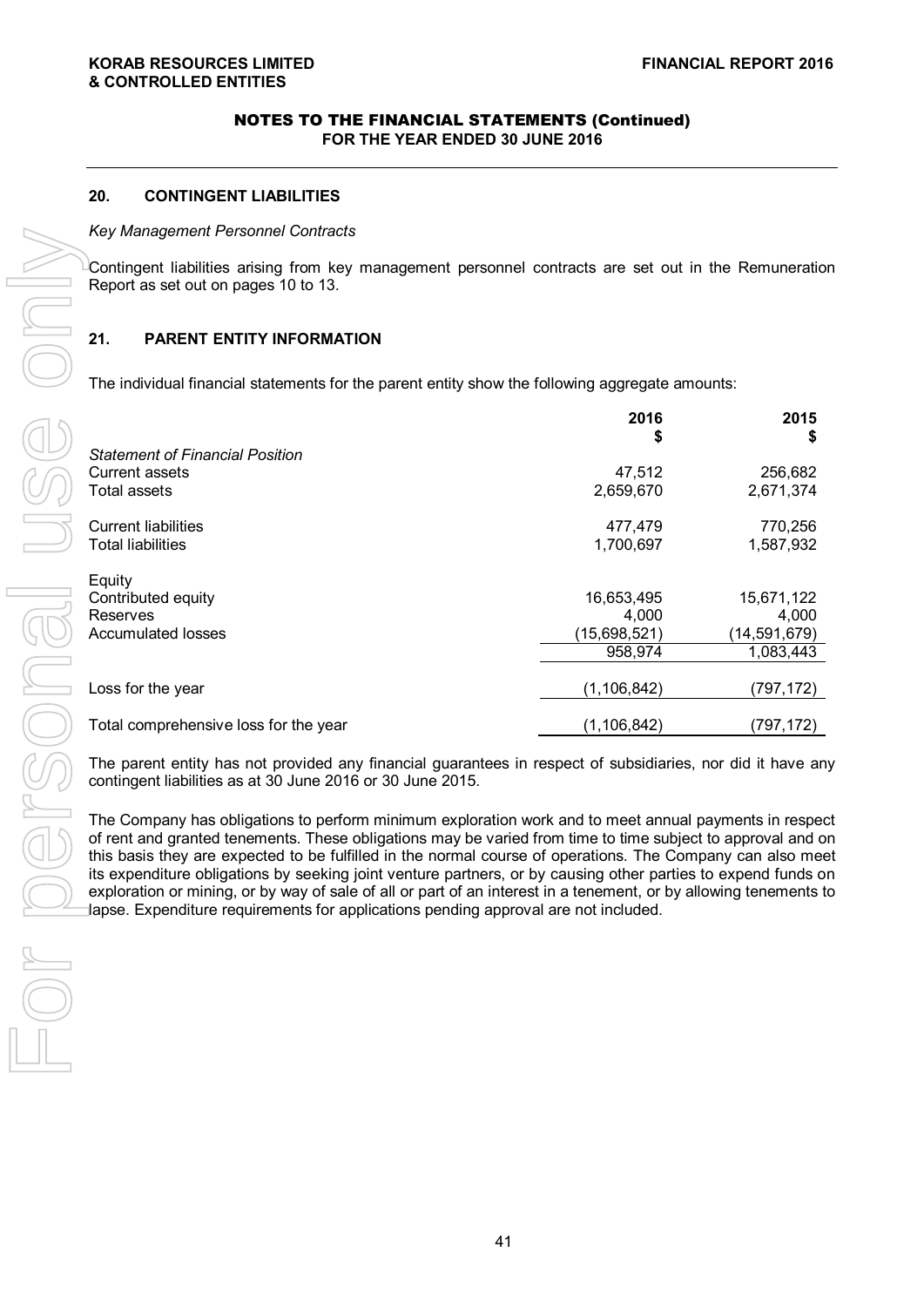## DIRECTORS' DECLARATION **FOR THE YEAR ENDED 30 JUNE 2016**

- (1) In the opinion of the directors of Korab Resources Limited:
	- (a) the financial statements and notes set out on pages 15 to 41 are in accordance with the *Corporations Act 2001*, including:
		- (i) giving a true and fair view of the consolidated entity's financial position as at 30 June 2016 and of its performance for the financial year ended on that date; and
		- (ii) complying with Accounting Standards, the *Corporations Regulations 2001,* and other mandatory professional reporting requirements; and
	- (b) there are reasonable grounds to believe that the Company will be able to pay its debts as and when they become due and payable.
- (2) This declaration has been made after receiving the declarations required to be made to the directors in accordance with section 295A of the *Corporations Act 2001.*

Note 1(a) confirms that the financial statements also comply with International Financial Reporting Standards as issued by the International Accounting Standards Board.

Signed in accordance with a resolution of the directors.

 $\sim$ **Andrej K. Karpinski, FAICD, F Fin Executive Chairman** 

Perth, Western Australia<br>30 September 2016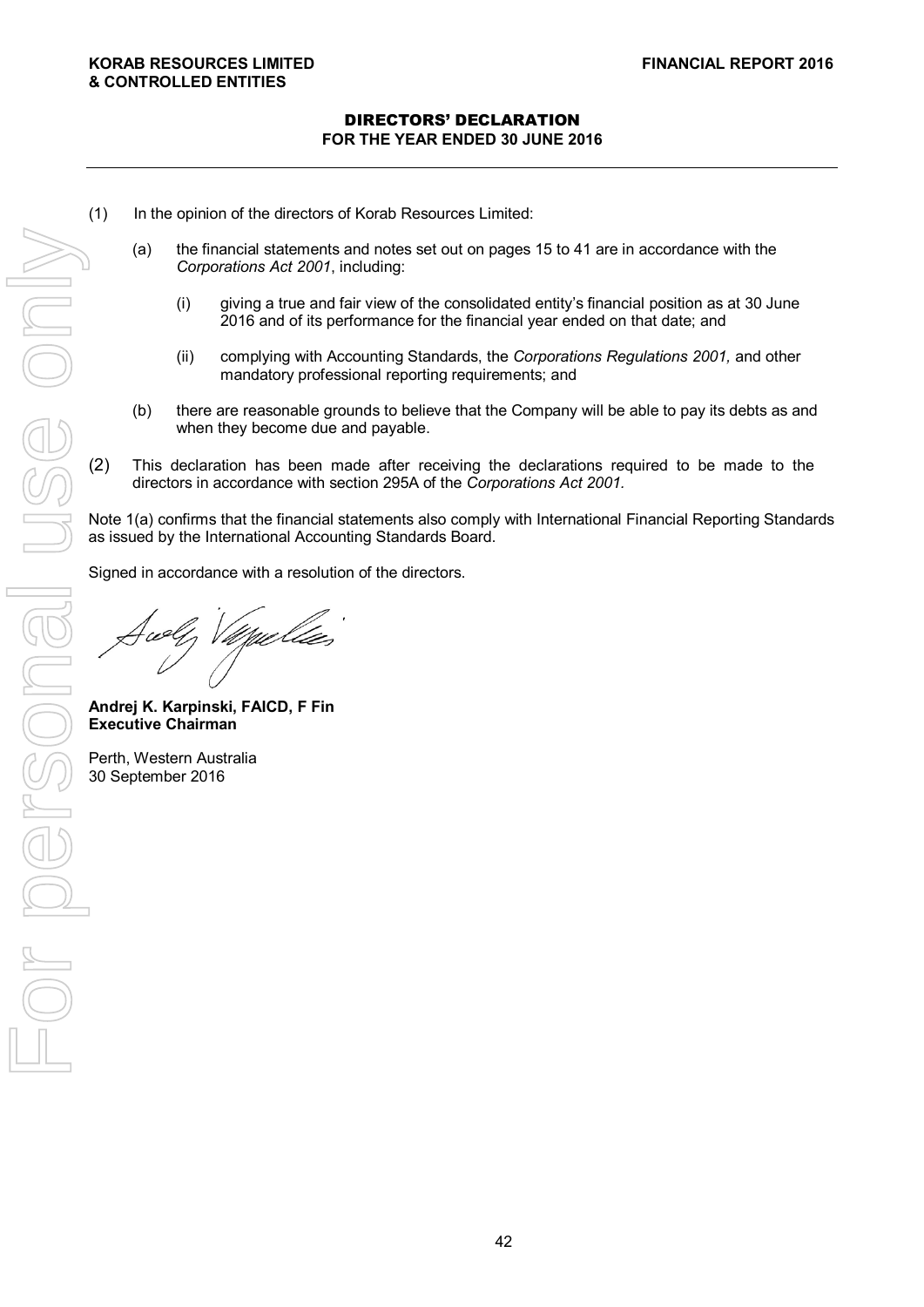

### **INDEPENDENT AUDITOR'S REPORT**

To the members of Korab Resources Limited

#### **Report on the Financial Report**

We have audited the accompanying financial report of Korab Resources Limited ("the company"), which comprises the consolidated statement of financial position as at 30 June 2016, the consolidated statement of comprehensive income, the consolidated statement of changes in equity and the consolidated statement of cash flows for the year then ended, notes comprising a summary of significant accounting policies and other explanatory information, and the directors' declaration of the Group comprising the company and the entities it controlled at the year's end or from time to time during the financial year.

#### *Directors' responsibility for the financial report*

The directors of the company are responsible for the preparation of the financial report that gives a true and fair view in accordance with Australian Accounting Standards and the *Corporations Act 2001* and for such internal control as the directors determine is necessary to enable the preparation of the financial report that gives a true and fair view and is free from material misstatement, whether due to fraud or error.

In Note 1(a), the directors also state, in accordance with Accounting Standard AASB 101: *Presentation of Financial Statements*, the consolidated financial statements comply with International Financial Reporting Standards.

#### *Auditor's responsibility*

Our responsibility is to express an opinion on the financial report based on our audit. We conducted our audit in accordance with Australian Auditing Standards. Those standards require that we comply with relevant ethical requirements relating to audit engagements and plan and perform the audit to obtain reasonable assurance about whether the financial report is free from material misstatement.

An audit involves performing procedures to obtain audit evidence about the amounts and disclosures in the financial report. The procedures selected depend on the auditor's judgement, including the assessment of the risks of material misstatement of the financial report, whether due to fraud or error. In making those risk assessments, the auditor considers internal control relevant to the Group's preparation of the financial report that gives a true and fair view in order to design audit procedures that are appropriate in the circumstances, but not for the purpose of expressing an opinion on the effectiveness of the company's and its controlled entities' internal control. An audit also includes evaluating the appropriateness of accounting policies used and the reasonableness of accounting estimates made by the directors, as well as evaluating the overall presentation of the financial report.

Our audit did not involve an analysis of the prudence of business decisions made by directors or management.

We believe that the audit evidence we have obtained is sufficient and appropriate to provide a basis for our audit opinion.

#### *Independence*

In conducting our audit, we have complied with the independence requirements of the *Corporations Act 2001*.

HLB Mann Judd (WA Partnership) ABN 22 193 232 714<br>Level 4, 130 Stirling Street Perth WA 6000. PO Box 8124 Perth BC 6849 Telephone +61 (08) 9227 7500. Fax +61 (08) 9227 7533.<br>Email: hIb@hlbwa.com.au. Website: <u>http://www</u>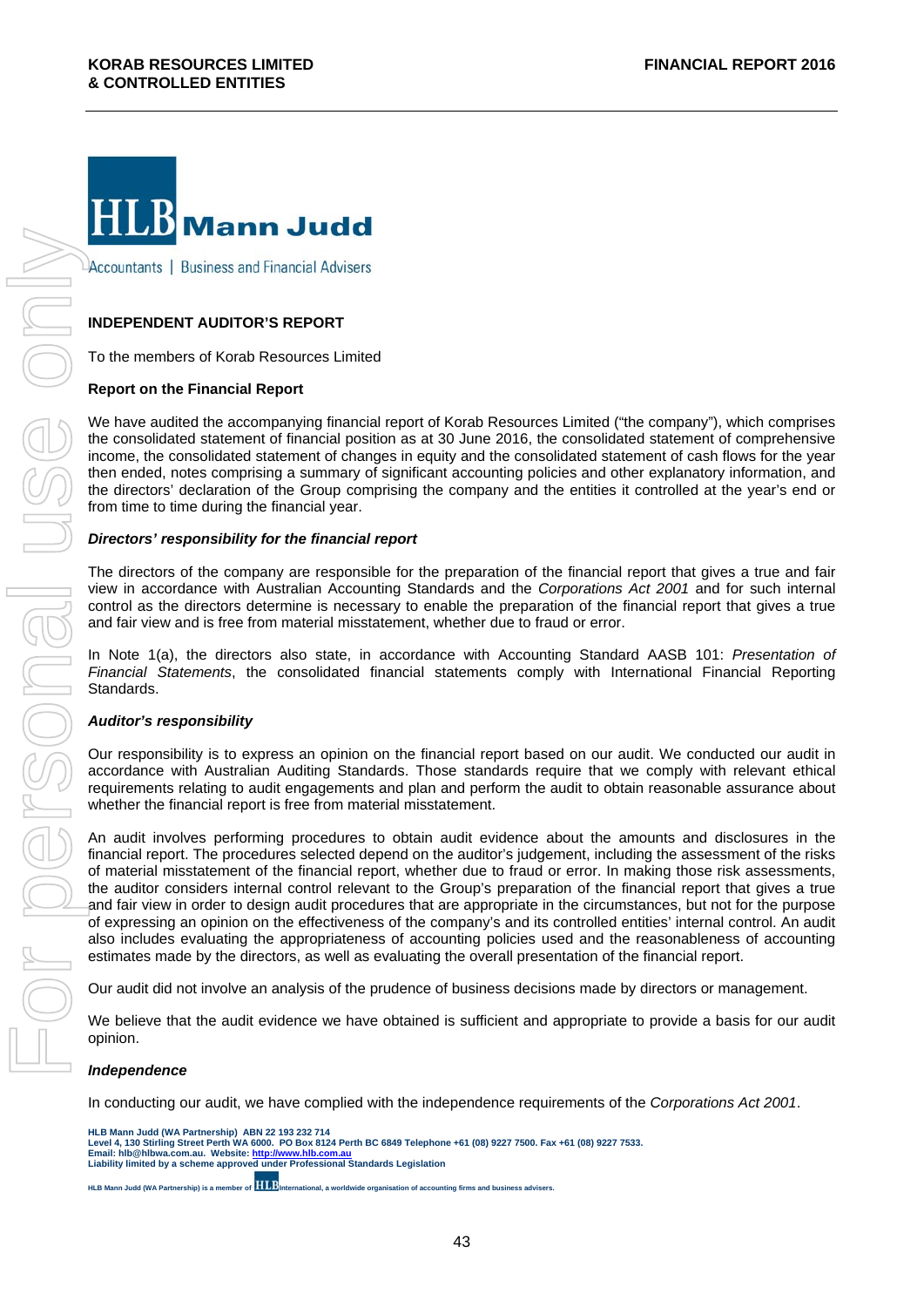

#### *Basis for qualified opinion*

Included in the company's non-current trade and other receivables as at 30 June 2016 is a loan to Polymetallica Minerals Limited ("Polymetallica") of \$922,734. Polymetallica is a company whose principal asset is expenditure on areas of interest in the exploration and evaluation phase. The directors of Korab Resources Limited have advised us that, in their opinion, the loan is fully recoverable based upon the value of the principal assets held by Polymetallica or the ability of Polymetallica to raise additional capital. We were unable to obtain sufficient appropriate audit evidence regarding the fair value of Polymetallica's areas of interest or ability to raise additional capital, in order to form an opinion as to the recoverability of the loan. Consequently, we are unable to determine whether any impairment of this loan is necessary.

#### *Qualified opinion*

In our opinion, except for the possible effects of the matter described in the Basis for qualified opinion paragraph:

- (a) the financial report of Korab Resources Limited is in accordance with the *Corporations Act 2001*, including:
	- (i) giving a true and fair view of the Group's financial position as at 30 June 2016 and its performance for the year ended on that date; and
	- (ii) complying with Australian Accounting Standards and the *Corporations Regulations 2001*; and
- (b) the financial report also complies with International Financial Reporting Standards as disclosed in Note 1(a).

#### *Emphasis of matter*

Without further qualifying our opinion, we draw attention to Note 1(a) to the financial statements which indicates that the Group is dependent on raising additional funding to enable it to continue as a going concern for the period of 12 months from the signing of the annual financial report. If the Group is unable to raise sufficient funding, there is a material uncertainty that may cast significant doubt on the Group's ability to continue as a going concern and, therefore, it may be unable to realise its assets and discharge its liabilities in the normal course of business.

#### **Report on the Remuneration Report**

We have audited the Remuneration Report included in the directors' report for the year ended 30 June 2016. The directors of the company are responsible for the preparation and presentation of the Remuneration Report in accordance with section 300A of the *Corporations Act 2001*. Our responsibility is to express an opinion on the Remuneration Report, based on our audit conducted in accordance with Australian Auditing Standards.

#### *Auditor's opinion*

In our opinion, the Remuneration Report of Korab Resources Limited for the year ended 30 June 2016 complies with section 300A of the *Corporations Act 2001*.

HLB Mann Judl

**HLB Mann Judd Chartered Accountants**

**Perth, Western Australia 30 September 2016**

Mavarin

**M R W Ohm Partner**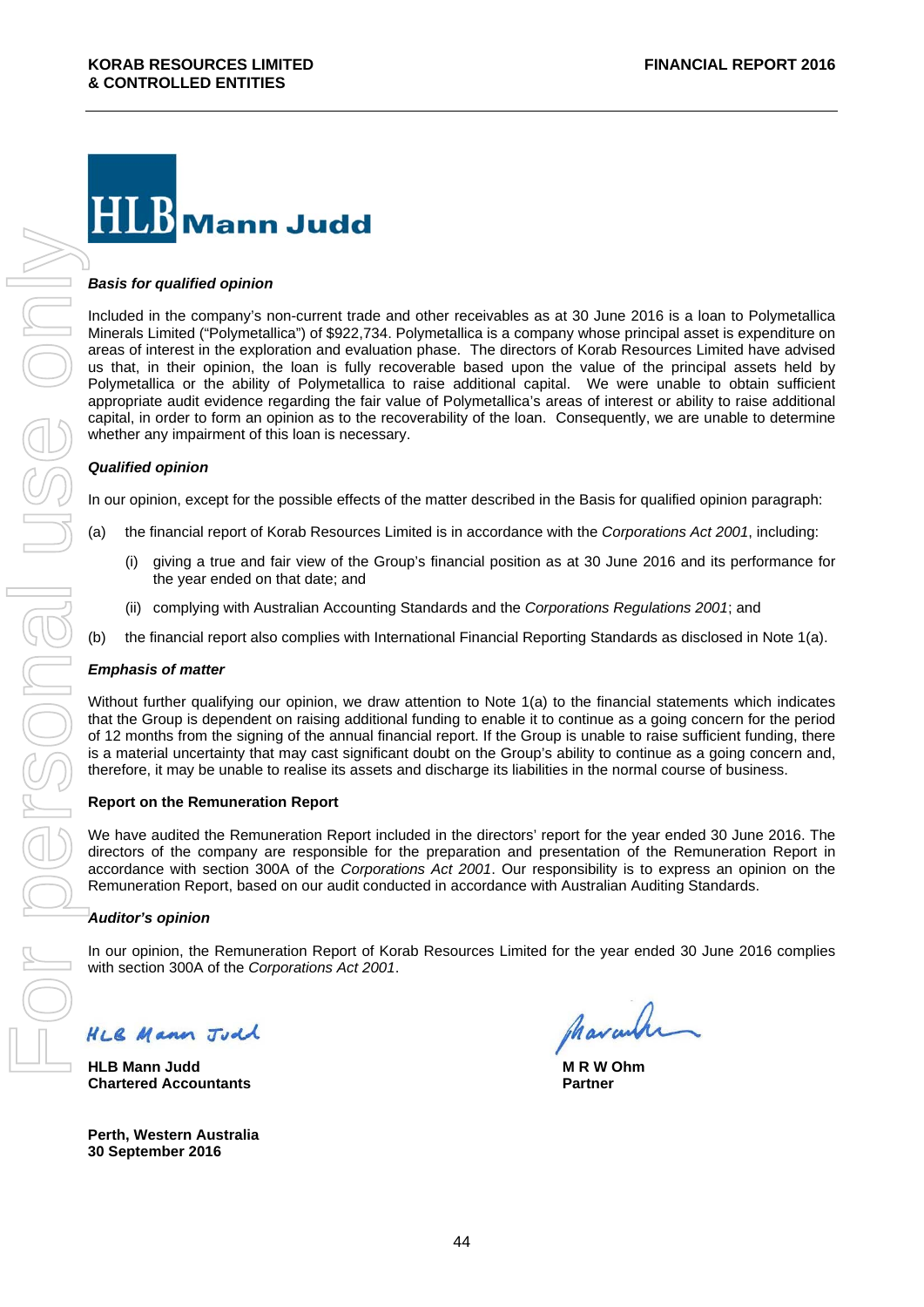## CORPORATE GOVERNANCE STATEMENT

The Board of Directors of Korab Resources Limited is responsible for corporate governance of the Company. The Board guides and monitors the business and affairs of Korab Resources Limited on behalf of the shareholders by whom they are elected and to whom they are accountable.

The Parent Company has neither full time nor part time employees. Most of the administration and technical functions are outsourced to contractors who observe their own diversity and equal opportunity policies. Subsidiaries that form the Korab Group are encouraged to seek diversification in their employment policies.

For further information on corporate governance policies adopted by Korab Resources Limited, refer to our website: www.korabresources.com.au.

## **BOARD OBJECTIVES**

 The Board will develop strategies for the Company, review strategic objectives, and monitor the performance against those objectives. The overall goals of the corporate governance process are to:

- drive shareholders value;
- assure a prudential and ethical base to the Company's conduct and activities; and
- ensure compliance with the Company's legal and regulatory obligations.

Consistent with these goals, the Board assumes the following responsibilities;

- developing initiatives for profit and assets growth;
- reviewing the corporate, commercial and financial performance of the Company on a regular basis;
- acting on behalf of, and being accountable to, the Shareholders;
- identifying business risks and implementing actions to manage those risks; and
- developing and effecting management and corporate systems to assure quality.

 The Company is committed to the circulation of relevant materials to directors in a timely manner to facilitate directors' participation in Board discussions on a fully informed basis.

## **STRUCTURE OF THE BOARD**

The skills, experience and expertise relevant to the position of director held by each director in office at the date of the financial report is included in the Directors' Report.

Election of Board members is substantially the province of the Shareholders in general meeting. However, the Company commits to the following principles:

- the Board to comprise of directors with a blend of skills, experience and attributes appropriate for the Company and its business;
- the principal criterion for the appointment of new directors being their ability to add value to the Company and its business.

 The Board has adopted the ASX Corporate Governance Councils definition of an independent director contained their report titled "The Principles of Good Corporate Governance and Best Practice Recommendations".

 The current Board structure is considered to best serve the Company in meeting its objectives, given its small capitalisation, limited resources and existing operations. The composition of the Board is reviewed on an annual basis to ensure that the Board has the appropriate mix of expertise and experience.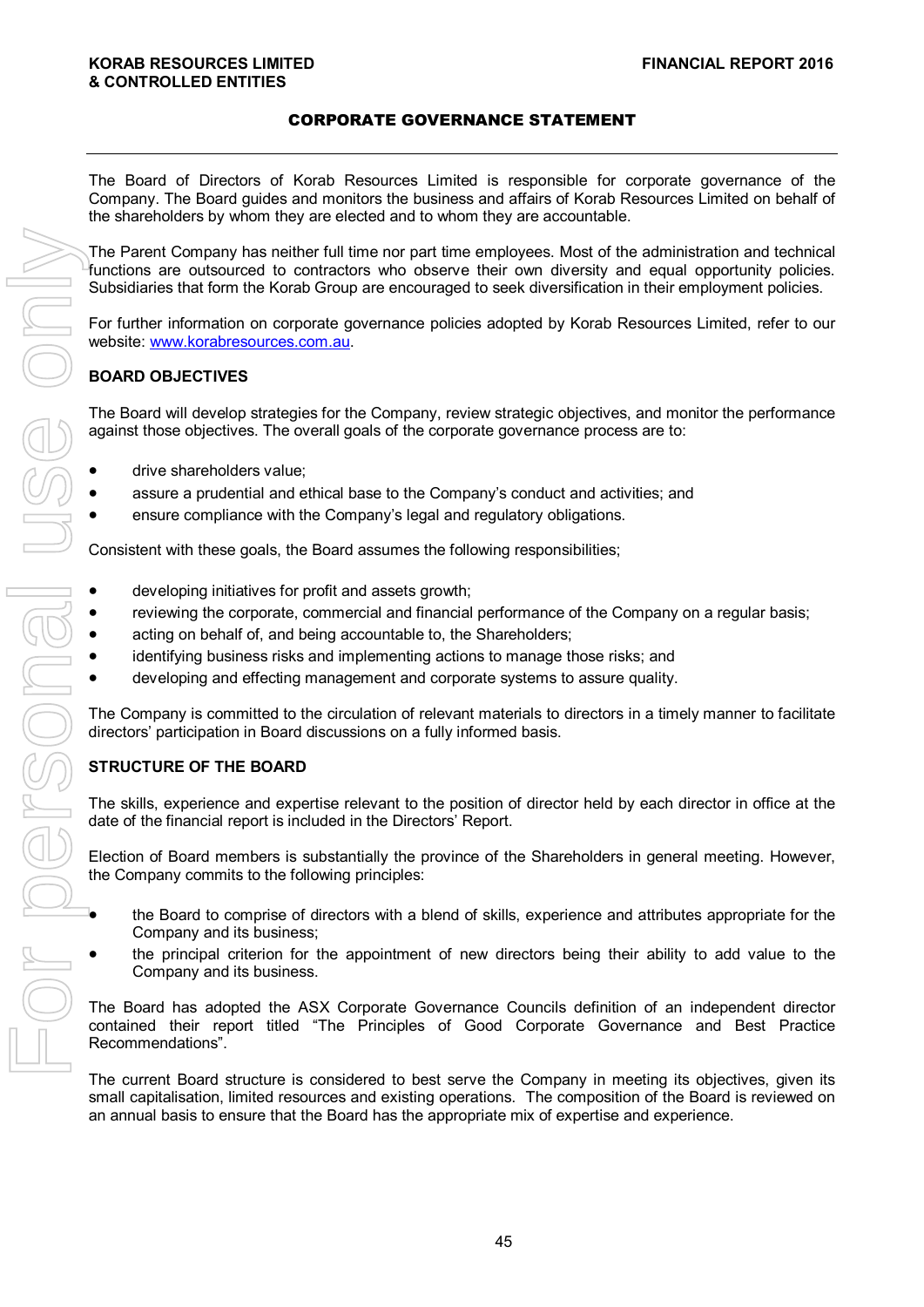## CORPORATE GOVERNANCE STATEMENT (Continued)

### **STATEMENT CONCERNING AVAILABILITY OF INDEPENDENT PROFESSIONAL ADVICE**

If a director considers it necessary to obtain independent professional advice to properly discharge the responsibility of his/her office as a director then, provided the director first obtains approval for incurring such expense from the Chairman, the Company will pay the reasonable expenses associated with obtaining such advice.

## **SKILLS, EXPERIENCE, EXPERTISE AND TERM OF OFFICE OF EACH DIRECTOR**

A profile of each director containing the applicable information is set out in the directors' report.

### **REMUNERATION COMMITTEE AND NOMINATION COMMITTEE**

At this time Korab has no remuneration or nomination committee. The board intends to form a remuneration committee during the current financial year.

### **NOMINATION ARRANGEMENTS**

Where a vacancy is considered to exist, the board will select an appropriate candidate through consultation with external parties and consideration of the needs of shareholders and the Company. Such appointments will be referred to shareholders for re-election at the next annual general meeting. All directors, except the Executive Chairman, are subject to re-election by shareholders at least every three years.

When a vacancy exists, through whatever cause, or where it is considered that the Board would benefit from the services of a new director with particular skills, the Board will determine the selection criteria for the position based on the skills deemed necessary for the Board to best carry out its responsibilities. The Board will then appoint the most suitable candidate (assuming one is available) who must stand for election at the next annual general meeting.

#### **PERFORMANCE**

During the reporting period the entity did not have a formal process for evaluation of directors and Executives due to there only being four in total. The Chairman will undertake an annual assessment of the performance of the individual directors and meet privately with each director to discuss this assessment.

#### **REMUNERATION ARRANGEMENTS**

It is the Company's objective to provide maximum stakeholder benefit from the retention of a high quality board by remunerating directors fairly and appropriately with reference to relevant employment market conditions. To assist in achieving the objective the Board intends to link the nature and amount of executive directors' emoluments to the Company's financial and operational performance. The expected outcomes of this remuneration structure will be:

- Retention and motivation of directors and executive officers
- Performance rewards to allow directors and executive officers to share the rewards of the success of Korab Resources Limited

The remuneration of the Executive Chairman is decided by the non-executive directors. In determining competitive remuneration rates the directors review local and international trends among comparative companies and the industry generally. Directors intend to consider an employee share option plan during the current financial year.

The maximum remuneration of non-executive directors is the subject of Shareholder resolution in accordance with the Company's Constitution, and the Corporations Act as applicable. The duration of nonexecutive director's remuneration within that maximum will be made by the Board having regard to the inputs and value of the Company of the respective contributions by each non-executive director.

The Board may award additional remuneration to non-executive directors called upon to perform extra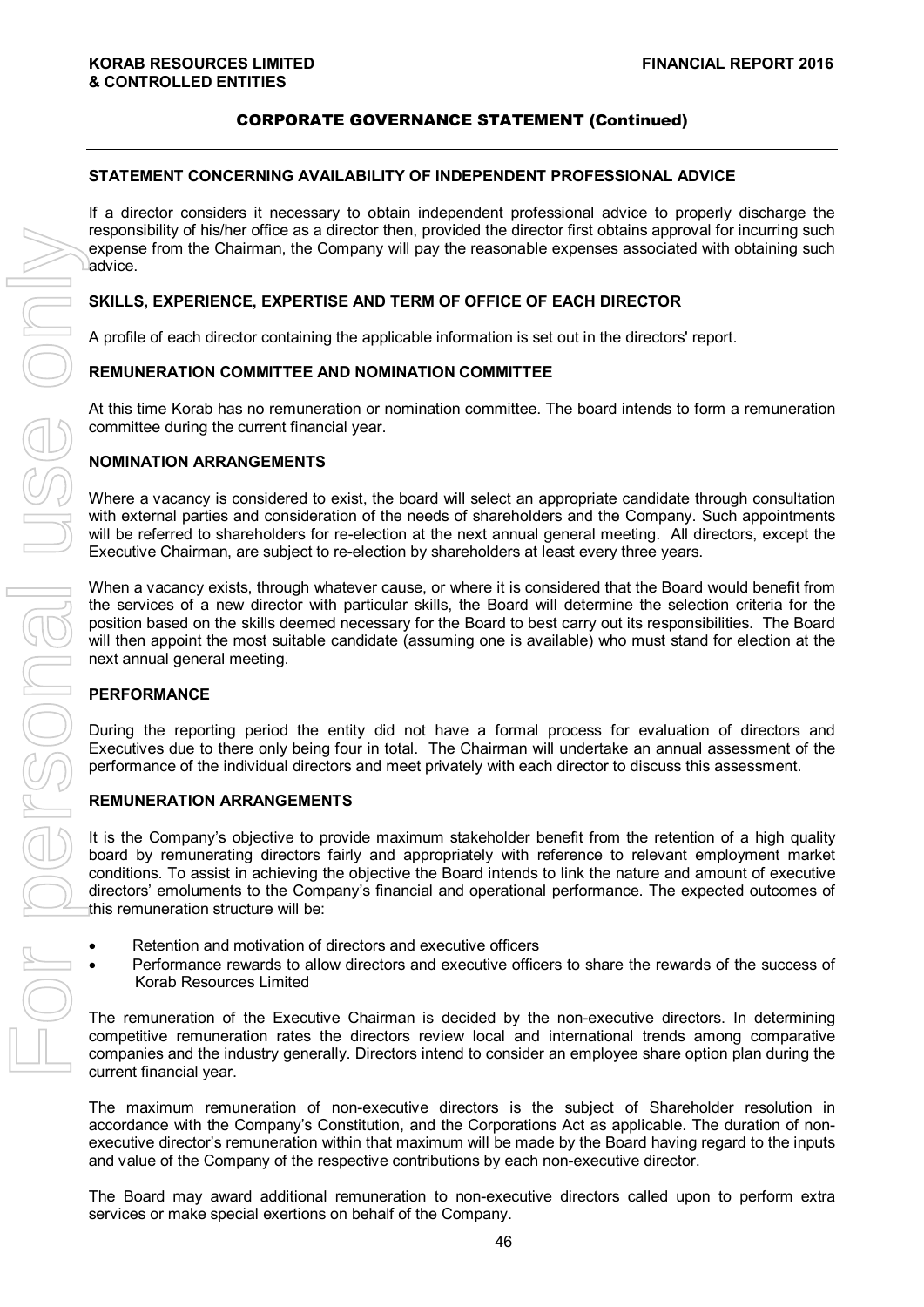## CORPORATE GOVERNANCE STATEMENT (Continued)

There is no scheme to provide retirement benefits, other than statutory superannuation, to non-executive directors. All remuneration paid to directors and executives is valued at the cost to the Company and expensed.

## **AUDIT COMMITTEE**

The shareholders in general meeting are responsible for the appointment of the external auditors of the Company, and the Board from time to time will review the scope, performance and fees of those external auditors. The Board has not yet established an audit committee. It is the Board's responsibility to ensure that an effective internal control framework exists within the Company. This includes both internal controls to deal with both the effectiveness and efficiency of significant business processes, the safeguarding of assets, the maintenance of proper accounting records, and the reliability of financial and non-financial information.

#### **IDENTIFICATION AND MANAGEMENT OF RISK**

The Board's collective experience will enable accurate identification of the principal risks which may affect the Company's business. Management of these risks will be discussed by the Board at periodic (at least annual) strategic planning meetings. In addition, key operational risks and their management, will be recurring items for deliberation at Board meetings.

### **ETHICAL STANDARDS**

The Board is committed to the establishment and maintenance of appropriate ethical standards to underpin the Company's operations and corporate practices.

### **INDEPENDENT DIRECTORS**

The independent directors are Rodney Skeet and Anthony Wills.

#### **FEMALE EMPLOYEES**

As at 30 June 2016 the parent company had no part time or full time employees.

As at 30 June 2016 the proportion of males and females employed by the Korab Group (including local and overseas subsidiaries) was as follows:

|                   | Male | Female | Total | % Female |
|-------------------|------|--------|-------|----------|
| <b>Directors</b>  |      |        |       | 0%       |
| Senior executives |      |        | ┍     | 50%      |
| Other             |      |        |       | 50%      |
| <sup>-</sup> otal |      |        |       | 25%      |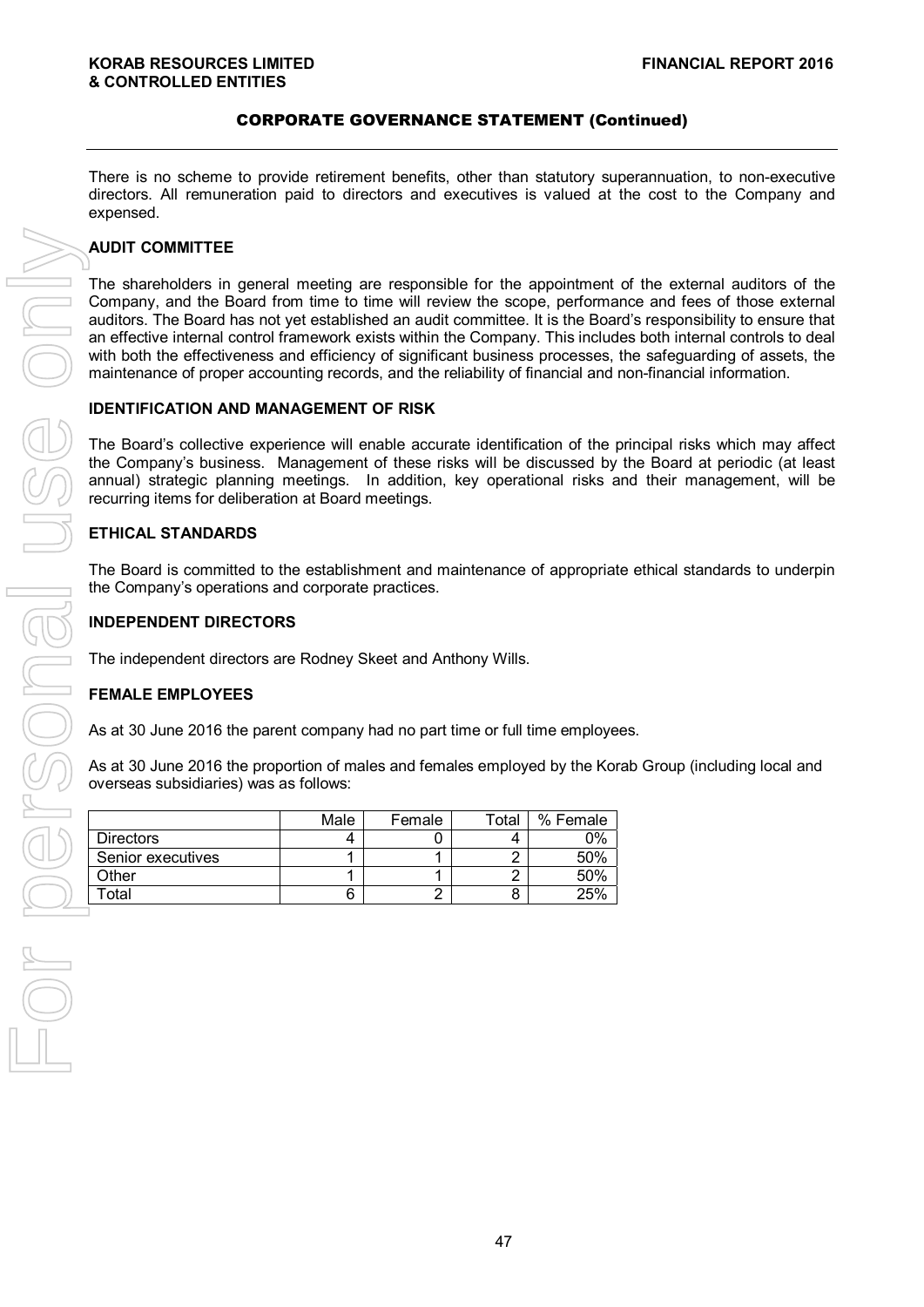## CORPORATE GOVERNANCE STATEMENT (Continued)

## **EXPLANATIONS FOR DEPARTURES FROM BEST PRACTICE RECOMMENDATIONS (NOT COMPLETE)**

From 1 July 2015 to 30 June 2016 (the "Reporting Period") the Company complied with the Corporate Governance Principles and the Recommendations as published by the ASX Corporate Governance Council  $\mathbb{L}$  ASX Principles and Recommendations"), other than in relation to the matters specified below:

|                  | <b>Notification of Departure</b>                                                                                      | <b>Explanation of Departure</b>                                                                                                                                                                                                                                                                                                                                                                                                                                             |
|------------------|-----------------------------------------------------------------------------------------------------------------------|-----------------------------------------------------------------------------------------------------------------------------------------------------------------------------------------------------------------------------------------------------------------------------------------------------------------------------------------------------------------------------------------------------------------------------------------------------------------------------|
| $\overline{2.4}$ | A majority<br>of Board are not<br>independent directors                                                               | The Board consists of an Executive Chairman, one<br>independent non-executive<br>director and<br>one<br>non-<br>independent non-executive director. The Board does not<br>consider it is cost effective to increase the size of the board<br>to meet this recommendation given the size of the<br>Company.                                                                                                                                                                  |
| 2.5              | Chairman<br>The<br>is<br>not<br>an<br>independent director and acts in<br>the capacity of chief executive<br>officer. | The Board considers that the Company is currently of a<br>size and complexity where the Chairman can act in an<br>executive capacity. If the Company's activities increase in<br>size, scope and/or nature the appointment of a non-<br>executive Chairman will be considered by the Board.                                                                                                                                                                                 |
| 1.5              | The Company does not have a<br>diversity policy.                                                                      | The parent Company does not have either full time or part<br>time employees. The contractors supplying services to the<br>Company observe their own diversity and equal opportunity<br>policies. The Board is confident that Korab Group's<br>recruitment practices result in the employment of the most<br>suitable candidate without discriminating unfairly against<br>any potential employee on the basis of gender, age,<br>ethnicity, culture, or on any other basis. |
| $\overline{2.1}$ | A separate Nomination Committee<br>has not been formed                                                                | The Board intends to appoint a Nomination Committee<br>during the 2017 financial year.                                                                                                                                                                                                                                                                                                                                                                                      |
| 4.1              | The Company does not have an<br><b>Audit Committee</b>                                                                | The Board intends to appoint an Audit Committee during<br>the 2017 financial year.                                                                                                                                                                                                                                                                                                                                                                                          |
| 8.1              | The Company does not have<br><b>Remuneration Committee</b>                                                            | The Board intends to appoint a Remuneration Committee<br>during the 2017 financial year.                                                                                                                                                                                                                                                                                                                                                                                    |
| 6.3              | The Company has not adopted a<br>policy to encourage participation<br>at meetings of security holders                 | The Board considers that shareholders currently receive<br>both the information and adequate notice to participate at<br>meetings of security holders.                                                                                                                                                                                                                                                                                                                      |
| 7.1, 7.2         | The Company does not have a<br><b>Risk Committee</b>                                                                  | The Board considers that it was of an effective composition,<br>size and commitment to adequately discharge its<br>responsibilities and duties during this period, however no<br>formal review of the risk management framework occurred<br>during the period.                                                                                                                                                                                                              |
| 7.3              | The Company does not have an<br>internal audit function                                                               | The Board considers that the Company is not currently of a<br>size to justify the formation of an internal audit function. The<br>Board considers that it, in conjunction with the CFO, was of<br>an effective composition, size and commitment to<br>adequately discharge its responsibilities and duties during<br>this period.                                                                                                                                           |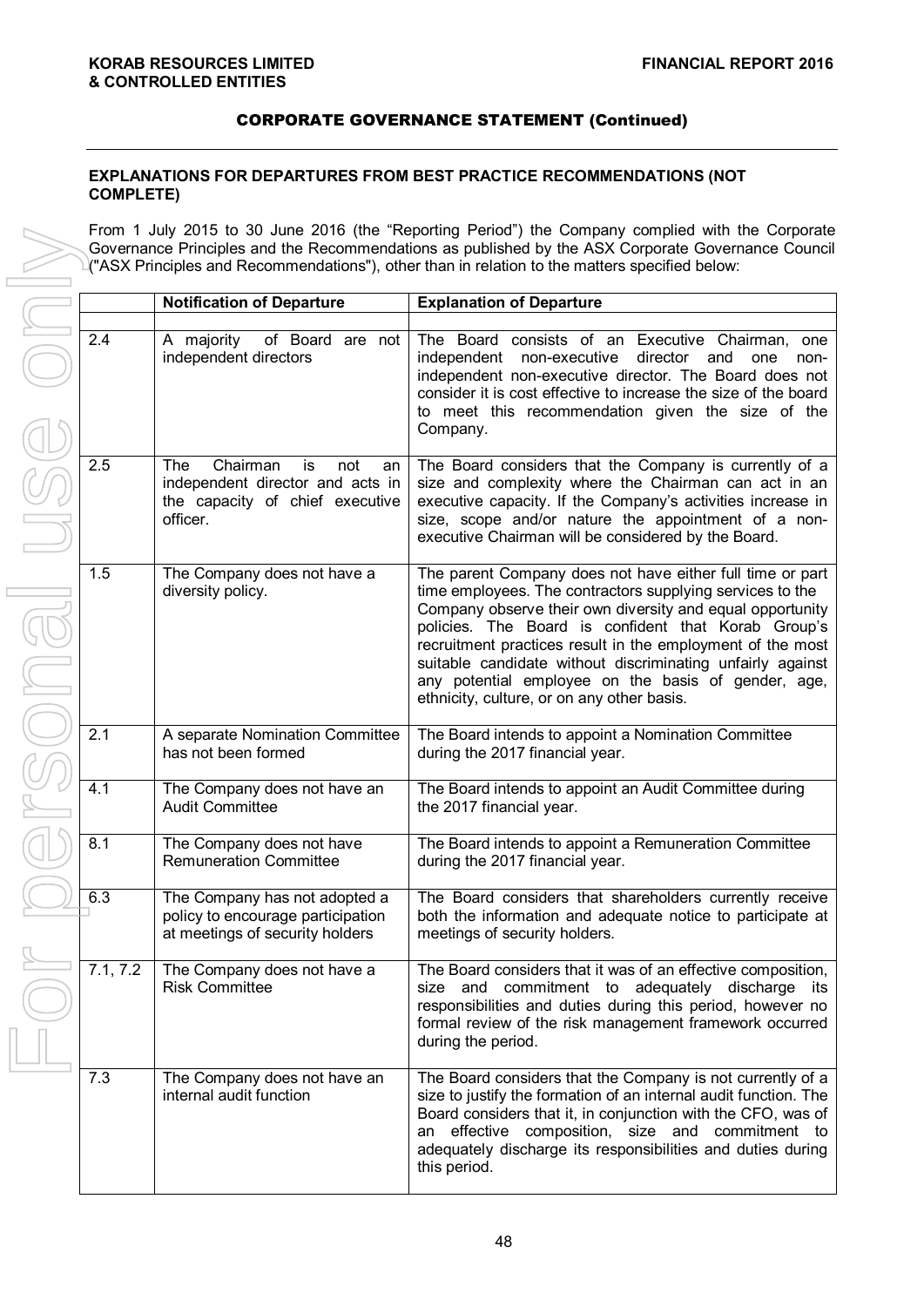## ADDITIONAL SHAREHOLDER INFORMATION

Additional information required by the ASX Limited ("ASX") Listing Rules as at 28 September 2016 and not disclosed elsewhere in this report is set out below.

## **SUBSTANTIAL SHAREHOLDERS**

 $^{\text{-}}$ The following shareholders have lodged substantial shareholder notices with ASX:

| <b>Beneficial holder</b> | <b>Shares</b> |       |
|--------------------------|---------------|-------|
| Andrej K. Karpinski,     | 41.079.693    | 19.74 |

## **DISTRIBUTION OF SHAREHOLDERS**

The distribution of security holders is as follows:

| Range of holding   | <b>Shareholders</b> | <b>Number Of Ordinary Shares</b> |
|--------------------|---------------------|----------------------------------|
| 100,001 and over   | 180                 | 186.164.218                      |
| $10,001 - 100,000$ | 519                 | 19.851.488                       |
| $5.001 - 10.000$   | 173                 | 1.479.889                        |
| $1,001 - 5,000$    | 173                 | 547.085                          |
| $1 - 1.000$        | 132                 | 29.678                           |
| <b>Totals</b>      | 1.177               | 208,072,358                      |

The number of shareholders holding less than a marketable parcel of ordinary shares is 604.

## **VOTING RIGHTS (ORDINARY SHARES)**

The voting rights attaching to Ordinary Shares are governed by the Constitution. On a show of hands every person present who is a member or representative of a member shall have one vote and on a poll, every member present in person or by proxy or by attorney or duly authorised representative shall have one vote for each share held. No options have any voting rights.

## **SCHEDULE OF MINERAL TENEMENTS**

The details of tenements, miscellaneous licences and land leases held by Korab Resources Limited and controlled entities as of 28 September 2016 are as follows:

| <b>Tenement</b> | Registered<br><b>Holder/Applicant</b>   | Korab's<br><b>Share</b> | <b>Status</b> | <b>Grant Date/</b><br>Application<br><b>Date</b> | <b>Expiry Date</b> | Area     | Current<br><b>Annual Rent</b> | <b>Current Annual</b><br><b>Minimum</b><br><b>Expenditure</b> |
|-----------------|-----------------------------------------|-------------------------|---------------|--------------------------------------------------|--------------------|----------|-------------------------------|---------------------------------------------------------------|
| EL29550         | Korab Resources Limited                 | 100%                    | Granted       | 1/08/2012                                        | 31/07/18           | 17.100ha | \$8,438                       | \$110,000                                                     |
| <b>MLN512</b>   | Korab Resources Limited                 | 100%                    | Granted       | 19/04/1982                                       | 31/12/23           | 16ha     | \$555                         | N/A                                                           |
| <b>MLN513</b>   | Korab Resources Limited                 | 100%                    | Granted       | 19/04/1982                                       | 31/12/23           | 16ha     | \$555                         | N/A                                                           |
| <b>MLN514</b>   | Korab Resources Limited                 | 100%                    | Granted       | 19/04/1982                                       | 31/12/23           | 16ha     | \$555                         | N/A                                                           |
| <b>MLN515</b>   | Korab Resources Limited                 | 100%                    | Granted       | 19/04/1982                                       | 31/12/23           | 16ha     | \$555                         | N/A                                                           |
| <b>MLN542</b>   | Korab Resources Limited                 | 100%                    | Granted       | 19/04/1982                                       | 31/12/23           | 15ha     | \$540                         | N/A                                                           |
| <b>MLN543</b>   | Korab Resources Limited                 | 100%                    | Granted       | 19/04/1982                                       | 31/12/23           | 15ha     | \$540                         | N/A                                                           |
| ML27362         | Geolsec Phosphate<br>Operations Pty Ltd | 100%                    | Granted       | 22/04/2010                                       | 21/04/35           | 234.3ha  | \$5,177                       | N/A                                                           |
| ML30587         | AusMag Pty Ltd                          | 100%                    | Granted       | 21/10/2015                                       | 20/10/40           | 349.3ha  | \$7,270                       | \$0                                                           |
| <b>BKB169</b>   | LLC "Donetsky Kryazh"                   | 100%                    | Granted       | 30/10/2007                                       | 30/10/37           | 25ha     | UAH102,804                    | N/A                                                           |
| 4420381100      | LLC "Donetsky Kryazh"                   | 100%                    | Granted       | 29/07/2009                                       | 17/07/18           | 8ha      | UAH23,119                     | N/A                                                           |
| 1589            | LLC "Donetsky Kryazh"                   | 100%                    | Granted       | 29/07/2009                                       | 17/06/18           | 13ha     | N/A                           | N/A                                                           |
| 2730            | LLC "Donetsky Kryazh"                   | 100%                    | Granted       | 17/06/2002                                       | 17/06/18           | 12ha     | N/A                           | N/A                                                           |